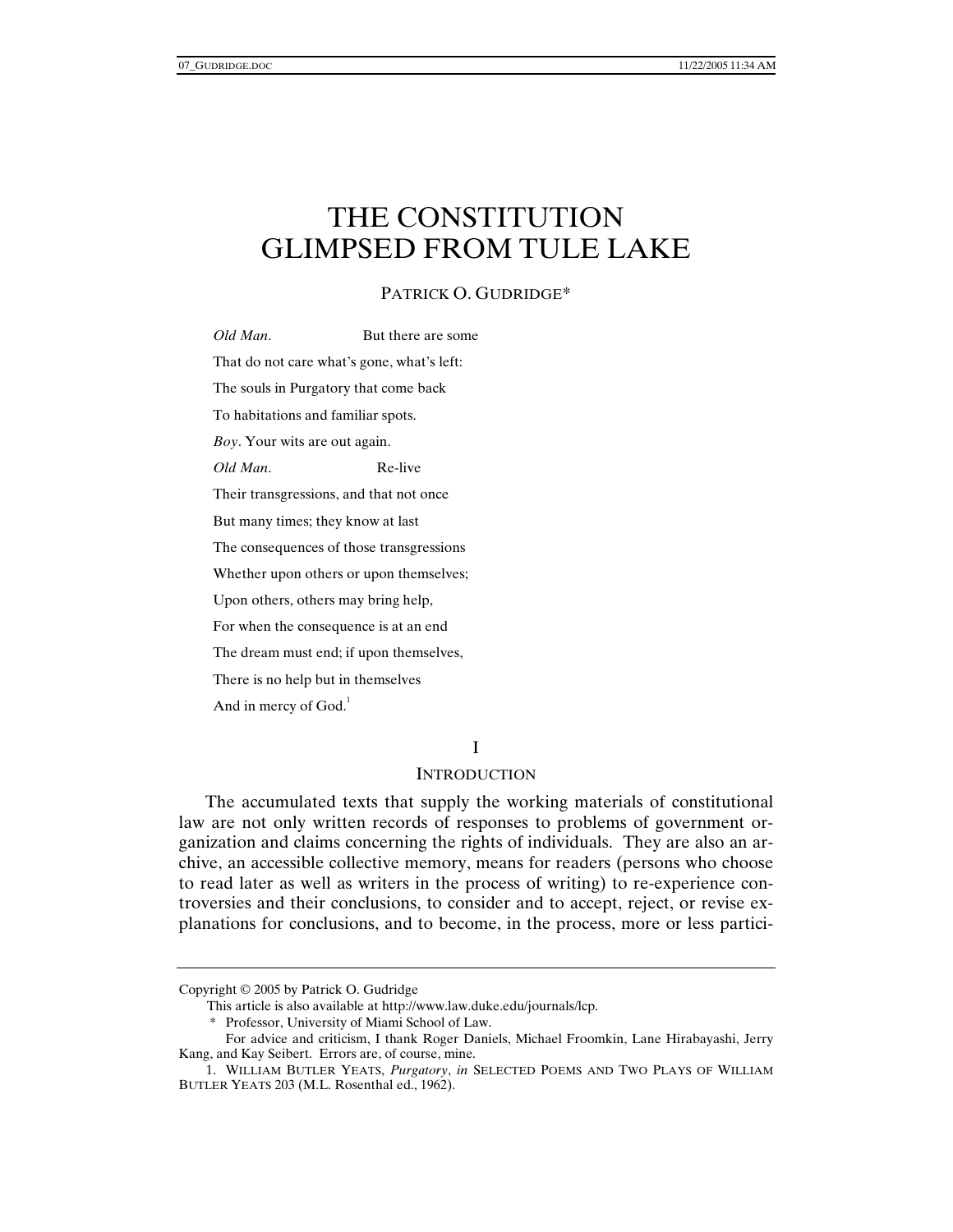pants (more or less complicit) in those controversies and conclusions. If constitutional law is therefore a version of purgatory and not hell, it may be because its readers and writers are able to imagine a terminus, an "end" to "[t]he consequences" of "those transgressions" in which they are implicated. *Korematsu* as Justice Black wrote it seems to have supposed a short stay indeed: whatever wrong this decision did would be undone in *Ex Parte Endo* only a few pages further in the United States Reports.<sup>2</sup>

If Justice Black was wrong, if neither he nor his readers are as yet purged of *Korematsu*'s "transgressions," if *Endo* is not "absolution" (Jerry Kang's freighted term),<sup>3</sup> it may be because "the consequence" of *Korematsu* for the persons who were forcibly evacuated into concentration camps could not be declared "at end" in 1944 and cannot even now. Perhaps *Endo* did not—could not—accomplish what Black seemed to have hoped it would. Perhaps "the consequence" fell also upon Justice Black himself and now falls upon his readers. Reading *Endo* always requires remembering *Korematsu*, just as reading *Korematsu* always sets the stage for reading *Endo*. There is no "end" (it would have seemed to Yeats).

Korematsu and *Endo* are not, however, the only pertinent texts.<sup>4</sup> This Article begins by sketching something of the content of *The Spoilage*, one of two principal publications issued after an ambitious contemporary study of what its organizers called "Japanese American Evacuation and Resettlement," undertaken by University of California social scientists and funded by the Columbia, Giannini, and Rockefeller Foundations.<sup>5</sup> The Spoilage is a complex and controversial record of the efforts of camp residents, chiefly at Tule Lake, to identify and put to use effective forms of political action notwithstanding the resistance of camp administrators, sometimes dramatic and sometimes confoundingly passive.6 These political efforts conclude—in *The Spoilage* at least—with mass renunciation of American citizenship by thousands of Tule Lake residents after

<sup>2</sup>*. See* Korematsu v. United States, 323 U.S. 214 (1944); Ex parte Endo, 323 U.S. 283 (1944). For elaboration on this interpretation of *Korematsu* and *Endo*, see Patrick O. Gudridge, *Remember* Endo?, 116 HARV. L. REV. 1933, 1939-47 (2003).

 <sup>3.</sup> Jerry Kang, *Denying Prejudice: Internment, Redress, and Denial*, 51 UCLA L. REV. 933, 958 (2004) [hereinafter *Denying Prejudice*].

 <sup>4.</sup> There is also, importantly, Hirabayashi v. United States, 320 U.S. 81 (1943), and there are also, as Eric Muller has reminded us, the draft resistance cases, *see* ERIC L. MULLER, FREE TO DIE FOR THEIR COUNTRY (William M. O'Barr ed., 2001); Eric L. Muller, *A Penny for their Thoughts: Draft Resistance at the Poston Relocation Center*, 68 L. & CONTEMP. PROBS. 119 (Spring 2005). Within this essay, however artificially and (of course) ultimately wrongly, there is not much discussion of these other judicial efforts.

 <sup>5.</sup> DOROTHY SWAINE THOMAS & RICHARD S. NISHIMOTO, THE SPOILAGE: JAPANESE AMERICAN EVACUATION AND RESETTLEMENT DURING WORLD WAR II (1946) [hereinafter THE SPOILAGE]. For discussion of foundation support, see *id*. at xiv. The second publication was DOROTHY SWAINE THOMAS, THE SALVAGE (1952).

 <sup>6.</sup> The University of California research effort—usually called the JERS study—is usefully described, and some of its difficulties noted, in Yuji Ichioka, *JERS Revisited*, *in* VIEWS FROM WITHIN: THE JAPANESE AMERICAN EVACUATION AND RESETTLEMENT STUDY 3-23 (Yuji Ichioka ed., 1989) [hereinafter VIEWS FROM WITHIN]. For further discussion of critics, see *infra* Appendix pp. 108-18.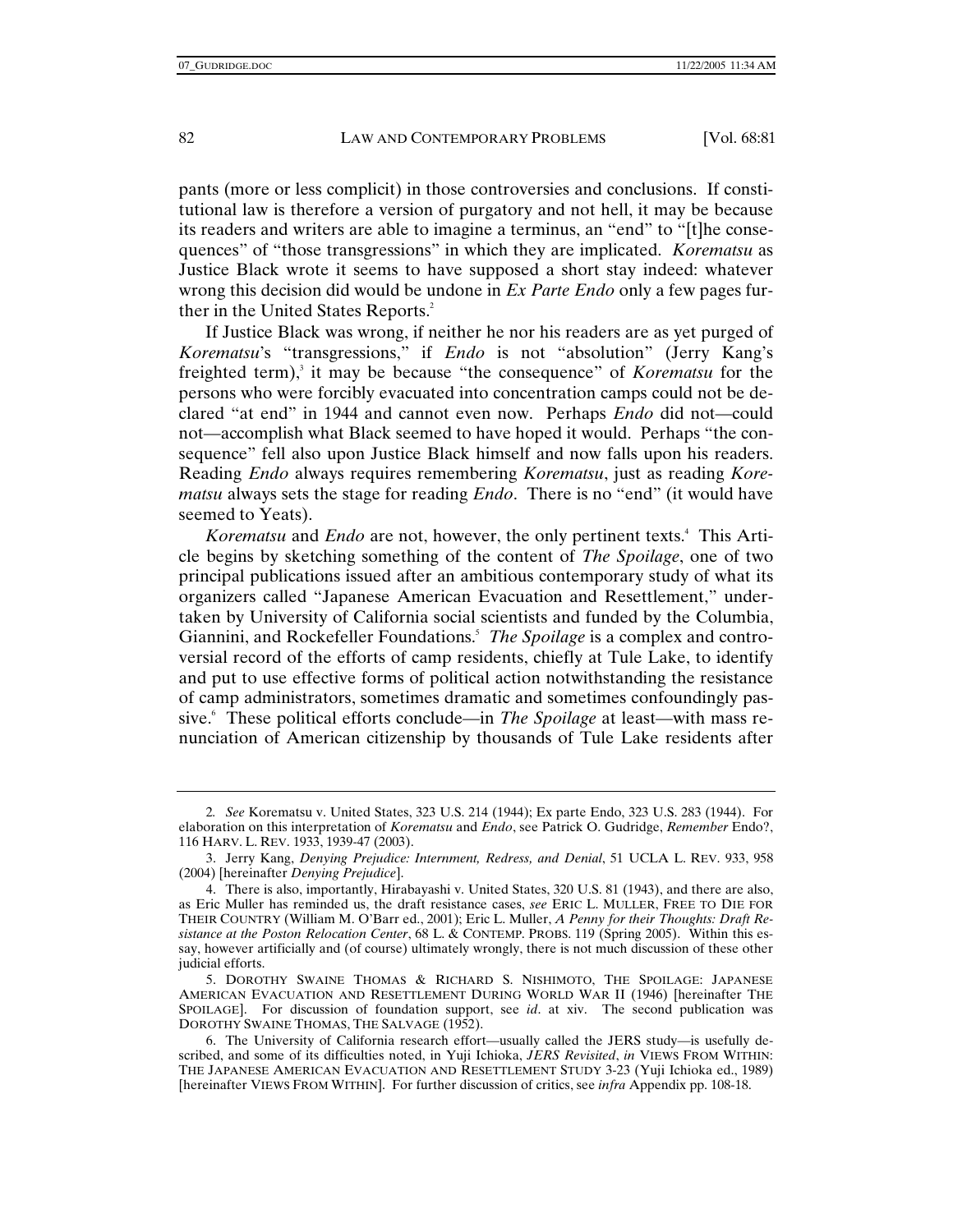*Endo* issued and after announcement of the closing of the camps.<sup>7</sup> The legal aftereffects of this renunciation and *The Spoilage* account of it soon became subjects of decisions by the United States Court of Appeals for the Ninth Circuit, in Acheson v. Murakami<sup>8</sup> and its implementing successor *McGrath v. Abo.*<sup>9</sup> In many ways remarkable if today largely forgotten, *Murakami* and *Abo* substantially blocked official enforcement of the Tule Lake renunciations. These decisions and their constitutional context are explored at some length in this Article—like *Endo*, along with *Korematsu*, confronting and testing readers and writers caught in constitutional purgatory.

#### \* \* \* \* \*

Chief Judge Denman's opinions in *Murakami* and *Abo*, it will become clear, may be grouped with Justice Douglas's effort in *Endo* and Judge Goodman's decision in *Kuwabara*10 blocking draft resistance prosecutions of Japanese American internees. In their several ways, however cautious or seemingly idiosyncratic their arguments, these cases all reach results that *Korematsu* would not have signaled. *Korematsu* still looms large, of course, and hardly stands alone. There is also *Hirabayashi*—the Supreme Court's initial approval of the curfew enforced against Japanese Americans in the months after Pearl Harbor. There are still other decisions of the period—in the district courts and courts of appeals—that reach results similar to those in *Korematsu* and *Hirabayashi*. Even so, *Murakami* and *Abo*, along with *Endo* and *Kuwabara*, surely constitute too much work to ignore, too many decisions to be classed simply as outliers.

The question of what to make of these latter cases is not easy. In considering why this is so, it may be helpful to begin dialectically, by considering the eloquent recent work of Jerry Kang, deploying a jurisprudence within which *Endo*—and quite probably also *Kuwabara*, *Murakami*, and *Abo*—indeed figure at most as ironic counterpoints.<sup>11</sup> Professor Kang writes to judge—to enforce "corporate responsibility"—to demand that the Supreme Court hold itself accountable as an institution for *Korematsu* and its companion cases.<sup>12</sup> He means to seek out, identify, and explode efforts at evasion. Obviously, he undertakes this effort not to re-fight sixty-year-old controversies, but to introduce (or to reinforce) what he takes to be an important note within contemporary twentyfirst century politics. He means to mark *Korematsu* (especially) as wrong in or-

 <sup>7.</sup> S. Frank Miyamoto, a junior contributor to the *The Spoilage*, noted in 1989 that "80 percent of the Kibei [Japanese American citizens who had received some education in Japan] and 60 percent of the Nisei [American-born persons of Japanese ancestry], 17.5 years of age and over at Tule Lake (over 5,000 citizens) renounced their citizenship. . . . Even granting the injustices of the evacuation, why should thousands of youths have taken so drastic a step?" S. Frank Miyamoto, *Dorothy Swaine Thomas as Director of JERS: Some Personal Observations*, *in* VIEWS FROM WITHIN, *supra* note 6, at 48.

 <sup>8. 176</sup> F.2d 953 (9th Cir. 1949).

 <sup>9. 186</sup> F.2d 766 (9th Cir. 1951).

 <sup>10.</sup> United States v. Kuwabara, 56 F. Supp 716 (N.D. Cal 1944).

 <sup>11.</sup> Jerry Kang, *Watching the Watchers: Enemy Combatants in the Internment's Shadow*, 68 L. & CONTEMP. PROBS. 259 (Spring 2005).

<sup>12</sup>*. Id*. at 277; Kang, *Denying Prejudice*, *supra* note 3, at 966-70.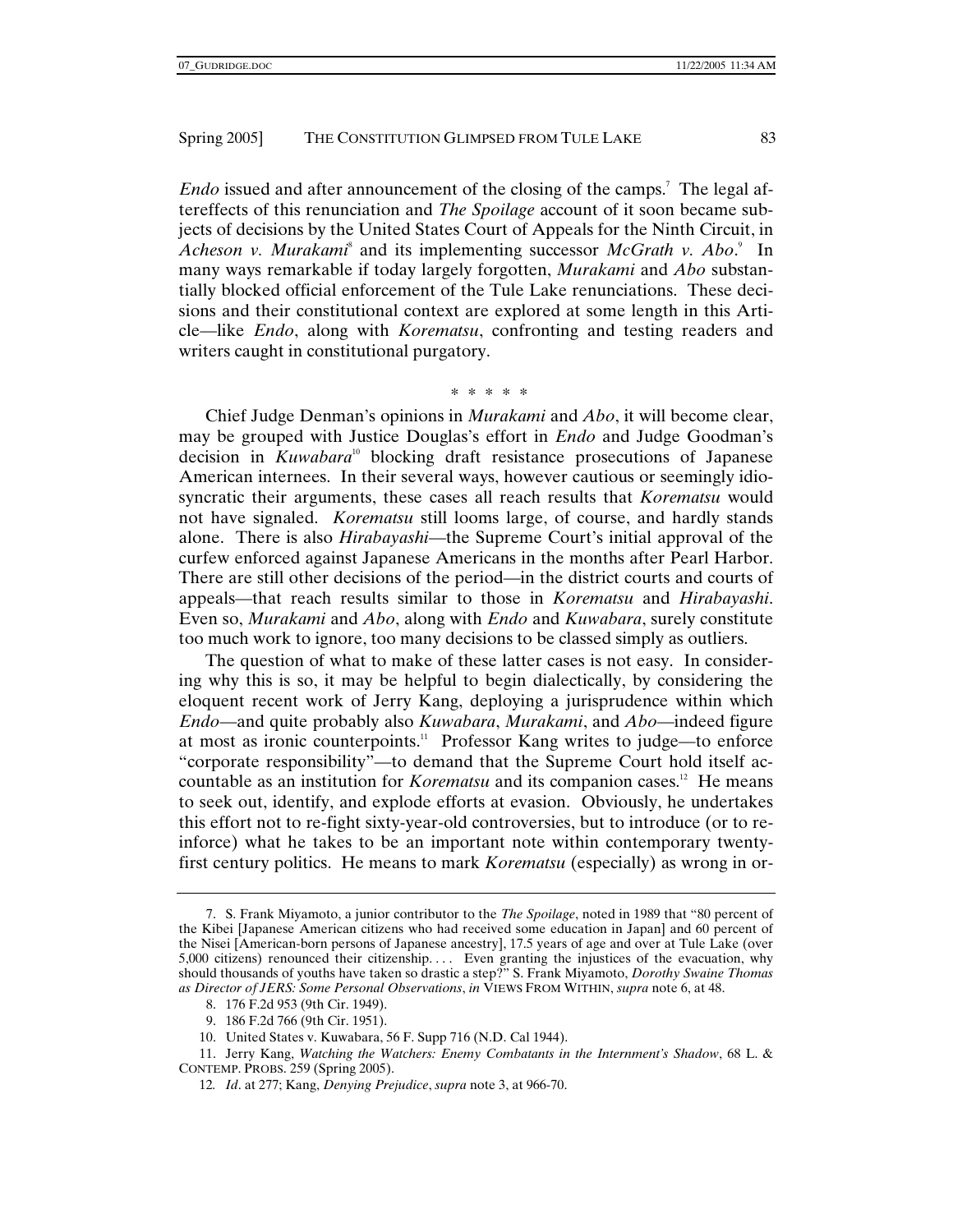der to mark as wrong (or at least highly questionable) government actions today—including (especially) court decisions—that in any way resemble *Korematsu* and Japanese American internment. More precisely, he means to associate *Korematsu* with official racism—including judicial complicity in (or tolerance of) that racism. *Korematsu* becomes a "moral parable."13 In order to do what he means to do, Kang needs to read *Korematsu* as clear-cut: there can be no doubt that Justice Black was evasive and complicit. He also needs to show that *Endo* is of a piece even though it reaches an opposite result. It, too, must appear evasive—to this end, Professor Kang depicts Justice Douglas's opinion as itself an exercise in avoidance, to be therefore *Korematsu*'s adjunct.14

This is a too summary summary, of course. Still, something at least of the force of Kang's argument should be evident: Why not encourage judges to acknowledge institutional sin, the risk of recurring wrong-doing, and thus the need to put *Korematsu* and its companions off limits? Kang recognizes that something like this has occurred regarding *Korematsu* itself, but he fears that the quarantine is too narrowly drawn—that *Endo* (and presumably other like cases) read in too celebratory a way will put judges off their guard. There is, however, another twenty-first century politics. The adversary is now the notion that in war law is silent. "*Korematsu* is wrong," some might say, "but what can you do? If we proceed similarly today, it's just proof that war is hell." On this view, *Korematsu* is recalled in order to reiterate Justice Jackson's famous (and famously equivocal) dissent. If Jackson was wrong, if we want Jackson to be wrong, *Endo*, *Kuwabara*, *Murakami*, and *Abo* (among other cases) become more central. They show at least some judges working hard to identify sometimes obscure resources in American constitutional law available for purposes of criticizing officials and vindicating individuals. Acknowledging their efforts reveals that constitutional law is not a collection of settled rules, but rather a collection of conflicting perspectives—a setting for dissent as well as acquiescence.

The internment cases, within this approach, fit with other examples of wartime constitutional innovation, with decisions like Learned Hand's in *Masses Publishing Co. v. Patten*<sup>15</sup> and the several Warren Court Cold War free speech improvisations<sup>16</sup>—and also, it may yet appear, *Hamdi* and *Padilla*.<sup>17</sup> To be sure, there is within this approach a certain methodological naïveté, a willful refusal to recognize that, at any particular moment, much in constitutional law is

 <sup>13.</sup> Kang, *Watching the Watchers*, *supra* note 11, at 259. This project, of course, is not uniquely Professor Kang's. *See, e.g.*, Roger Daniels, *The Japanese American Cases, 1942-2004: A Social History*, 68 L. & CONTEMP. PROBS. 159 (Spring 2005) (drawing on Professor Daniels's larger body of work).

<sup>14</sup>*. See* Kang, *Denying Prejudice*, *supra* note 3, at 960-61. *See also* Kang, *Watching the Watchers, supra* note 11, at 19-20 n.104.

 <sup>15. 244</sup> Fed. 535 (S.D.N.Y. 1917).

 <sup>16.</sup> See Laurence H. Tribe & Patrick O. Gudridge, *The Anti-Emergency Constitution*, 113 YALE L. J. 1801, 1850-65 (2004).

 <sup>17.</sup> Hamdi v. Rumsfeld, 124 S. Ct. 2633 (2004) 2646-50; Padilla v. Rumsfeld, 352 F.3d 695, 722-24 (2d Cir. 2003), *rev'd on other grounds*, 124 S. Ct. 2711 (2004). For Professor Kang's readings, see *Watching the Watchers*, *supra* note 11, at 10-18, 22.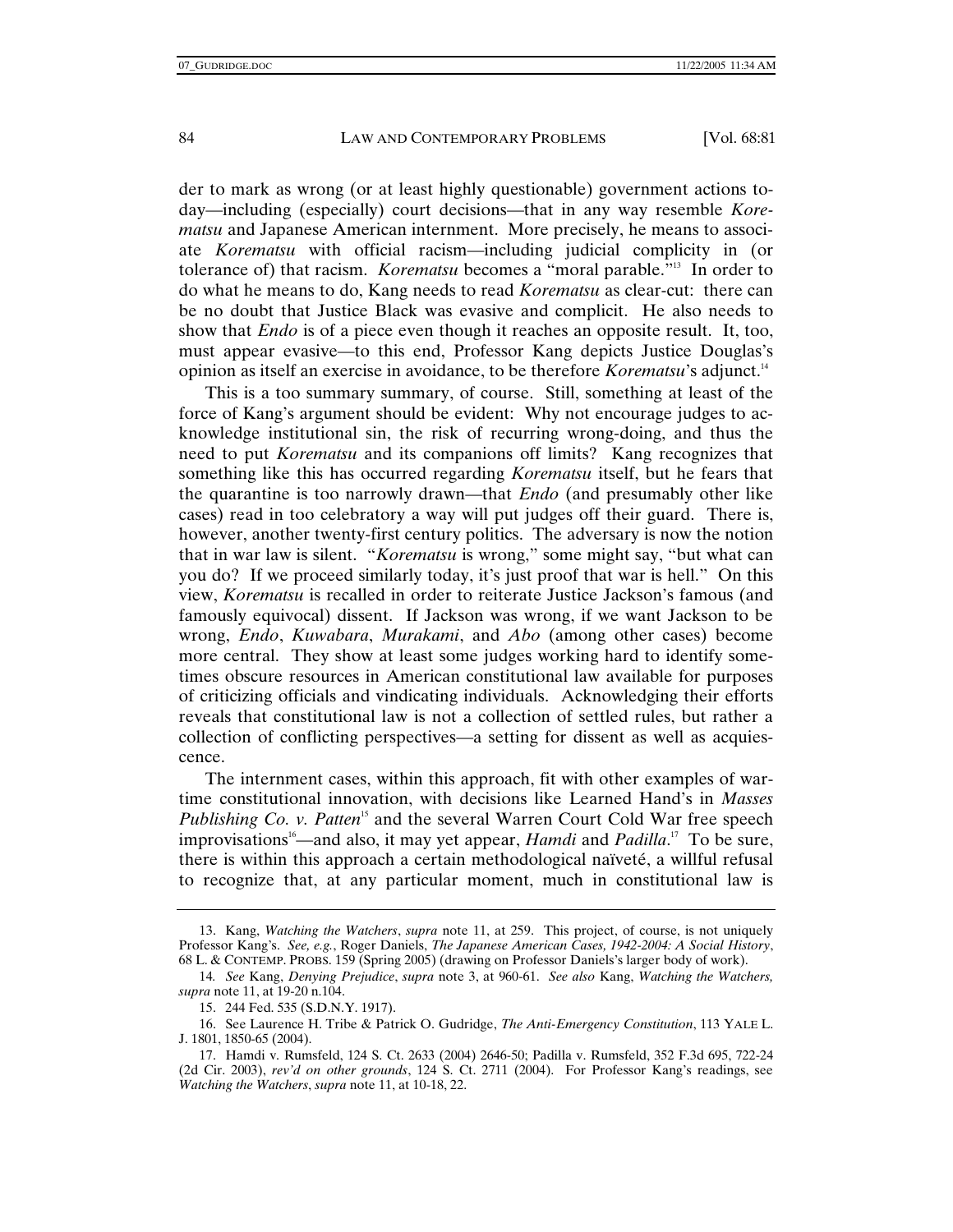treated either as though it were well-settled or as though it were simply a set of easily manipulated categories. This is not, however, Pangloss redux—there is no inconsistency in also acknowledging that positive elements, as a matter of fact, were and are often swamped. Rather, this alternative approach, insisting on contingency, means to be a demonstration of resources, a call to the individual responsibility of judges and advocates, and a suggestion that the moral politics of adjudication works with exemplars as well as with horrors.

## II

## THE SPOILAGE NARRATIVE

Much like newspaper headlines, the chapter titles of *The Spoilage* suggest a kind of summary narrative. The book begins with the "evacuation" or "[e]xpulsion"18 of West Coast residents austerely described in the first sentence of the first chapter as "having common ancestry with the enemy that launched the Pearl Harbor attack";<sup>19</sup> the "detention" or "[c]onfinement" of these persons;<sup>20</sup> and the process of "registration" or "[a]dministrative [d]etermination of "[l]oyalty" and "[d]isloyalty" to which they were subject.<sup>21</sup> Thereafter attention narrows, addressing "segregation" of the "'[d]isloyal'" at Tule Lake, $^2$  and a sequence of events occurring at that camp, including "[s]trikes, [t]hreats, and [v]iolence";<sup>23</sup> "[m]artial [l]aw";<sup>24</sup> a "[p]eriod of [a]pathy";<sup>25</sup> "[s]uspicion, [b]eatings, and [m]urder";<sup>26</sup> "[p]ressure [t]actics";<sup>27</sup> and ultimately "[m]ass [r]elinquishment of American [c]itizenship."28

*The Spoilage* closely engages the events that it describes, often proceeding in painstaking detail, its account largely eschewing any effort to characterize its own theoretical framework, limiting overt authorial intervention (apart from the preface) to occasional transitional recapitulations. The result is something very much like a nonfiction novel, enlisting the reader as collaborator, committing the reader to the work of interpreting and judging depicted events as they unfold. However successful this approach may be as a matter of the politics of reading (quite successful in fact), it leaves *The Spoilage* very much dependent on the agendas and energies of its readers (more conspicuously, at least, than is usually the case) insofar as either abstracted or pointed uses of the work are concerned. Thus, the propositions that follow, characterizing what appear to be

21*. Id*. at xvii; *see id*. at 53-83.

- 25*. Id*. at xvii; *see id*. at 236-60.
- 26*. Id*. at xvii; *see id*. at 261-82.
- 27*. Id*. at xviii; *see id*. at 303-32.
- 28*. Id*. at xviii; *see id*. at 333-61.

 <sup>18.</sup> THE SPOILAGE, *supra* note 5, at xvii; *see id*. at 1-23.

<sup>19</sup>*. Id*. at 1.

<sup>20</sup>*. Id*. at xvii; *see id*. at 24-52.

<sup>22</sup>*. Id*. at xvii; *see id*. at 84-112.

<sup>23</sup>*. Id*. at xvii*; see id*. at 113-46.

<sup>24</sup>*. Id*. at xvii; *see id*. at 147-83.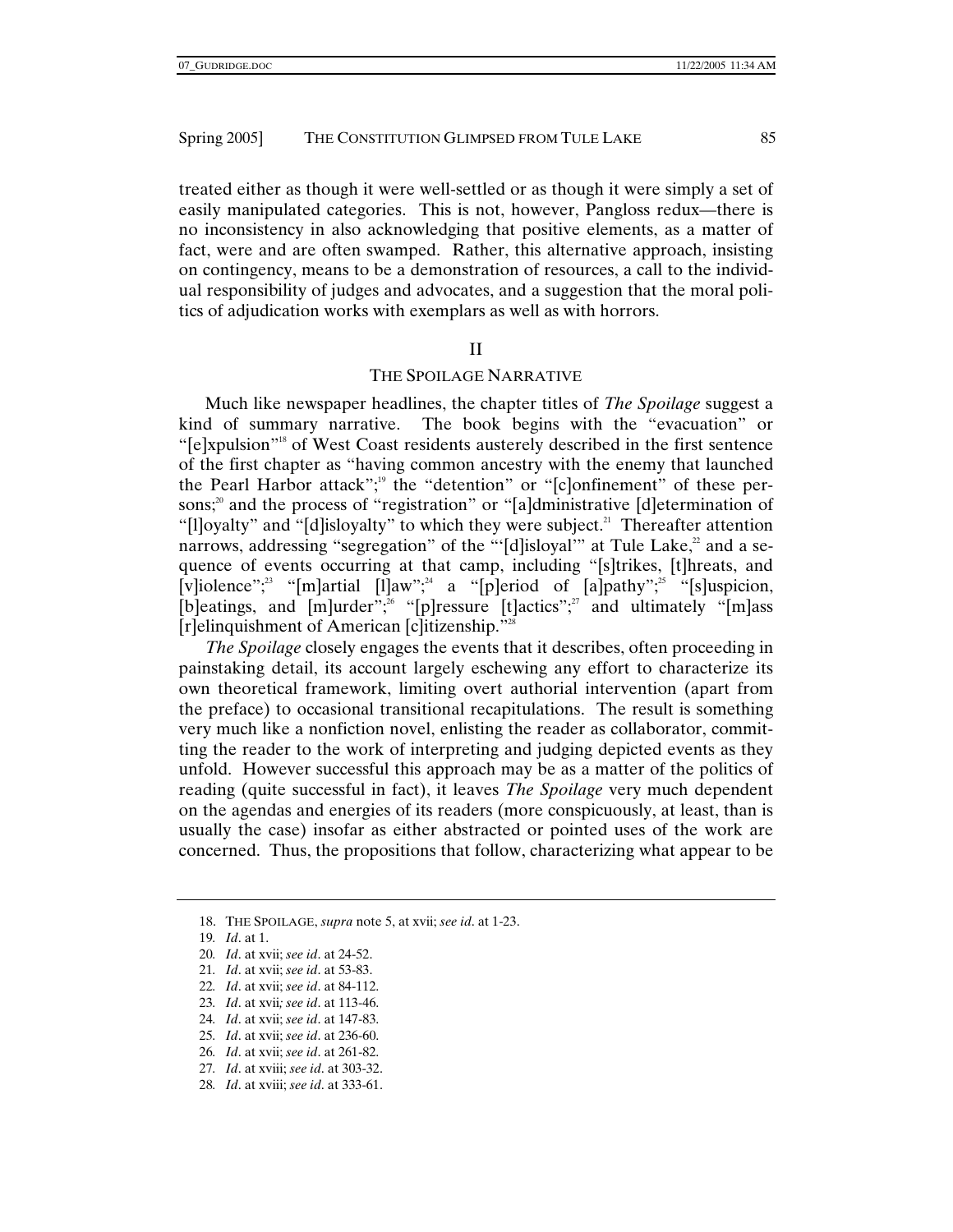principal emphases within *The Spoilage* narrative, should not be understood as straightforward exercises in condensation.

First, *The Spoilage* is chiefly concerned with events occurring at Tule Lake or other camps as perceived from the point of view of occupants of the camps. Camp administrators figure prominently, but almost always distantly. By and large, their actions are described, but their thinking or their aims, although not ignored entirely, receive limited attention. The effects on camp occupants of administrative acts or failures to act matter most.<sup>29</sup>

Second, camp occupants are largely preoccupied with the demands of ordinary life inside the camps. *The Spoilage* depicts evacuation and resettlement as immediately catastrophic.<sup>30</sup> Evacuees must confront the brute facts of loss of home, loss of livelihood, loss of most personal property; pressing needs, and attendant concerns, thus, become organization of living space, maintenance of family integrity, solutions to food requirements, and (absent accessible savings) arrangements for remunerative work. For camp occupants, ordinary life-needs drive politics. At points, *The Spoilage* distinguishes, in then customary ways, between first and second generation Japanese Americans (Issei and Nisei), and (within the second group) between individuals who had traveled and studied in Japan (Kibei) and those who had not.<sup>31</sup> But as the narrative proceeds, although the impact of these differentiations does not appear as negligible, distinctive aspects of camp life as such, if often unevenly or inconsistently manifested, are the mainsprings of camp politics.

Third, camp administrators are often uninformed or uninformative, slow to respond to occupant concerns, and heavy-handed or otherwise maladroit in dealing with unrest.<sup>32</sup> In particular, the War Relocation Authority effort to assess the loyalty of camp occupants figures in *The Spoilage* as an exemplary, remarkably disruptive fiasco.<sup>33</sup> Officials in some camps fail to explain what is at stake. Occupants judge the loyalty questions from the perspective of what will happen to them next. The association of the inquiry with the prospect of military conscription marks "yes/yes" answers as difficult or even dangerous. $34$  In some camps, significant numbers of individuals refuse to complete question-

 <sup>29.</sup> For the assumptions explaining this focus (and criticism), *see infra* Appendix pp. \_\_\_.

 <sup>30.</sup> THE SPOILAGE, *supra* note 5, at 14-23.

<sup>31</sup>*. Id.* at 3.

<sup>32</sup>*. See id*. at 40-52 (discussing developments at Tule Lake, Poston, and Manzanar).

<sup>33</sup>*. Id*. at 53-84.

 <sup>34.</sup> Two items in a larger questionnaire that camp occupants were required to complete were crucial to loyalty assessments:

Question 27: Are you willing to serve in the armed forces of the United States on combat duty, wherever ordered?

Question 28: Will you swear unqualified allegiance to the United States of America and faithfully defend the United States from any or all attack by foreign or domestic forces, and forswear any form of allegiance or obedience to the Japanese emperor, or any other foreign government, power, or organization?

*Id.* at 57. For the slightly different versions of these questions put to individuals not potentially subject to military service obligations, see *id*. at 58.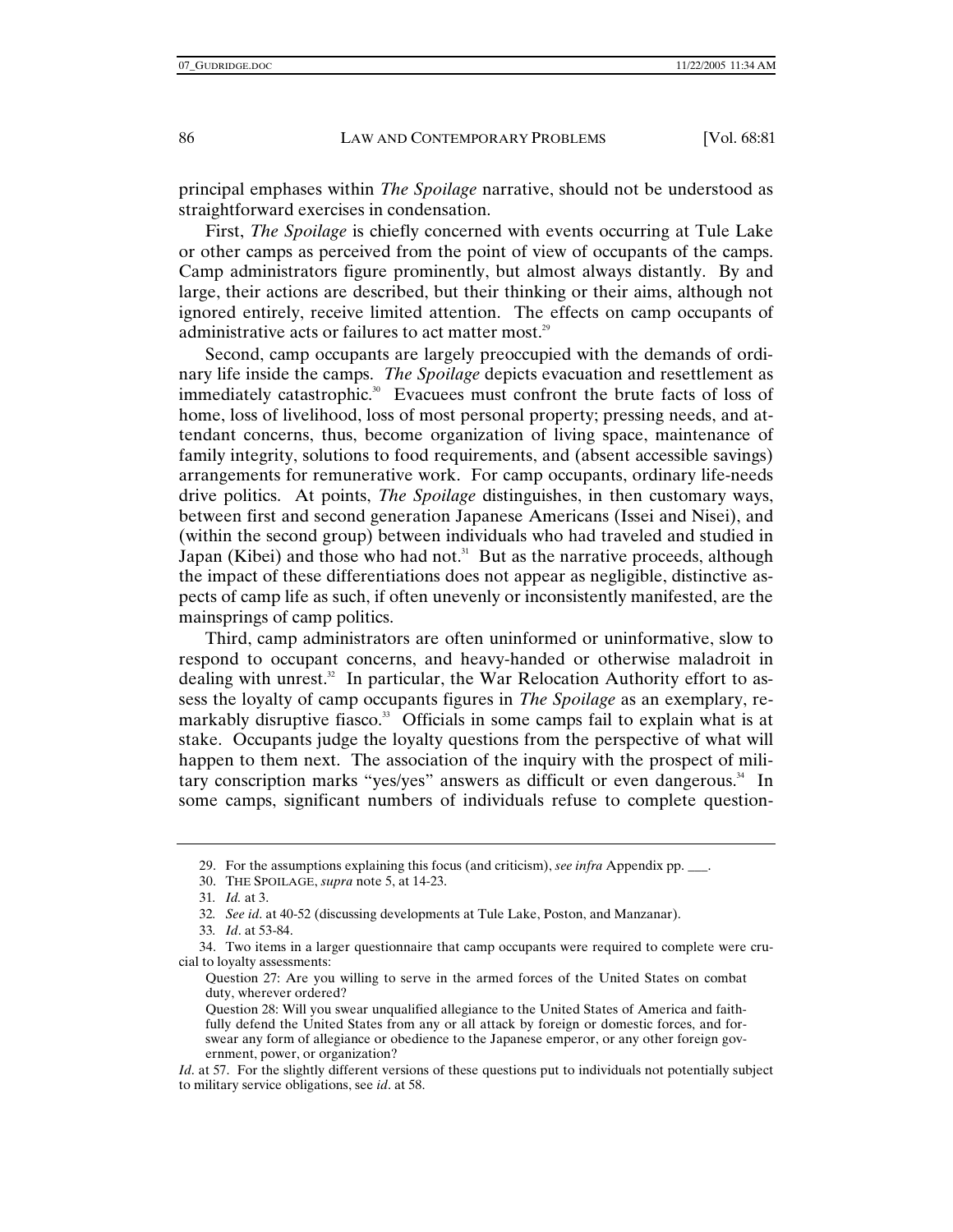naires; a surprisingly large number of individuals (the percentage varying considerably from camp to camp) fail to avow loyalty to the United States within the terms put forward.35 It is difficult, *The Spoilage* concludes, to read the results as anything other than an artifact of the administrative process.<sup>36</sup> "[T]he strong contrasts among relocation projects reflected, in large measure, administrative variations in the handling of the program and conflicting evacueeadministrative definitions of the issues involved."<sup>37</sup>

Fourth, the subsequent segregation of "disloyal" individuals at Tule Lake once more disrupts and puts in question elements of ordinary life. Attempts to organize representative political institutions positioned to deal effectively with camp officials founder—at least partly because the "disloyal" cohort is, in fact, a rather heterogeneous group.<sup>38</sup> Camp political processes fail to influence official action in any regular or predictable way, or even to elicit meaningful official communications. Resort to forms of oppositional politics—work stoppages, demonstrations, and the like—leads to military intervention and assertion of authority, incarceration of political representatives, and renewed, largely ineffectual efforts by camp occupants to deal with officials (now military officers).<sup>39</sup> Another round of attempts at organizing representative processes for dealing with officials, mostly after control of Tule Lake reverts to the WRA, also collapses because of the continued imprisonment of the first group of representatives, because the second group is unable to make much visible progress in ending this imprisonment (except one individual at a time), and because officials remain largely unresponsive to work-related demands.<sup>40</sup> Active public support

<sup>35</sup>*. Id*. at 61.

 <sup>36.</sup> Analysis of the data, and description of administrative processes at various camps, proceed at considerable length. *See id*. at 61-83.

<sup>37</sup>*. Id*. at 82. Professor Miyamoto emphasizes that the statistical analysis in *The Spoilage* also shows that "those who chose segregation at Tule Lake [responded "incorrectly" to the "loyalty" questions] were those who had experienced the greatest amount of discrimination and segregation before the war." Miyamoto, *supra* note 7, at 45; *see id*. at 43-46.

<sup>38</sup>*. See id*. at 88-89.

Under the segregation program, the "disloyal," as defined at registration [the survey process], had to decide whether they would stand by their declaration or retract... [D]ecisions were often made for reasons highly irrelevant to the matter of political allegiance. The most seemingly irrelevant of these reasons, and the one having the greatest influence on the evacuees was their belief that a declaration of "loyalty" would imply eventual forced resettlement. Residents of the segregation center . . . could not resettle for the duration of the war whereas residents of relocation projects were being given leave clearance and subjected to intensive WRA pressure to resettle. Many evacuees therefore believed that WRA was planning to force them out of camps to face the hostile American public responsible for their evacuation and detention. To these people, the choice offered was not between Japan and America, in a political sense, but between Tule Lake and the rest of America, in a security sense.

*Id*. at 88.

<sup>39</sup>*. The Spoilage* account of this sequence is notably detailed and complex. *See id*. at 113-83.

<sup>40</sup>*. See id*. at 184-220.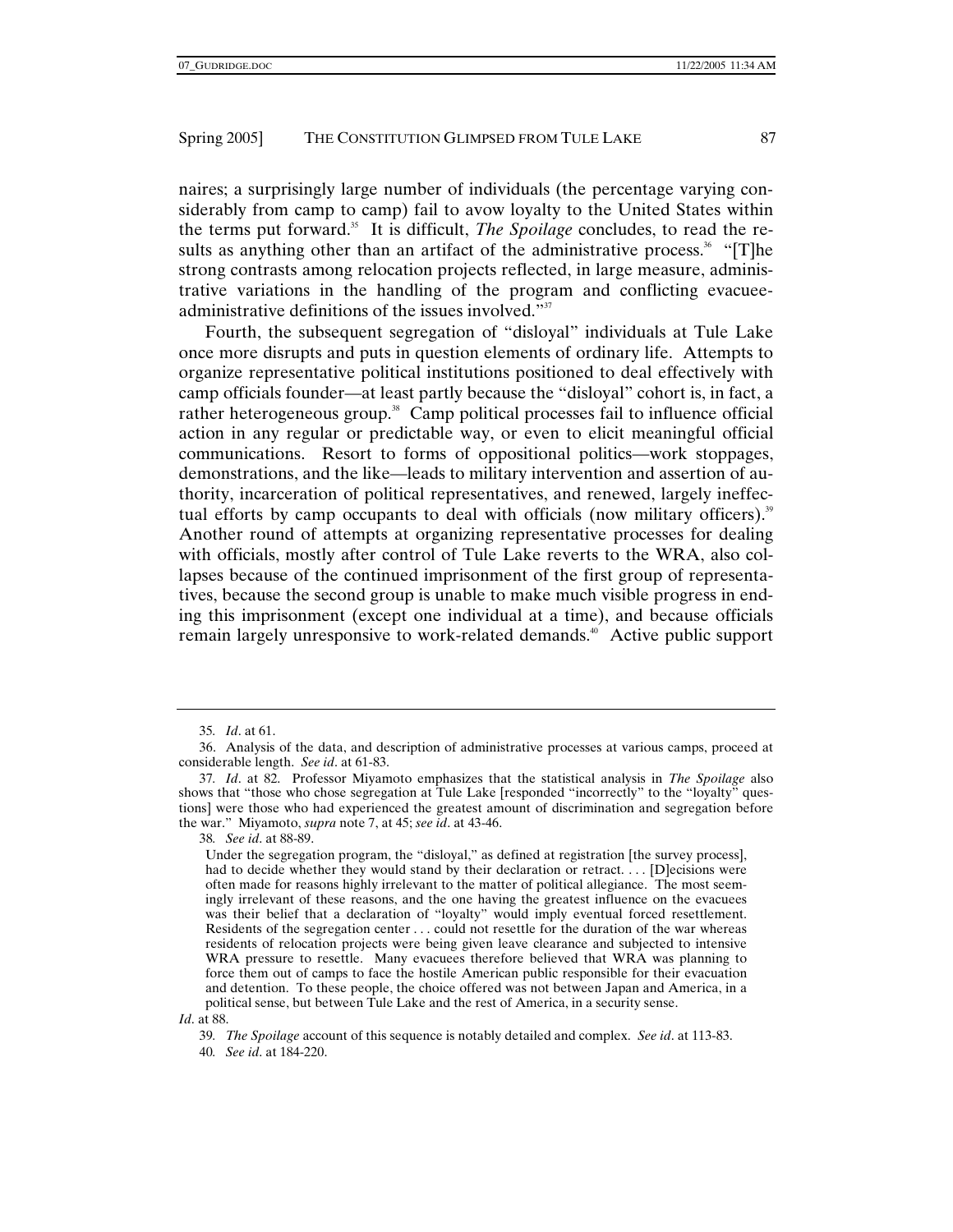for official political action, aimed at working with (and against) administrators, largely dissipates.<sup>41</sup>

Fifth, with the failure of this second round, politics changes: more efforts now focus on community organization as such, increasingly emphasizing "Japanese" identity. This new politics reinforces a chronic fear of informers (not ungrounded) and a corresponding insistence upon shows of "loyalty" defined in identity terms. Politics becomes increasingly personal individuals suspected of disloyalty (*inu*) are physically threatened, assaulted, or (in at least one instance) killed. $42$ 

The administration was weakened with the thorough discrediting of many of the evacuees upon whom it had depended as a channel of communication and a means of collaboration. Failure to apprehend assailants and assassins weakened the official forces devoted to the maintenance of law and order. The more radical elements emerged from the underground and sponsored openly, and with impunity, programs that a short time before would have led to arrest and incarceration.<sup>4</sup>

*The Spoilage* depicts both the origins of this "radical element" and the forms of their political action—including efforts to inculcate and celebrate Japanese culture—in terms that call attention to aims and dynamics interior to camp politics as such.<sup>44</sup>

Sixth, announcement that the camps will close provokes another crisis at Tule Lake. Camp occupants have access to relatively few sources of information, often obviously skewed or simplified, especially regarding the progress of

*Id*. at 215.

43*. Id*. at 282.

 <sup>41.</sup> As noted in *The Spoilage*,

<sup>[</sup>E]fforts . . . preparing the groundwork for an election were met with a general indifference by the residents. Even persons who felt that the election of a representative body might do much to bring order into the camp were pessimistic, for they believed that responsible persons, realizing the difficulty of getting caught between the administration and the people, and the possibility of incurring criticisms for dissatisfactions for which they could not be responsible would, if elected, refuse to accept positions on the central body.

<sup>42</sup>*. Id*. at 261-82, 271 (describing the murder of Takeo Noma).

 <sup>44.</sup> These are representative passages—the first showing the "radical element" taking over ordinary processes of camp political organization; the second interpreting ideological or cultural claims within the terms of ordinary camp life stresses:

By the beginning of July the underground group had become a powerful and systematically integrated organization. Representatives had been appointed in every block and had been coordinated under ward representatives, who in turn formed a central committee.

<sup>. . .</sup> 

The new transferees [to Tule Lake], both the undetermined and the determined "disloyals," found themselves at an immediate disadvantage with respect to the old Tuleans, who had the best housing and the best jobs, were in positions of power and prestige and were favored by the administration. The resulting jealousies and dissatisfactions provided fertile ground for the growth of the belief, fostered by the more determined "disloyals," that the essential difficulty was that Tule Lake was not composed entirely of "like-minded" people or "true disloyals" who had cast themselves off from America and were devoted to the pursuit of the Japanese way of life. Soon, even the least determined "disloyals" among the transferees were blaming the lack of determined "disloyalty" among the old Tuleans for the frictions in camp.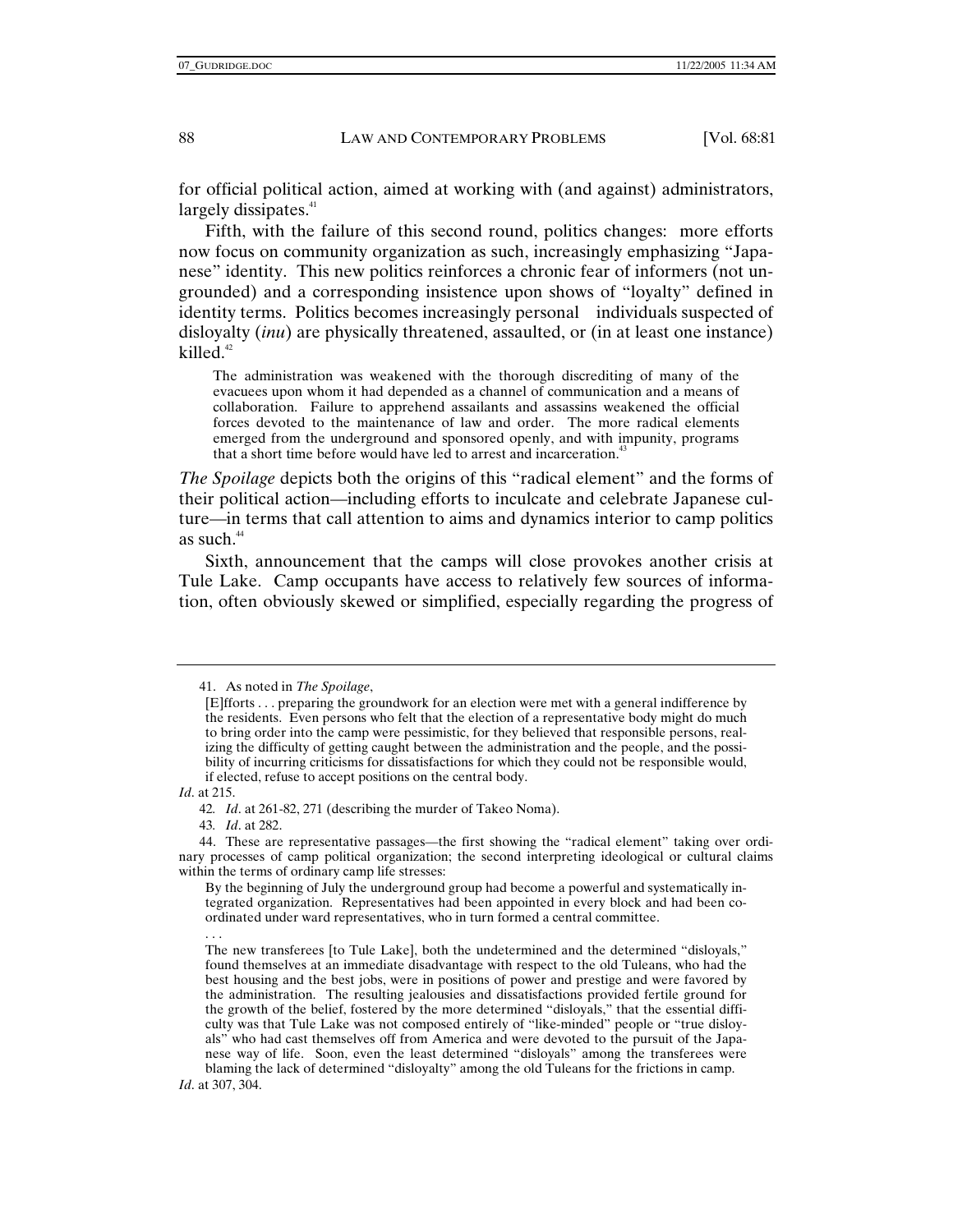the war and the state of public opinion outside the camps.<sup>45</sup> Occupants conclude that they will be once more left to fend for themselves, to relive (in other words) the experience of the original catastrophic dislocation, and left also to face the dangerous, prejudiced hostility of persons living outside the camps.<sup>46</sup> Renunciation of citizenship is understood as an expression of opposition and also as a way of forcing administrators to maintain camp residence for their families—and thus as a means of assuring an important measure of personal safety and economic support.<sup>47</sup> The political environment of the camp—the ascendant insistence on "Japanese" identity—adds its own pressure.<sup>48</sup> Large numbers of Tule Lake occupants renounce American citizenship.<sup>49</sup>

With mass renunciation of citizenship by Nisei and Kibei, the cycle which began with evacuation was complete. Their parents had lost their hard-won foothold in the economic structure of America. They, themselves, had been deprived of rights which indoctrination in American schools had led them to believe inviolable. Charged with no offense, but victims of a military misconception, they had suffered confinement behind barbed wire. They had been stigmatized as disloyal on grounds often far removed from any criterion of political allegiance. They had been at the mercy of administrative agencies working at cross-purposes. They had yielded to parental compulsion in order to hold the family intact. They had been intimidated by the ruthless tactics of pressure groups in camp. They had become terrified by reports of the continuing hostility of the American public, and they had finally renounced their irreparably depreciated American citizenship.<sup>5</sup>

## III

## **AFTERWORDS**

*The Spoilage* concludes leaving thousands of former occupants of Tule Lake, having renounced American citizenship, still living in the United States, their futures and their legal status uncertain.<sup> $51$ </sup> In 1948, three of these individuals applied for United States passports, were refused, and brought suit in federal district court in California, successfully obtaining a court order canceling their previous acts of renunciation.<sup>52</sup> Judge William Mathes concluded: "[T]he purported renunciation of the plaintiffs . . . was not as a result of their free and intelligent choice but rather because of mental fear, intimidation, and coercions depriving them of ... their will."<sup>53</sup> Mathes characterized conditions at Tule Lake in these terms:

51*. Id*.

52. *See* Acheson v. Murakami, 176 F.2d 953 (9th Cir. 1949).

53*. Id.* at 965-66. The findings of fact and conclusions of Judge Mathes are published as Exhibit 1 included with the decision of the United States Court of Appeals for the Ninth Circuit affirming the district court order. *See id*. at 960.

<sup>45</sup>*. See id*. at 345-47.

<sup>46</sup>*. Id*. at 346-47.

<sup>47</sup>*. See id*. at 347-52.

<sup>48</sup>*. See id*. at 353-55.

<sup>49</sup>*. See id*. at 357-61.

<sup>50</sup>*. Id*. at 361.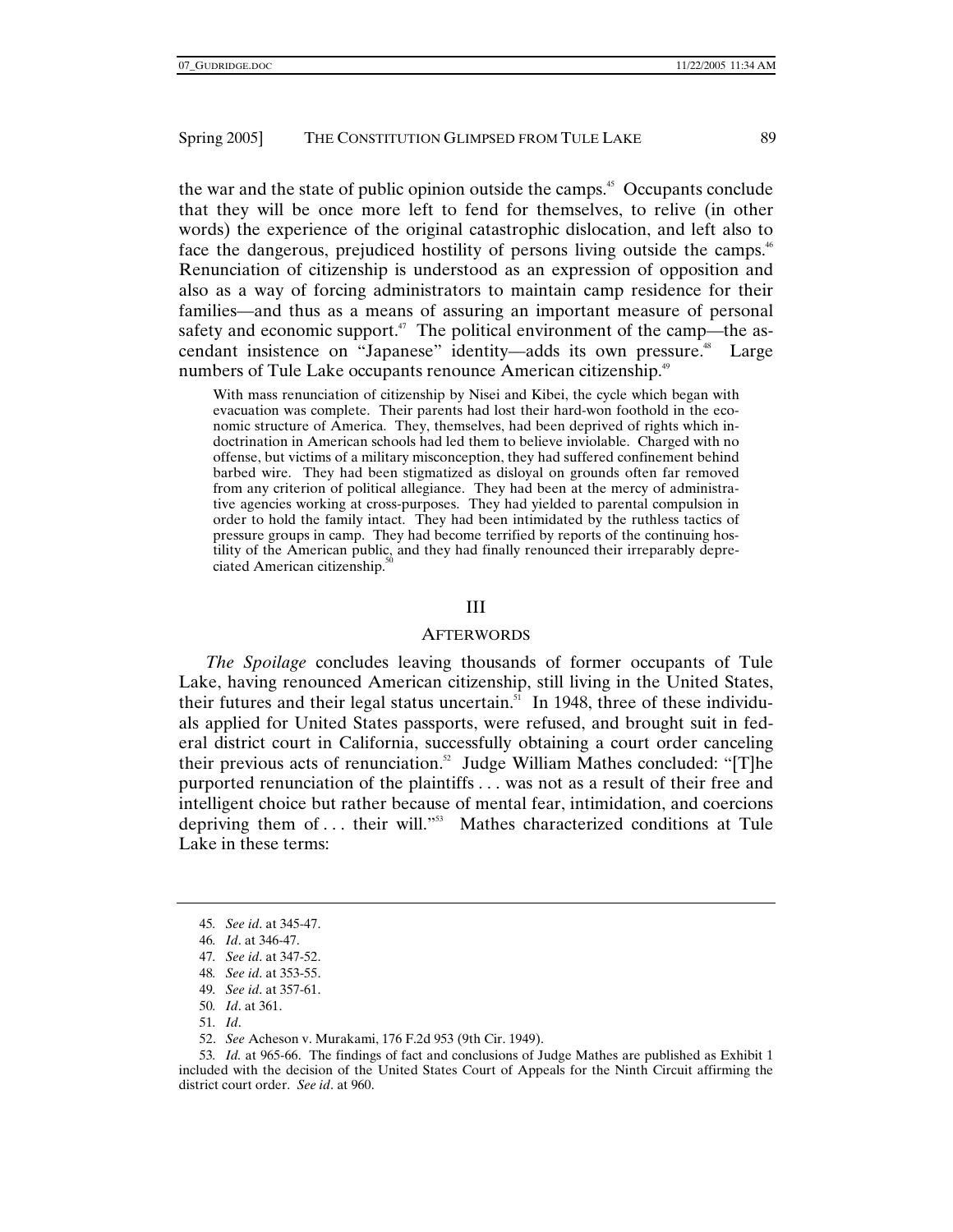The residents . . . had for almost four years been subject to the demoralizing effects of center life; They had suffered physical hardship and loss of property from the evacuation. They had been stigmatized by the press as rioters. Those who desired work were not given employment. They had been subject to misinterpretation of the renunciation procedure. They had been subject to rumors which had produced an irrational state of mind, which accompanied long detention, isolation, tension, and insecurity in the form of mass hysteria.<sup>34</sup>

His main justification for canceling the renunciation declarations, however, was "[l]awlessness, gangsterism, and hoodlumism" within the Japanese American population at Tule Lake.55

The United States introduced *The Spoilage* into evidence<sup>56</sup>—not surprisingly, given the book's depiction of renunciation (in many cases, anyway) as a product of "thinking" precisely illustrative of "perspective," "balance," and "free will."<sup>57</sup> On appeal, the Ninth Circuit panel repeatedly cited *The Spoilage*<sup>58</sup> and plainly understood its account of camp politics, but it also affirmed the district court, elaborating an overlaying defense of the district court findings framed from a dramatically different perspective. Chief Judge Denman,<sup>59</sup> joined by Judge Orr,<sup>60</sup> insisted it was the United States, not "the Japanese community" depicted by Judge Mathes, that was ultimately responsible for "all the particular factors . . . found as leading to a condition of mind and spirit of the American citizens imprisoned at Tule Lake Center...."<sup>61</sup>

The principal headings subdividing the opinion not only summarize but suggest something of the tone of Denman's opinion:

A. The racial deportation. Its unnecessary hardships and cruelty as affecting the attitude of scores of thousands of loyal Americans towards their citizenship in a country so ordering them into imprisonment.<sup>62</sup>

<sup>54</sup>*. Id*. at 965.

<sup>55</sup>*. Id*. The specific finding concerning one plaintiff—Miye Mae Murakami—is illustrative: She lived in an atmosphere of fears, threats, and scares stirred up by gangsters and hoodlums of the pro-Japanese organizations. She was threatened with her life unless she renounced, even in the supposed privacy of the women's washroom when rough-looking men invaded such room to put the women in fear of physical harm. She lived in an atmosphere of assaults, batteries, stabbings, and pressures from neighbors; [s]he had heard of the mysterious murder of a leader of the Japanese community and that other residents would meet the same fate unless they renounced their citizenship. These threats and fears resulted in her losing completely any sense of perspective or balance in her thinking. She renounced her citizenship not of her own free will but by the pressure exerted upon her by the life in the community and by the fears that prevailed in the center.

*Id*.

 <sup>56.</sup> AUDRIE GIRDNER & ANNE LOFTIS, THE GREAT BETRAYAL: THE EVACUATION OF THE JAPANESE-AMERICANS DURING WORLD WAR II 453 (1969).

<sup>57</sup>*. See Abo,* 176 F.2d at 965 (capacities that Judge Mathes found to be denied Miye Mae Murakami by persistent pressure and threats).

<sup>58</sup>*. See Murakami*, 176 F.2d at 957 n.2, 958 n.5, 959 nn.6-10.

 <sup>59.</sup> For one view of Denman, a complex figure (to say the least), *see* PETER IRONS, JUSTICE AT WAR 175-76, 183-85, 265-68 (University of California Press 1993) (1983).

 <sup>60.</sup> The third judge (Judge Stephens) did not participate. *See Murakami*, 176 F.2d at 960.

<sup>61</sup>*. Id*. at 954.

<sup>62</sup>*. Id*.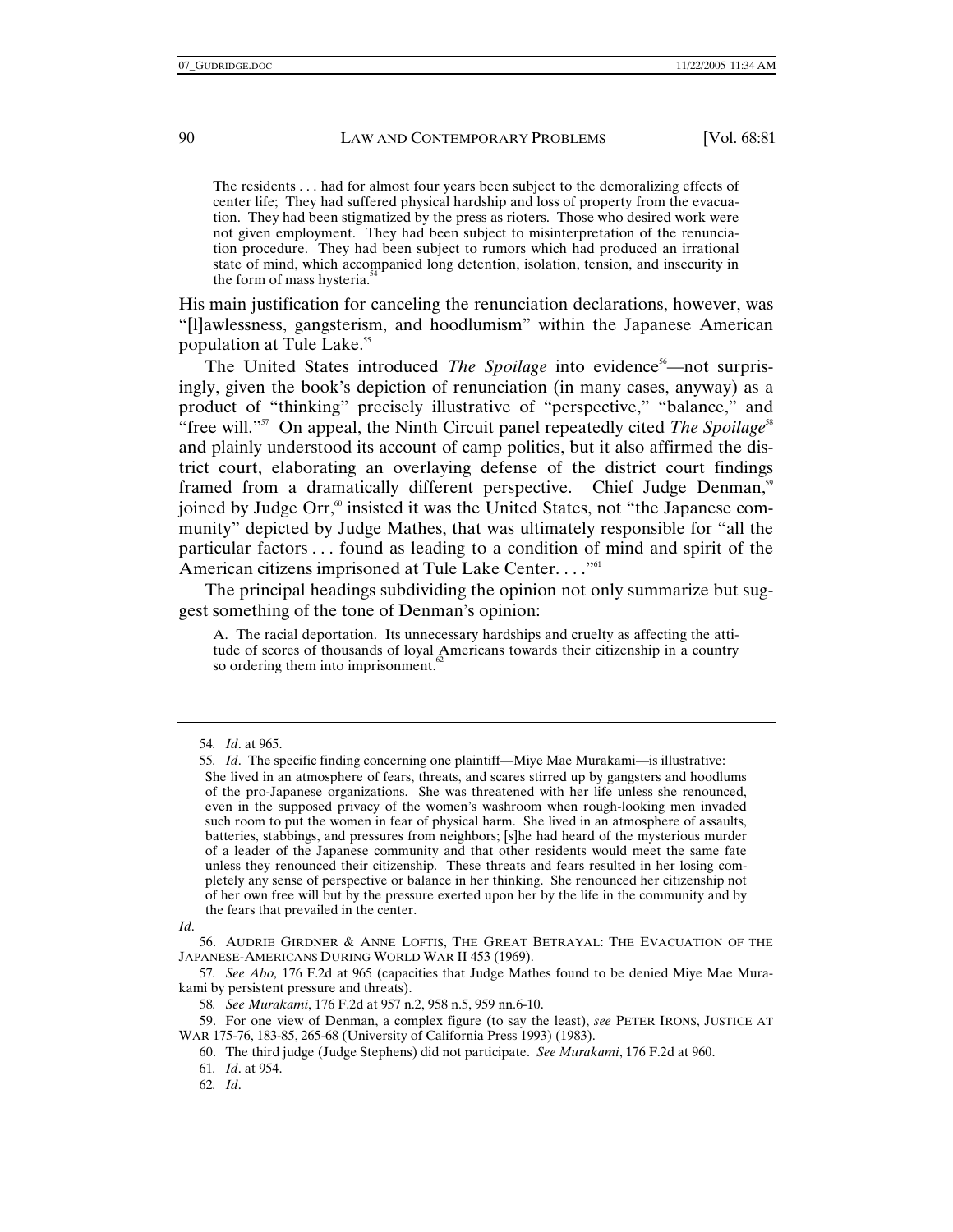B. The incarceration at the Tule Lake stockade. Its effect upon the minds of our fellow citizens as to the value of their citizenship. $63$ 

C. General De Witt's doctrine of enemy racism inherited by blood strain. Its paramount effect on the minds of the imprisoned citizens.<sup>64</sup>

## Passage after passage of the opinion amplified the main themes:

One has no difficulty imagining the thousands of families in which the mother must carry the babies, measuring the carrying capacity of each of the other children able to walk against the sacrifice of one or another household utensil, or book, or family treasure. The emotion of free citizens contemplating the pathetic testing of the carrying capacity of stumbling infants lifting their bundles is not pertinent here. What is pertinent is what our incarcerated fellow citizens felt about it in their several years behind barbed wire under the machine guns of the soldiers in their prison's turrets. For, so far as concerns the psychology of the renunciations to those renouncing and their surrounding companions, the beguiling words "evacuation" meant deportation, "evacuees" meant prison and their single rooms, some crowding in six persons, meant cells, as they in fact were. Their true character is recognized in this opinion.<sup>65</sup>

As if to drive it in to their already shocked spirits that their treatment was to be like criminals in a penitentiary, they were paid the prison wage of \$12 a month to the unskilled and \$16 to those skilled, while their free fellow citizens, working beside them, were paid the prevailing  $$12$  to  $$20$  per day.... The buildings were covered with tarred paper over green and shrinking shiplap—this for the low winter temperatures of the high elevation of Tule Lake. . . . No federal penitentiary so treats its adult prisoners. Here were the children and babies as well.<sup>6</sup>

The identity of [De Witt's] doctrine with that of the Hitler generals towards those having blood strains of a western Asiatic race as justifying the gas chambers of Dachau must have been realized by the educated Tule Lake prisoners of Japanese blood strain. The German mob's cry of "der Jude" and "the Jap is a Jap" to be "wiped off the map" have a not remote relationship in the minds of scores of thousands of Nisei,  $\dots$  though the map referred to may have been the area of exclusion.<sup> $\degree$ </sup>

The particular camp incidents stressed by Judge Mathes in the district court opinion needed to be set within the context constructed by the United States government itself, as well as the circumstances outside Tule Lake as internees perceived them. Denman reproduced a series of statements (all taken from *The Spoilage*) of Japanese American renouncers.<sup>68</sup> These are representative:

"I did not expect this of the Army. . . . But [to] a General De Witt, we were all alike. 'A Jap is a Jap. Once a Jap, always a Jap.'

\* \* \*

I swore to become a Jap 100 percent, and never do another day's work to help this country fight this war. My decision to renounce my citizenship there and then was absolute."

- 68*. See id*. at 958-59.
- 69*. Id*. at 958.

<sup>63</sup>*. Id*. at 955.

<sup>64</sup>*. Id*. at 957.

<sup>65</sup>*. Id*. at 955.

<sup>66</sup>*. Id*. at 956.

<sup>67</sup>*. Id*. at 958.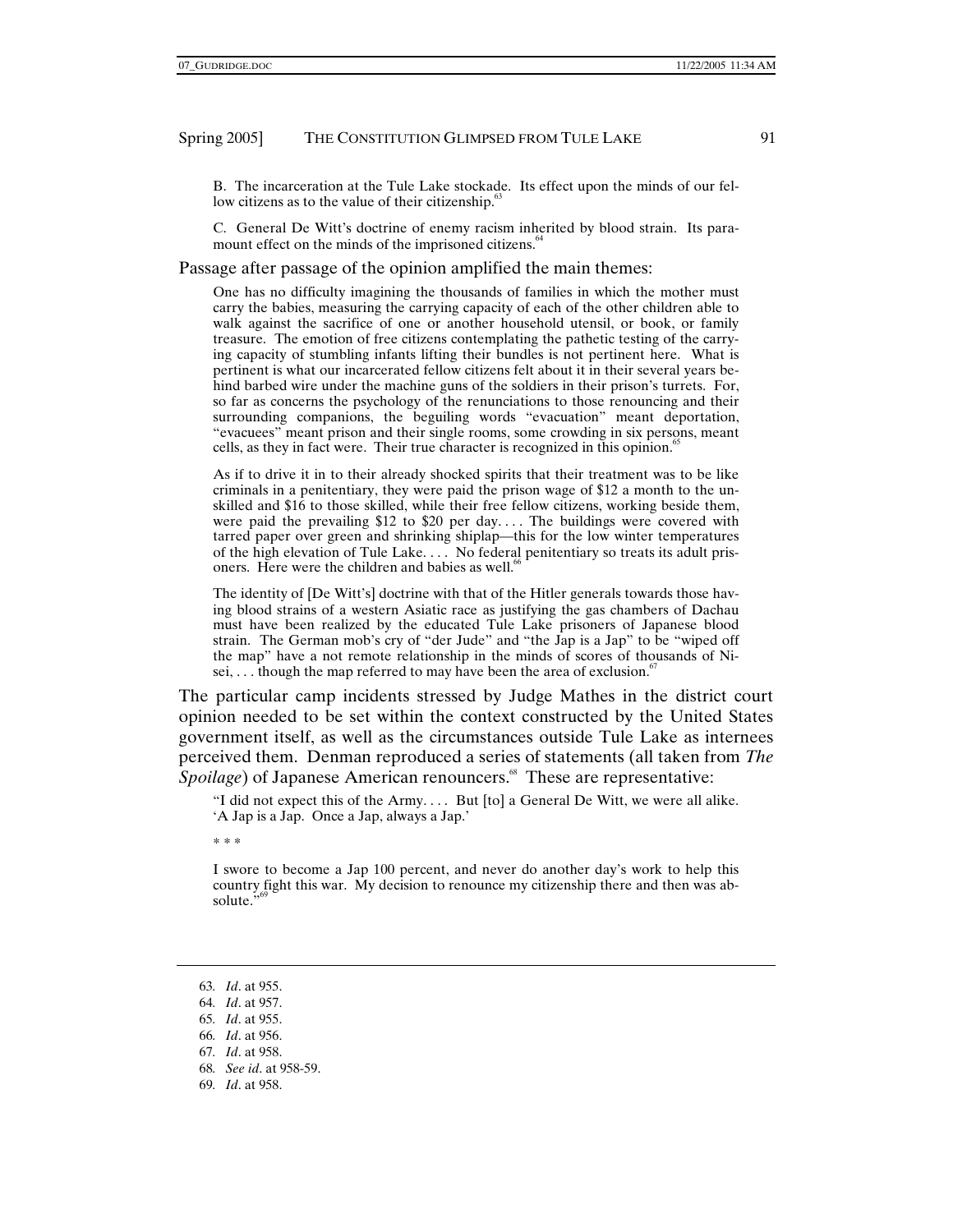"What do they want us to do? Go back to California and get filled full of lead? I'm going to sit here and watch."<sup>70</sup>

It is easy to wonder, reading the Ninth Circuit opinion, why the added argument was thought to be necessary. *Murakami*, after all, considered the claims and circumstances of only three individuals. Chief Judge Denman did not directly criticize the analysis that Judge Mathes had put forward.<sup>71</sup> But a second suit was already underway, and would reach the appellate court relatively quickly: *McGrath v. Abo*,<sup>2</sup> at the time involving some 4315 plaintiffs (more would join later), almost all occupants of Tule Lake, who were being held for deportation under the Alien Enemy Act of 1798, and who sought a judicial declaration setting aside their renunciations. The district court judge—Judge Louis Goodman<sup>73</sup>—had ruled in favor of the plaintiffs.<sup>74</sup> The Court of Appeals reversed the district court and remanded the case, but on terms that ultimately resulted, although not always quickly, in the cancellation of the citizenship renunciations of over ninety percent of the plaintiffs.75 In *Abo*, the Ninth Circuit panel approach to *Murakami* mattered much.

Chief Judge Denman again wrote for the panel, the same judges who had heard *Murakami* (with all three joining in the opinion this time). The problem *Abo* posed was, in the first instance, procedural. Initially, counsel for plaintiffs brought suit on behalf of just under one thousand named plaintiffs, and added the names of several thousands more as litigation proceeded in the district court.76 The Ninth Circuit ruled that the case was properly regarded as a class action—within the language of Rule 23 as it then stood, there was "a common question of law or fact  $\dots$  and a common relief is sought."<sup>77</sup> In retrospect, as Jack Greenberg observed, this conclusion may seem to have been "a neat and probably foreordained outcome."78 But Judge Denman was obviously aware that, as the jargon of the day put it, the class action was at bottom "spurious," concerned conceptually with the enforcement of "several" rights, and not one true class right.<sup>79</sup> "[T]he massing in one suit of thousands of cases of individual

<sup>70</sup>*. Id*. at 959.

<sup>71</sup>*. See id*. at 954.

 <sup>72. 186</sup> F.2d 766 (9th Cir. 1951).

 <sup>73.</sup> On Judge Goodman's now well-known efforts to bring constitutional norms to bear in the context of draft resister prosecutions of interned Japanese Americans, see MULLER, FREE TO DIE FOR THEIR COUNTRY, *supra* note 4, at 131-60.

 <sup>74.</sup> Abo v. Clark, 77 F. Supp. 806 (N.D. Cal. 1948).

 <sup>75.</sup> The total number of plaintiffs apparently increased substantially as the case proceeded. "By the spring of 1959, the tally was as follows: 5,766 Japanese Americans had renounced. Of these, 5,409 had applied for restoration of their citizenship. And 4,987 were successful." John Christgau, *Collins versus the World: The Fight to Restore Citizenship to Japanese American Renunciants of World War II*, 54 PAC. HIST. REV. 1, 30 (1985).

<sup>76</sup>*. Id*. at 10, 13; *see* McGrath v. Abo, 186 F.2d 766, 769-70 (9th Cir. 1951).

<sup>77</sup>*. See id*. at 769 (quoting F.R.C.P. 23(a)(3)).

 <sup>78.</sup> Jack Greenberg, *Civil Rights Class Actions: Procedural Means of Obtaining Substance*, 39 ARIZ. L. REV. 575, 575 (1997).

<sup>79</sup>*. See Abo*, 186 F.2d at 769-71. *See generally Developments in the Law—Class Actions*, 89 HARV. L. REV. 1318, 1331-53 (1976).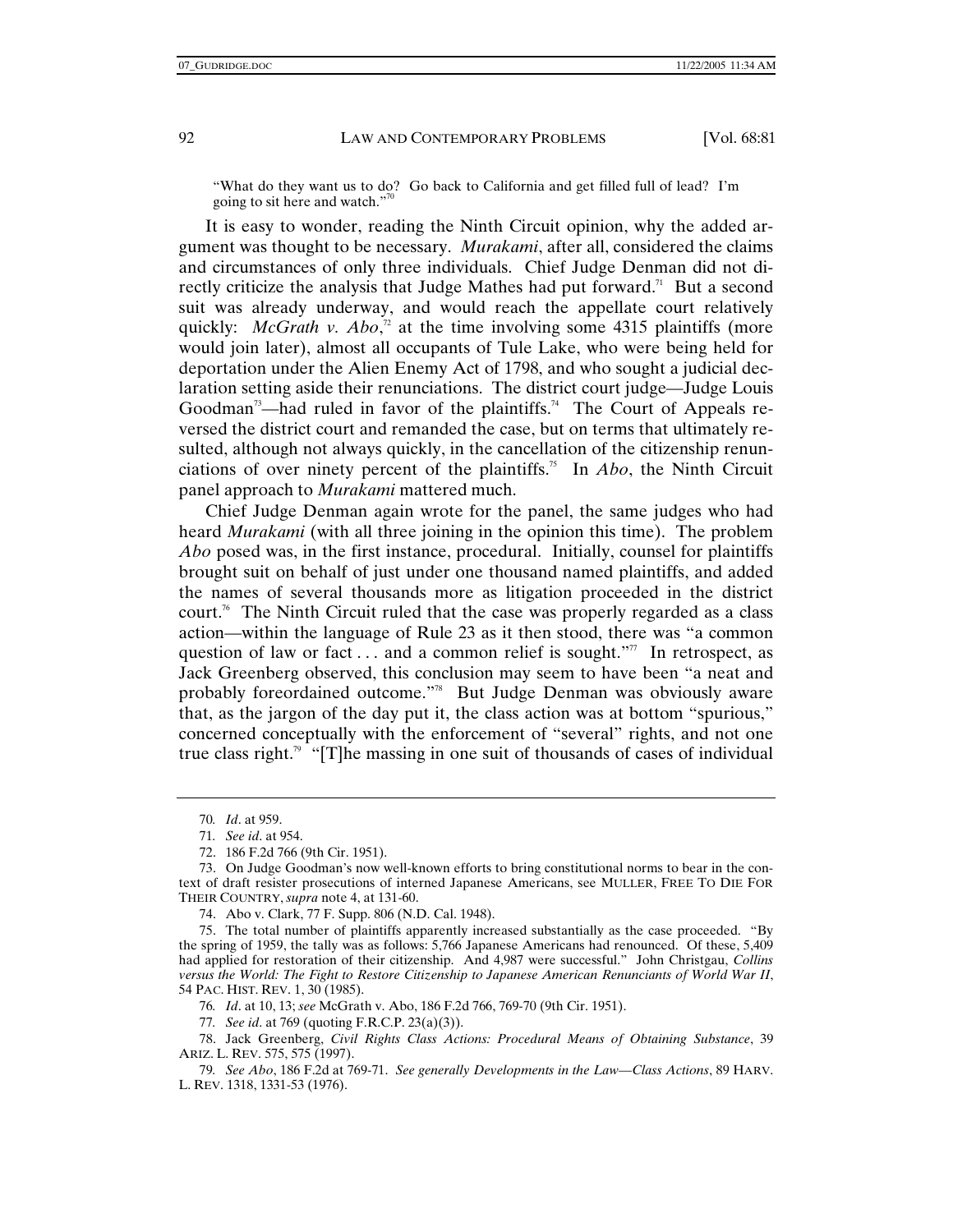several rights to renunciation in which each had his several burden of proof places a heavy burden on the court  $\dots$ ."<sup>80</sup>

Burden of proof became the central question in the case. "The record shows the certainty that many of the 4315 plaintiffs who voluntarily renounced were disloyal to the United States."<sup>81</sup> The importance of the task of identifying these "disloyal" citizens, Denman argued, was obvious: "In a cold war, already existing when the case were tried and now with the hot war in Korea, the federal courts should be more vigilant than ever that the massing of 4315 plaintiffs ... does not conceal the facts as to such enemy minded renunciants."<sup>82</sup> Thus, at least with respect to adult plaintiffs, "the burden of proof is on each to show that he was brought to a condition of mind by his treatment while interned which destroyed his free action in renouncing."<sup>83</sup> This conclusion, by itself, would seem to echo the analysis of Judge Mathes in *Murakami*.<sup>84</sup> But in *Abo*, Chief Justice Denman immediately recalled and applied his own analysis in the earlier case:

The evidence shows that all such plaintiffs, save 83 . . . , were imprisoned at Tule Lake when they renounced. It further shows the oppressive conditions prevailing there were in large part caused or made possible by the action and inaction of those government officials responsible for them during their internment. Because of the oppressiveness of this imprisonment by the government officials, a rebuttable presumption arises as to those confined at Tule Lake that their acts of renunciation were involuntary.<sup>85</sup>

A procedural choreography followed: "This presumption requires the defendants to go forward with the evidence and produce evidence rebutting it. When such evidence is introduced, the presumption disappears, but the fact of the coercive conditions remains as a part of each plaintiff's showing to support his individual burden of proof."86

In the course of the hearings below, it appeared, the government had already satisfied its burden in many cases by identifying groups of individual plaintiffs and indicating evidence the government could introduce concerning each group. Judge Goodman had ruled otherwise—wrongly, from the perspective of the appellate panel. $\mathbf{S}^7$  But the government had also agreed that, in almost all instances, it would treat as decisive written statements of individual plaintiffs

<sup>80</sup>*. Abo*, 186 F.2d at 774.

<sup>81</sup>*. Id*. at 771.

<sup>82</sup>*. Id*. at 772.

<sup>83</sup>*. Id*. at 773. Concerning individuals under the age of eighteen, *see id*. at 772.

 <sup>84. &</sup>quot;The facts of the wrongful conditions prevailing at Tule Lake, common to each of the plaintiffs imprisoned there, are substantially the same as those in the findings in the case of *Murakami v. Acheson*, reported on appeal here in *Acheson v. Murakami* . . . where they are fully set forth. In that case, however, evidence was offered by each plaintiff showing that she individually was coerced into an involuntary renunciation of her citizenship." *Id*. at 771.

<sup>85</sup>*. Id*. at 773.

<sup>86</sup>*. Id*.

<sup>87</sup>*. See id*. at 773-74.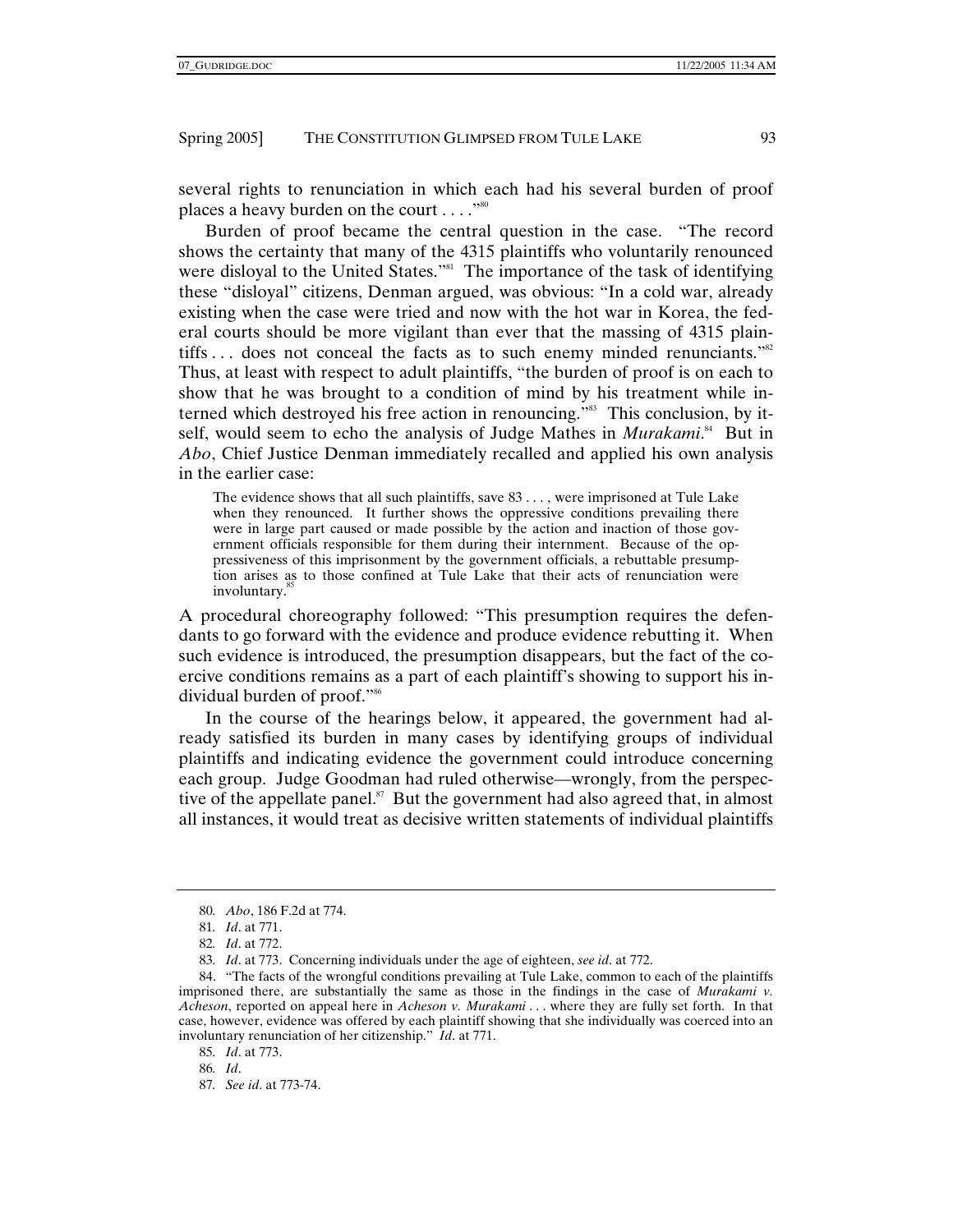as to why they had felt coerced.<sup>88</sup> There was thus no "necessity of proof in each individual case of the conditions at Tule Lake"—both "a large saving" procedurally, and (it seemed) a just acknowledgement of both government concerns as to particular individuals and the adverse consequences, for the class as a whole, of the government's own improper conduct.<sup>89</sup> Chief Judge Denman noted that "[t]he Attorney General has indicated an appreciation of the wrongs done to those whose renunciations were forced by the conditions at Tule Lake, described in the *Murakami* decision, . . . and has announced that the decision 'would be accepted and applied by . . . the Department of Justice . . . in all future cases of this kind.""<sup>90</sup>

## IV

## CONSTITUTIONS AND RECONSTITUTIONS

Together, *Murakami* and *Abo* are remarkable—judicial outrage and ingenuity uncommonly conjoined—yet the two opinions are only occasionally noted.<sup>91</sup> It is not as though contested claims of renunciation of citizenship no longer arise. $92$  The approach that Judge Denman took in the two cases, however, differs markedly from the usual forms of argument about renunciation prominent in the past half century or so. This difference might explain the marginal status of *Murakami* and *Abo* (although there may be many other explanations as well). Juxtaposing the two opinions and their mainstream counterparts is useful anyway as a first step. The premises organizing the Denman efforts carry associations that, once evident, mark the politics at Tule Lake, glimpsed in *The Spoilage*, as surprisingly resonant, indeed emblematic of constitutional fundamentals.

## A. Usual Forms of Argument

The question of renunciation appears, most of the time, to be bound up with the question whether the United States government can revoke American citi-

92*. See, e.g*., David A. Martin, *New Rules on Dual Nationality for a Democratizing Globe: Between Rejection and Embrace*, 14 GEO. IMMIGR. L.J. 1 (1999).

<sup>88</sup>*. Id*. at 774. The work involved in gathering the written statements from the class members, it seems, accounts for the long life of the case after remand. *See* Christgau, *supra* note 75, at 28-31.

<sup>89</sup>*. Abo*, 186 F.2d at 774. Renunciants who proceeded individually, outside the context of the class action, sometimes faced much harder going. *See, e.g*., Murakami v. Dulles, 221 F.2d 588 (9th Cir. 1955) (Denman, C.J.).

<sup>90</sup>*. Abo*, 186 F.2d at 771.

<sup>91</sup>*. Murikami* is included, in usefully edited form, along with a helpful introduction and notes, in ERIC K. YAMAMOTO, MARGARET CHON, CAROL L. IZUMI, JERRY KANG & FRANK H. WU, RACE, RIGHTS AND REPARATION 227-32 (2001). In the course of an important essay, Neil Gotanda pointedly discusses renunciation at Tule Lake, but does not explore the Ninth Circuit opinions as such. *See* Neil Gotanda, *Race, Citizenship, and the Search for Political Community Among "We the People,"* 76 ORE. L. REV. 233, 242-45 (1997). As Professor Gotanda notes, Japanese American renunciation of citizenship at Tule Lake and elsewhere does not figure in PETER H. SCHUCK & ROGERS M. SMITH, CITIZENSHIP WITHOUT CONSENT: ILLEGAL ALIENS IN THE AMERICAN POLITY (1985), notwithstanding the central place of expatriation in the (controversial) argument of this well-known work. *See* Gotanda, *supra*, 76 ORE. L. REV. at 242.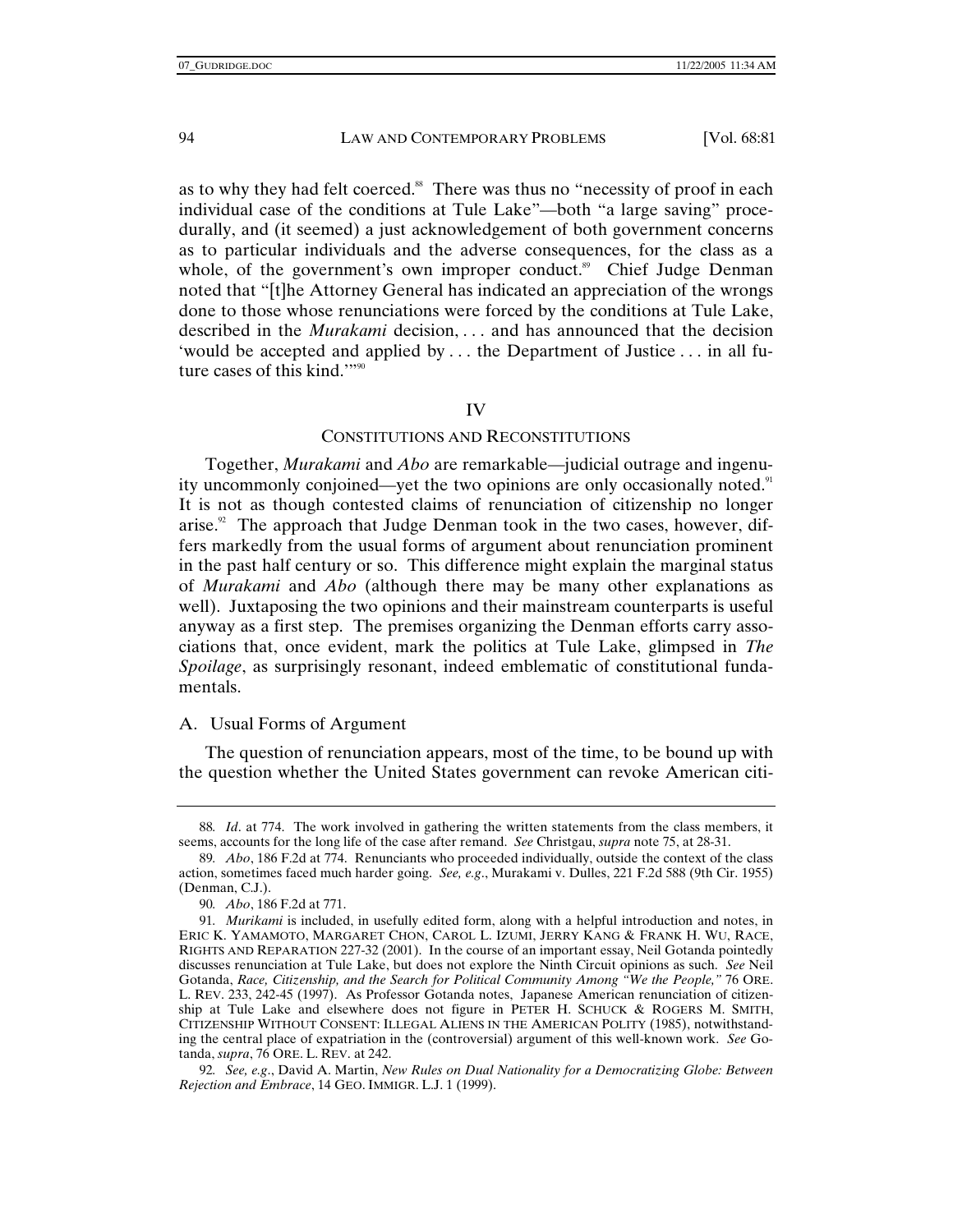zenship for reasons of state—even if contrary to the wishes of the individuals affected—or whether citizenship is instead to be understood as a matter of individual choice and right.<sup>93</sup> In *Perkins v. Elg*,<sup>94</sup> decided just before World War II, Chief Justice Hughes depicted citizenship as a matter of individual election – if not necessarily exclusively so. His opinion deftly blended constitutional language, international understandings, executive practice, and statutory language as it then stood. In principle, it appeared, "loss of citizenship" might be the result of "voluntary action" by an individual amounting to "binding choice," at least in the absence of a "treaty or statute having that effect."<sup>95</sup> Almost twenty years later, Justice Frankfurter's majority opinion in *Perez v. Brownell*<sup>66</sup> treated the question whether Congress could strip Americans of their citizenship for voting in foreign elections as chiefly a question of governmental necessities and therefore of power, and not individual right:

The Government must be able not only to deal affirmatively with foreign nations, as it does through the maintenance of diplomatic relations with them and the protection of American citizens sojourning within their territories. It must also be able to reduce to a minimum the frictions that are unavoidable in a world of sovereigns sensitive in matters touching their dignity and interests.<sup>9</sup>

Frankfurter also acknowledged, though, that "Congress can attach loss of citizenship only as a consequence of conduct engaged in voluntarily"—this conclusion, the *Perez* opinion suggested opaquely, followed as a matter "[o]f course."98 Chief Justice Warren dissented, invoking what he took to be basic principles: "the citizens themselves are sovereign, and their citizenship is not subject to the general powers of their government."<sup>99</sup> Individual U.S. citizens were free to "exercise . . . the right of expatriation," and thereby to renounce citizenship themselves, or to disclose their choices by taking "other actions in derogation of undivided allegiance to this country."<sup>100</sup> But voting in a foreign election was not, in and of itself, such an action. $101$ 

*Afroyim v. Rusk* overruled *Perez*. 102 Justice Black emphasized the language of the Fourteenth Amendment: "'All persons born or naturalized in the United States . . . are citizens of the United States . . . .<sup>'''103</sup> The constitutional declaration, he argued, pointed to a conclusion much like Chief Justice Warren's:

- 98*. Id*. at 61; *accord* Nishikawa v. Dulles, 356 U.S. 129, 133 (1958).
- 99*. Perez*, 356 U.S. at 65 (Warren, C.J., dissenting).
- 100*. Id*. at 68 (Warren, C.J., dissenting).

102. 387 U.S. 253, 268 (1967).

 <sup>93.</sup> Addressing somewhat different questions, Professor Aleinikoff draws (and persuasively elaborates on) a similar distinction between sovereignty-based and citizen-based conceptions of the state. *See* T. ALEXANDER ALEINIKOFF, SEMBLANCES OF SOVEREIGNTY 12-18, 39-46 (2002). Reason of state and individual rights, of course, need not be conceived entirely separately. *See, e.g*., RICHARD TUCK, PHILOSOPHY AND GOVERNMENT, 1572-1651, at xii-xv (1993).

 <sup>94. 307</sup> U.S. 325, 334 (1939).

<sup>95</sup>*. Id*.

 <sup>96. 356</sup> U.S. 44 (1958).

<sup>97</sup>*. Id*. at 57.

<sup>101</sup>*. See id*. at 75-78 (Warren, C.J., dissenting).

<sup>103</sup>*. Id*. at 262 (Justice Black's ellipses).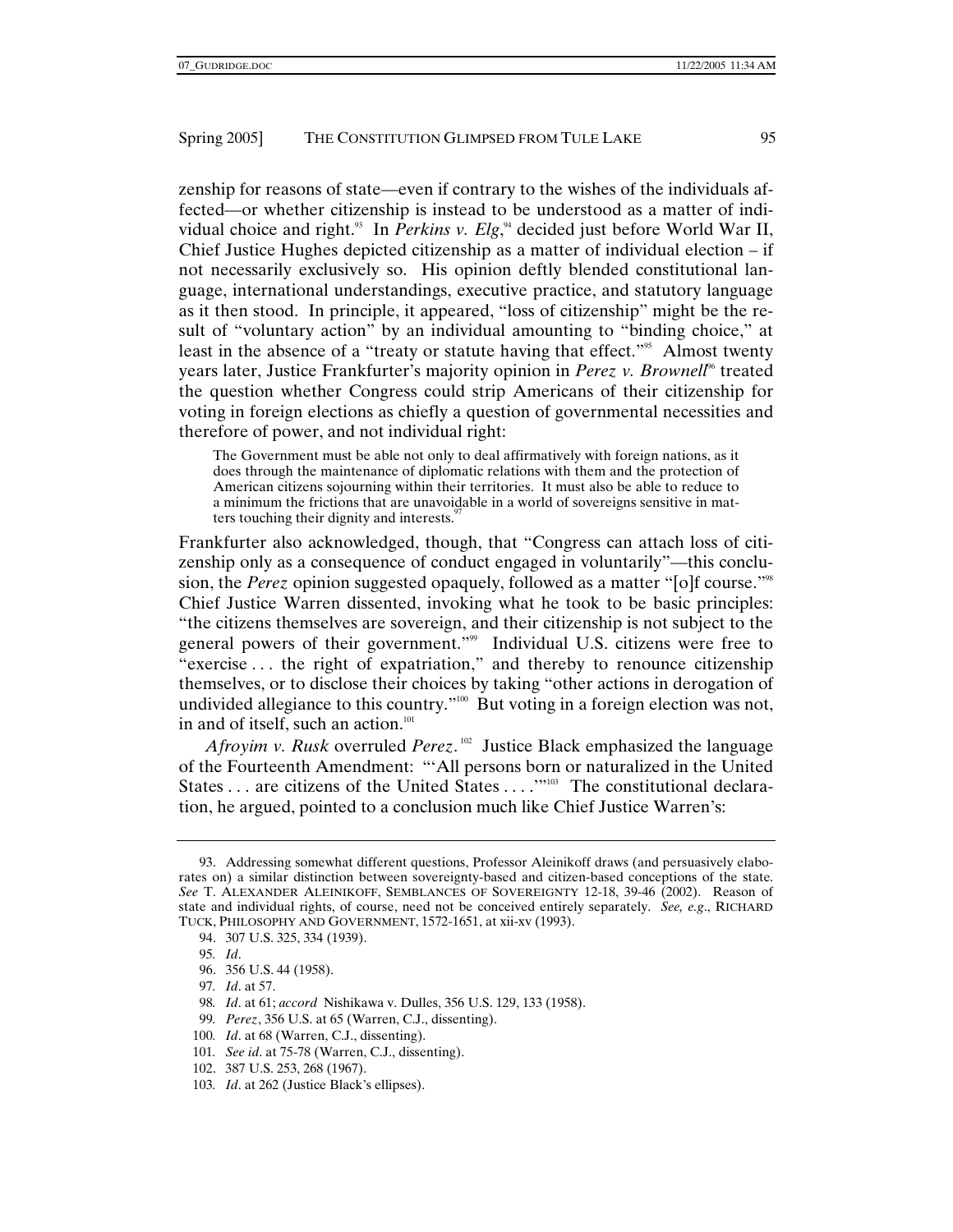There is no indication in these words of a fleeting citizenship, good at the moment it is acquired but subject to destruction by the Government at any time. Rather the Amendment can most reasonably be read as defining a citizenship which a citizen keeps unless he voluntarily relinquishes it.<sup>1</sup>

*Vance v. Terrazas*<sup>105</sup> started from the same assumption. "[E]xpatriation depends on the will of the citizen rather than on the will of Congress"106—as a result, acts of individuals deemed by the government to be acts of renunciation must be not only voluntary, but specifically intended as renunciatory.<sup>107</sup>

*Terrazas*, it is easy to think, "reaffirmed the central message of *Afroyim*."108 But in *Terrazas,* Justice White also declared that specific intent, like voluntariness, need only be established by a preponderance of the evidence. Congress was free, as it already had, to specify acts that were presumptively voluntary, leaving individuals with the burden of arguing otherwise (the government retaining the burden to show specific intent to renounce).<sup>109</sup> White's burden of proof ruling in particular marked a sharp break with previous Supreme Court thinking.110 In *Nishikawa v. Dulles*, 111 Chief Justice Warren, writing for the Court, had stated that the government bore "the burden of persuading the trier of fact by clear, convincing and unequivocal evidence that the act showing renunciation of citizenship was voluntarily performed."<sup>112</sup> Justice Frankfurter, concurring, agreed.113 *Terrazas* concluded that *Nishikawa* "was not rooted in the Constitution," Justice White noting the *Nishikawa* court's own acknowledgement that it "was acting in the absence of legislative guidance."<sup>114</sup> Congress was free to jettison the clear and convincing standard. Warren and Frankfurter indeed wrote their opinions in *Nishikawa* in ways that emphasized judicial thought processes more than constitutional texts. Cases they cited, however, plainly signaled that constitutional presuppositions both underlay and organized evidentiary analyses and statutory constructions.<sup>115</sup>

112*. Id*. at 135.

113*. Id*. at 141-42 (Frankfurter, J., concurring in the result).

114*. Terrazas*, 444 U.S. at 265.

 115. Thus, Chief Justice Warren linked Schneiderman v. United States, 320 U.S. 118, 122 (1943), in which Justice Murphy emphasized his own sense of equity in justifying the clear and convincing standard, with Justice Douglas's concurring opinion in United States v. Minker, 350 U.S. 179, 197 (1956) (Douglas, J., concurring), juxtaposing constitutional considerations and statutory construction. *See* Nishikawa v. Dulles, 356 U.S. 129, 134-35  $\&$  n.6. Warren also characterized the clear and convincing evidence standard as of a piece with what he took to be the clear statement requirement announced in Perkins v. Elg, 307 U.S. 325, 337 (1939), given constitutional resonance by Justice Jackson, writing for the Court in Mandoli v. Acheson, 344 U.S. 133, 133 (1952), which Warren also cited. *See Nishikawa*,

<sup>104</sup>*. Id*.

 <sup>105. 444</sup> U.S. 252 (1980).

<sup>106</sup>*. Id*. at 260.

<sup>107</sup>*. See id*. at 260-63.

 <sup>108.</sup> T. Alexander Aleinikoff, *Theories of Loss of Citizenship*, 84 MICH. L. REV. 1471, 1483 (1986).

<sup>109</sup>*. See Terrazas*, 444 U.S. at 264-70.

 <sup>110.</sup> Two of the dissents in *Terrazas*—like *Afroyim* and *Perez*, a five-four decision—are insistent in this regard. *See id*. at 271-72 (Marshall, J., dissenting in part); *id*. at 273-74 (Stevens, J., dissenting in part). Justice White, notably, had joined Justice Harlan's dissent in *Afroyim*. *See* Afroyim v. Rusk, 387 U.S. 253, 268.

 <sup>111. 356</sup> U.S. 129 (1958).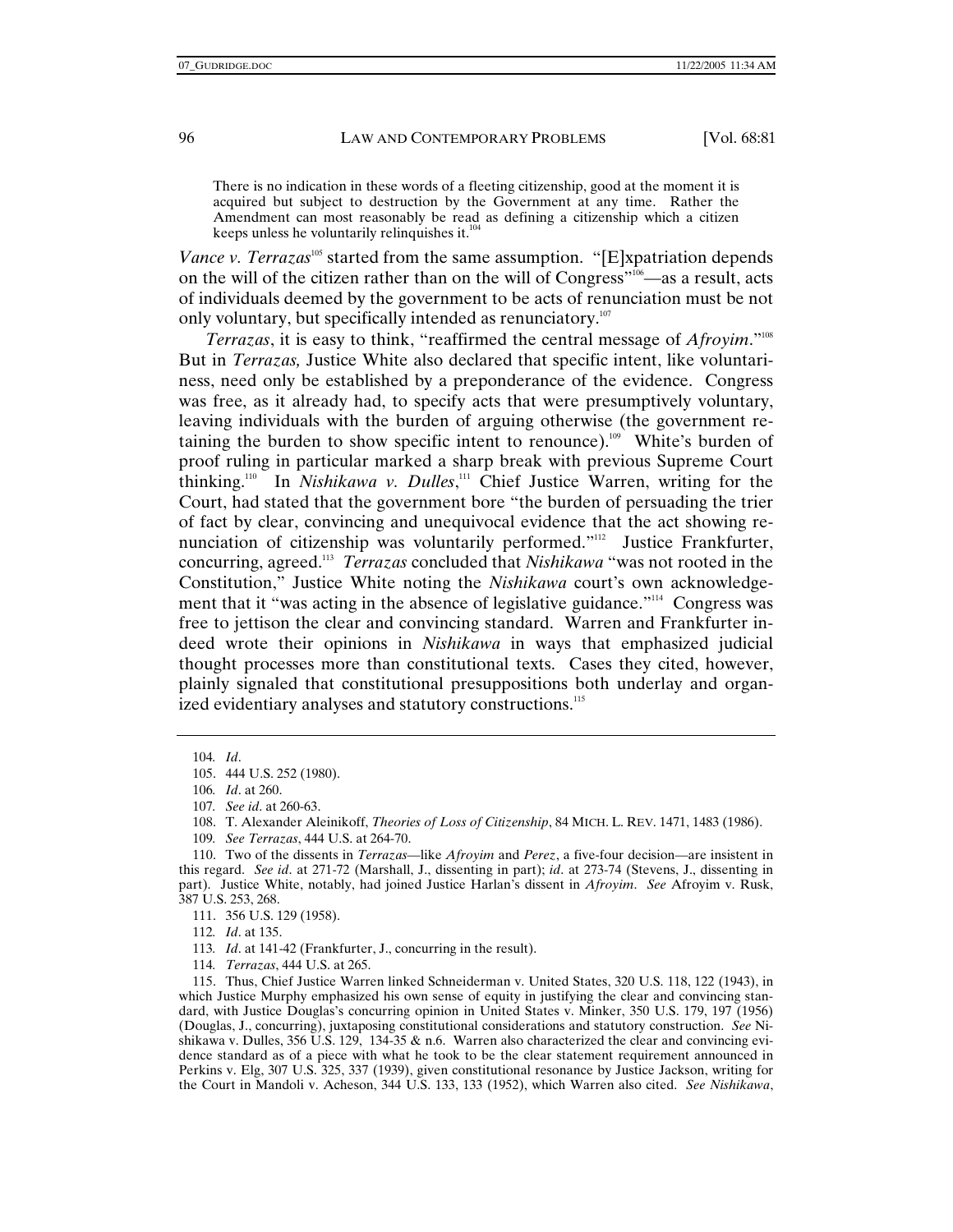It should be apparent that *Terrazas* was something of a back-door revival of *Perez*. To be sure, the government now needed to proceed case-by-case.<sup>116</sup> But the focus on individual "will"—on voluntariness and specific intent—afforded the government the opportunity to further its agendas obliquely by questioning assertions of individual renunciants rather than by asserting its own interests directly as before. The relaxation of the government's burden of proof marked this opportunity as often realizable. *Terrazas* organized a new casuistry. Depending on whether the government wished to claim that renunciation had occurred or instead chose to resist the individual's claim of renunciation, individuals would be characterized as acting inconsistently, given all the circumstances, and therefore as failing to evince a specific intent to renounce citizenship, $117$  or their acts of renunciation, taken alone, would be depicted as sufficiently clear to overshadow complicating facts.<sup>118</sup> In every case, thanks to the preponderance standard, government characterizations and individual assertions figured as equally plausible initially—however the final balance was struck in any particular case.<sup>119</sup> Ex ante, at least, there would have seemed to be no real priority afforded an individual's rights.

# B. The Constitution Glimpsed From Tule Lake

*Abo*, it might seem, anticipates *Terrazas*. The burden of proof ends up with the government—but (on its face) does not appear to be substantial. There is, though, a large difference. Chief Judge Denman reserves judgment even after the government satisfies its burden of production: "[T]he fact of the coercive conditions remains."120 The government is still on trial. In *Terrazas*, Justice White treats the individual as the exclusive focus.

It is the individual, after *Terrazas*, who is interrogated; it is the government that plays the part of the critic. The structure of politics at Tule Lake, as it appears in *The Spoilage* recounting, was precisely opposite. Individuals repeatedly beset by government acts—initial evacuation, internment, loyalty testing, segregation, inadequate provisions for housing, food, work—repeatedly attempted to organize means of holding officials to account, to undo or to mitigate official acts. These attempts repeatedly failed. Processes of political organization did not therefore terminate, but changed—in response they became

<sup>356</sup> U.S. at 136, 133. Justice Frankfurter's *Nishikawa* concurrence cited his own opinion for the Supreme Court in Baumgartner v. United States, invoking substantive constitutional commitments to explain application of a clear and convincing standard, 322 U.S. 665, 675-76 (1944). *See Nishikawa*, 356 U.S. at 141.

 <sup>116.</sup> Chief Justice Warren's critique of the overbreadth of the statute addressed in *Perez* retained its force. *See* Perez v. Brownell, 356 U.S. 44, 76-77 (Warren, C.J., dissenting).

<sup>117</sup>*. See, e.g.*, Action S.A. v. Marc Rich & Co., 951 F.2d 504, 507 (2d Cir. 1991)

<sup>118</sup>*. See, e.g.*, Richards v. Secretary of State, 752 F.2d 1413, 1421 (9th Cir. 1985).

 <sup>119.</sup> Government argumentative strategies do not prevail in every case. *See, e.g.*, Breyer v. Ashcroft, 350 F.3d 327 (3rd Cir. 2003). And it is not enough, of course, for government officials simply to argue that they were not persuaded by an individual's claims. *See, e.g.*, Rivera v. Ashcroft, 387 F.3d 835, 841-43 (9th Cir. 2004).

 <sup>120.</sup> McGrath v. Abo, 186 F.2d 766, 773 (1951).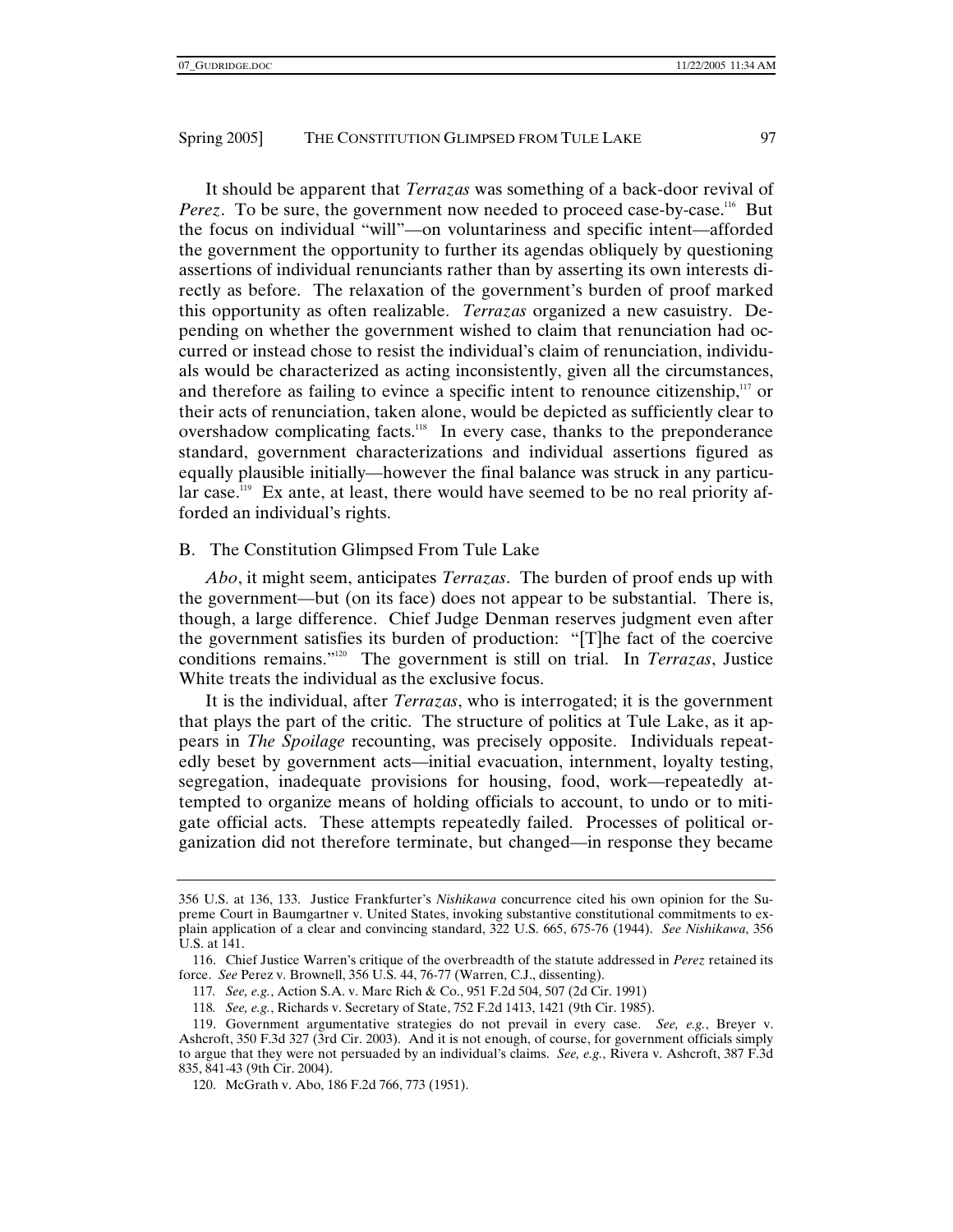increasingly confrontational, both formally and informally. Official reactions in turn reinforced an atmosphere of conspiracy and suspicion, of diffusion and escalation of hostility (ultimately encompassing acts of violence). A politics of engagement increasingly gave way to a politics of repudiation—as a means throughout the period of achieving immediate ends (personal safety, family unity, community) and also of expressing opposition to official acts and failures to act. Renunciation of citizenship was simply one form of political action within this larger context.

For the reader of *The Spoilage*, renunciation does not appear to have been a result of hysteria; rather, it seems an understandable response under the circumstances—a response that may have promised short-term safety, a response marked by the cumulative failures of official processes as one of the few available. Within these terms, labeling renunciation as not "voluntary" seems inapt. The decision to renounce citizenship is easy to depict as considered and as justifiable in context. Of course, if renunciation is thought to have been a judicious or prudent choice, the conclusions of Chief Judge Denman in *Murakami* and *Abo* that most Tule Lake renunciations were not "voluntary" and therefore need not have legal effect would seem to become open to question. In *Abo* Denman himself had quoted language of the Supreme Court that might have been thought to fit the case: "'[T]he forsaking of American citizenship, even in a difficult situation, as a matter of expediency, with attempted excuse of such conduct later when crass material considerations suggest that course, is not duress.'"121 But if Denman used the term "voluntary" (available legal formulas would seem to have required its use<sup>122</sup>), he appears to have been working with a somewhat different notion in fact. In a later case, he summarized *Murakami* this way:

[B]y orders of an American General, carried out by American police and other officers, 70,000 Nisei American citizens of the Pacific Coast States were indiscriminately confined for over two years in barbed wire stockades where they were placed in overcrowded prison-like structures. This was done though no act of sabotage by any Japanese citizen or much less any Nisei had been committed. That is to say, American officers . . . treated the Nisei as "outcasts" in the full sense of that word. They were cast out of their homes for over two years, their families often separated, with a huge loss of property sold under the evacuation pressure of from one to ten days notice, and they had destroyed their businesses, their established professions and the earning power of mechanics and laborers. Over four thousand such Nisei under pressure of that outrageous treatment gave up their citizenship. We held . . . that such acts of denaturalization were involuntary.<sup>1</sup>

<sup>121</sup>*. Id.* at 772, (quoting Savorgnan v. United States, 338 U.S. 491, 502 n.18 (1950), quoting Doreau v. Marshall, 170 F.2d 721, 724 (3rd Cir. 1948)).

<sup>122</sup>*. See* Dos Reis v. Nicolls, 161 F.2d 860, 862, 868 (1st Cir. 1947).

 <sup>123.</sup> Fukumoto v. Dulles, 216 F.2d 553, 554 (9th Cir. 1954). Fukumoto, an American citizen living in Japan in September, 1941, at that point renounced his Japanese citizenship, but (unable to leave Japan) successfully applied to recover that citizenship in 1943. He argued after the war that his renewal of Japanese citizenship was not tantamount to renunciation of his American citizenship because his renewal was a response to his outcast status in Japan and his consequent harsh treatment by police and other authorities there. *See id.* at 553-55. Chief Judge Denman discussed *Murakami* in the course of assessing the plausibility of Fukumoto's contentions concerning his mistreatment by Japanese officials.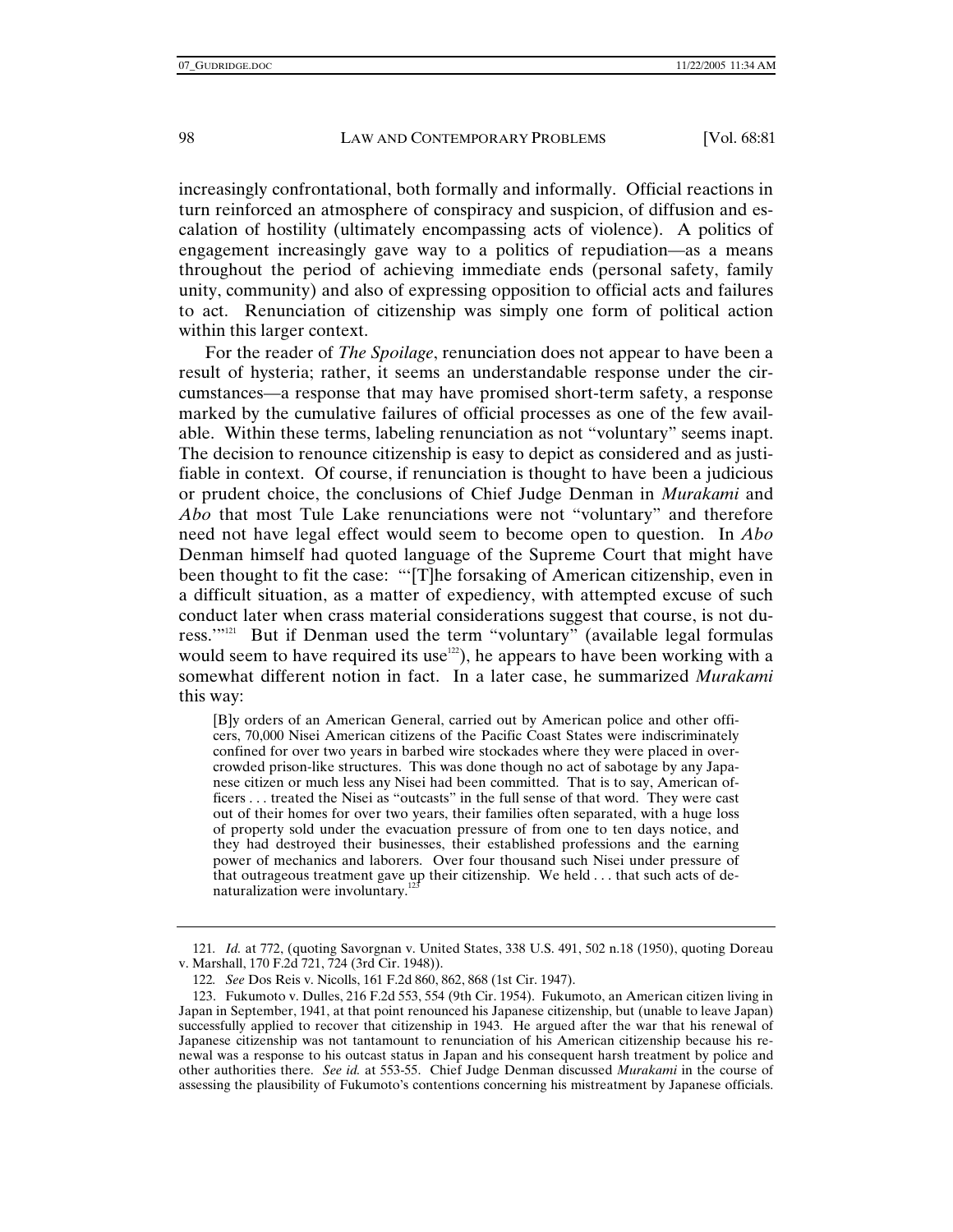Because the internment regime—in particular at Tule Lake—was "outrageous," Japanese Americans were able to argue that their renunciations of American citizenship were without effect.

"Outrageous": Renunciation should not count because the Tule Lake occupants should not have been put in a position in which renunciation appeared to be a reasonable choice. The great part of the *Murakami* opinion is given over to demonstrating that government acts and failures to act underlay the circumstances arguing in favor of renunciation. This did not mean that renunciation was utterly legally irrelevant. It meant, rather, that the Tule Lake occupants had the option to revoke renunciation if they chose to do so. Such an option is extraordinary, it might seem, however appropriate in the circumstances. Are the *Murakami* and *Abo* decisions also extraordinary? Their acknowledgements of the "outrageousness" of internment and their recognition of the option afforded Tule Lake renunciants may be notable examples of ad hoc equity, but nothing more.

In *Abo* Chief Judge Denman indicated, as though anticipating criticism, that he thought the rebuttable presumption that acts of renunciation were involuntary could claim an analog in contract law. He cited Samuel Williston<sup>124</sup>—this (it appears) is the pertinent passage:

In the absence of a relationship between the parties to a transaction which tends to give one dominance over the other, undue influence must generally be proved by the party setting it up, and will not be presumed. . . . When such a relationship of dominance of one party exists, however, as is ordinarily the case where there is a fiduciary or confidential relation between the parties, the courts of equity hold that it raises a presumption of undue influence and throws upon the dominant party the burden of establishing the fairness of the transaction and that it was the free act of the other party. . . . Indeed this doctrine is applicable to any situation where influence was acquired or confidence reposed in fact, whether the basis of the relation is moral, social, domestic, or merely personal. $^{125}$ 

At first glance, Williston simply raises a new set of explanation-demanding terms—"relationship," "fairness," "confidence"—in place of "voluntariness" or "outrageousness." The pertinent relationship, though, is plain: At the time they renounced citizenship, the Japanese Americans at Tule Lake were, of course, United States citizens. (Chief Judge Denman labeled the occupants of Tule Lake, over and over, as "American citizens," "loyal Americans," "free citizens," "our incarcerated fellow citizens."126) As such, they were participants along with the United States government in a distinctive and complex web of mutual obligations. This is, it turns out, starting point enough.

<sup>&</sup>quot;It is well in cases of human motivation of people of other races that we consider our own psychology." *Id*. at 554.

<sup>124</sup>*. See Abo*, 186 F.2d at 773.

 <sup>125. 5</sup> SAMUEL WILLISTON, CONTRACTS § 1625A, pp. 4542-45 (rev. ed. 1937), *quoted in* Trustees of Williams Hospital v. Nisbet, 14 S.E.2d 64, 76-77 (Ga. 1941).

<sup>126</sup>*. See, e.g.*, Acheson v. Murakami, 176 F.2d 953, 954, 955.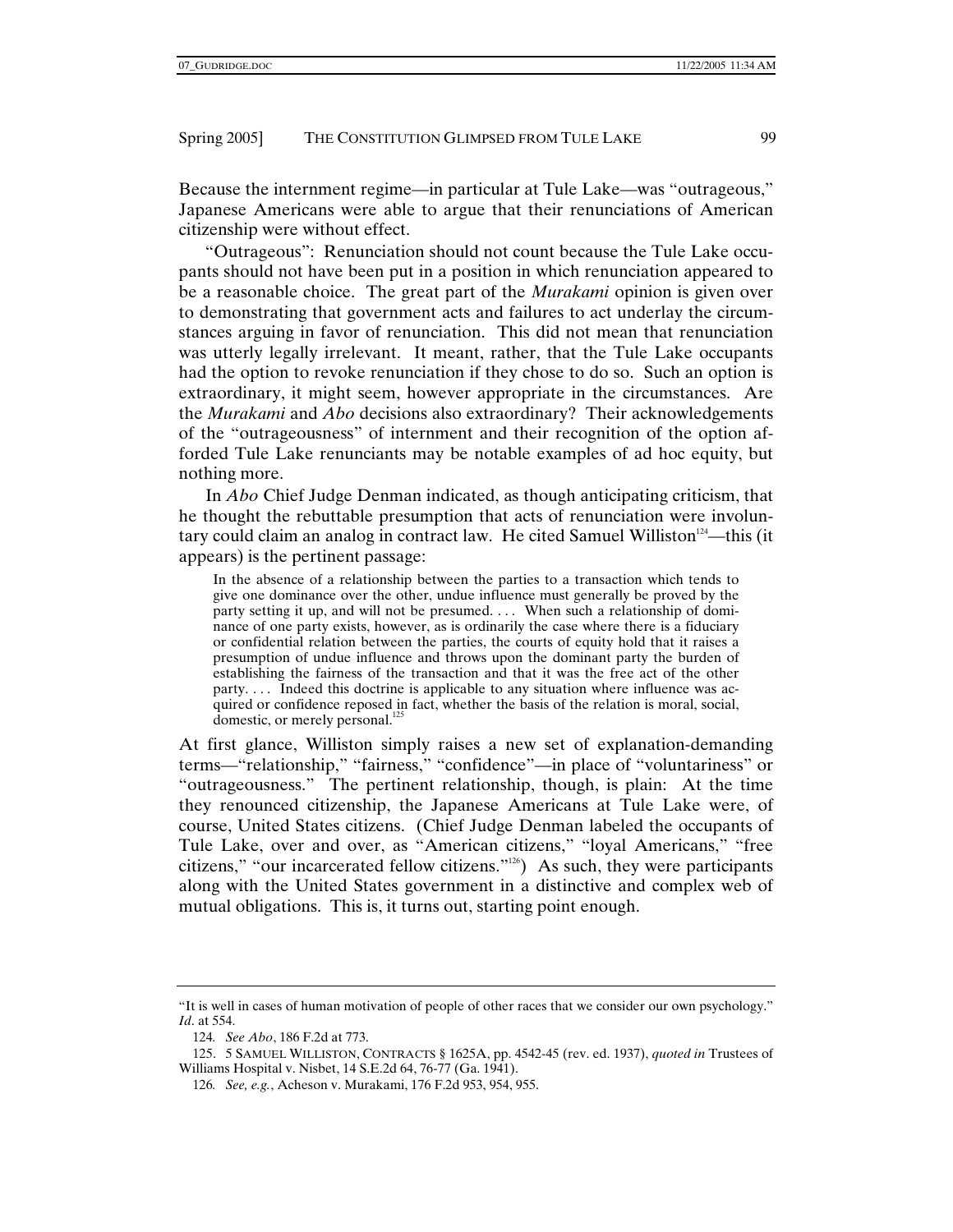## *1. A Jurisprudential Context*:

A central passage of one of the great documents of American constitutional law, an opinion issued by Attorney General Edward Bates on November 29, 1862, identifies fundamental propositions organizing this relationship. Bates addressed "the question whether or not *colored men* can be citizens of the United States."<sup>127</sup> He responded affirmatively:

In my opinion, the Constitution uses the word citizen only to express the political quality of the individual in his relations to the nation; to declare that he is a member of the body politic, and bound to it by the reciprocal obligation of allegiance on the one side and protection on the other. And I have no knowledge of any other kind of political citizenship, higher or lower, statal or national, or of any other sense in which the word has been used in the Constitution, or can be used properly in the laws of the United States. The phrase, "a citizen of the United States," without addition or qualification, means neither more nor less than a member of the nation. And all such are, politically and legally, equal—the child in the cradle and its father in the Senate, are equally citizens of the United States. And it needs no argument to prove that every citizen of a State is, necessarily, a citizen of the United States; and to me it is equally clear that every citizen of the United States is a citizen of the particular State in which he is domiciled.<sup>1</sup>

The Bates opinion is noteworthy, in part, precisely because its notion of "the reciprocal obligation of allegiance . . . and protection" was not at all original. Main themes in the Declaration of Independence are elaborations or applications of this formula, $129$  and the idea was not new in 1776.<sup>130</sup> Edward Coke, fixing the status of Scottish residents within English law after the King of Scotland's accession to the English throne (James I), could readily depict allegiance and protection as reciprocal in *Calvin's Case* in 1608, as already well-grounded in English law, treated there as a matter of natural and not local law, and thus as a principal basis for concluding that Scots (*postnati* at least) were no longer "aliens" within English law.<sup>131</sup> Henry VIII's surrender and regrant "Irish consti-

<sup>127</sup>*. Citizenship*, 10 Ops. Atty. Gen. 382, 382 (1862) (Bates, A.J.) (emphasis in original). The question had been put by Secretary of the Treasury Chase, ostensibly to determine whether African Americans might captain ships required by law to be commanded by American citizens.

<sup>128</sup>*. Id.* at 388. This austere answer was, at the time, both legally and politically deft. It showed that Bates (and thus the Lincoln administration) regarded Dred Scott v. Sanford as beside the point and the analysis pointed to a properly emancipatory conclusion, but it stopped short of addressing (well in advance of the end of the Civil War) the precise rights—for example, the right to vote—that freed slaves would possess.

 <sup>129.</sup> Jefferson's notes are explicit:

That as to the king, we had been bound to him by allegiance, but that this bond was now dissolved by his assent to the late act of parliament, by which he declares us out of his protection, and by his levying war on us, a fact which had long ago proved us out of his protection; it being a certain position in law that allegiance and protection are reciprocal, the one ceasing when the other is withdrawn[.]

Thomas Jefferson, *Notes of Proceedings in the Continental Congress (June 7-Aug. 1, 1776)*, *in* 1 THE PAPERS OF THOMAS JEFFERSON 311 (Julian P. Bond et al. eds., 1950).

 <sup>130.</sup> Concerning American use of the formula in the run-up to the Revolutionary War, see JAMES H. KETTNER, THE DEVELOPMENT OF AMERICAN CITIZENSHIP, 1608-1870, at 165-72, 174-75, & 179 (1978).

 <sup>131.</sup> Calvin's Case, 7 Co. Rep. 1a (1608), *reprinted in* 77 Eng. Rep. 377, 379 (King's Bench) (1907). Concerning English law, Coke glossed Glanville (among others):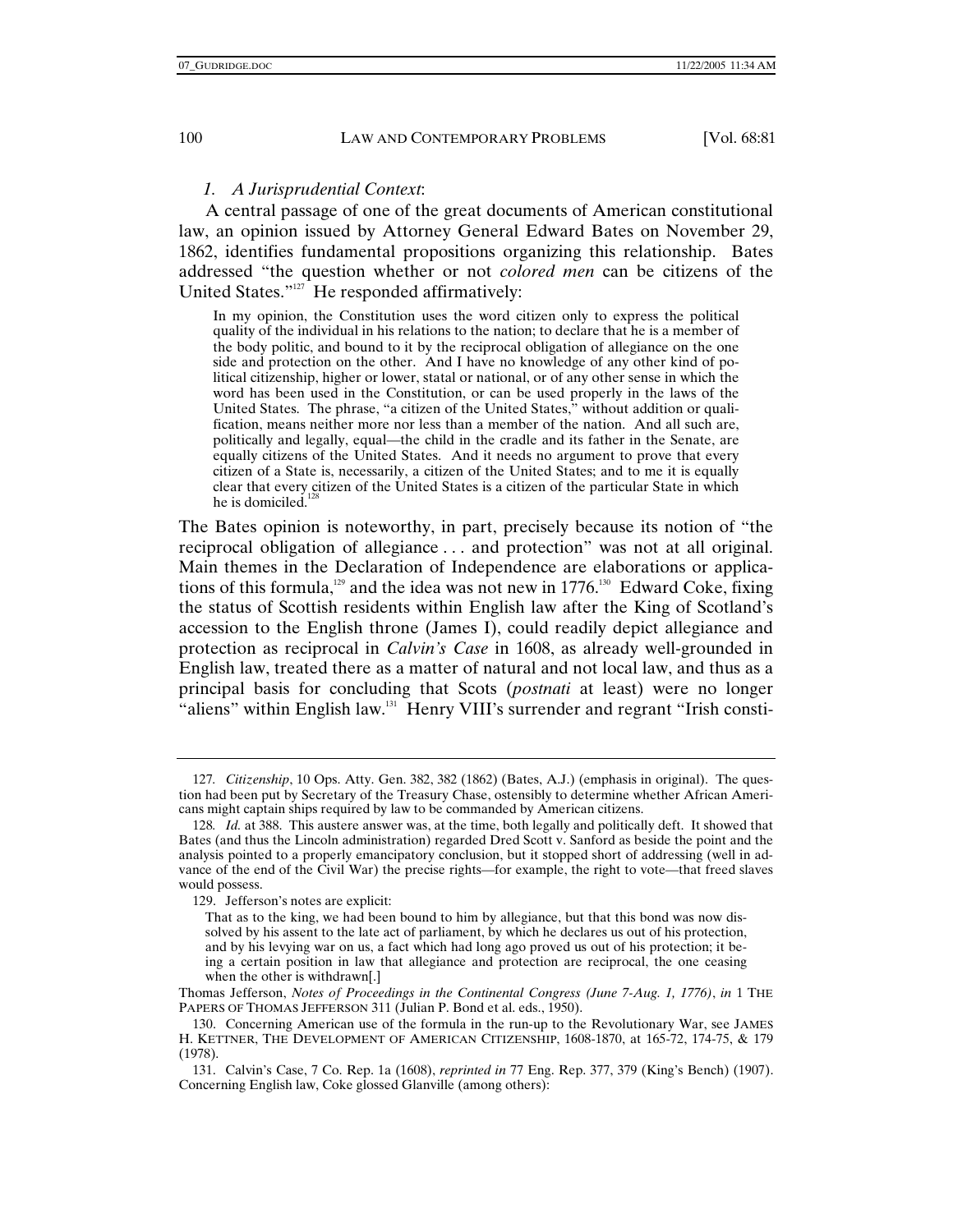tutional revolution" structured its legal merger of England and Ireland precisely within these reciprocal terms.<sup>132</sup> The gist of the idea is visible in early medieval politics.133 At least from the perspective of political theory, Thomas Hobbes was the most important of Bates's predecessors. The last paragraph of *Leviathan* begins:

And thus I have brought to an end my Discourse of Civill and Ecclesiasticall Government, occasioned by the disorders of the present time, without partiality, without application, and without other designe, than to set before mens eyes the mutuall Relation between Protection and Obedience; of which the condition of Humane Nature, and the Laws Divine, (both Naturall and Positive) require an inviolable observation.<sup>134</sup>

 Familiar Hobbesian preoccupations figure prominently in *Respublica v. Chapman*, 135 a notable early case in American constitutional law. Chapman resided in Pennsylvania until December 26, 1776, when he left, joined the British army, and was ultimately captured and charged with treason. Chapman contended that, at the time he left Pennsylvania, "no government existed to which he could owe allegiance as a subject."<sup>136</sup> Chief Justice McKean, charging the jury in the case, concluded that the government under the new Pennsylvania

But between the Sovereign and the subject there is without comparison a higher and greater connexion: for as the subject owed to the King his true and faithful ligeance and obedience, so the Sovereign is to govern and protect his subjects, *regere et protegere subditos*: so as between the Sovereign and subject there is *duplex et reciprocum ligamen; quia sicut subditus regi tenetur ad obededietiam, ita rex subdito tenetur ad protectionem: merito igitur ligeantia dictur a ligando, quia continet in se duplex ligamen*.

*Id*. at 382. On the common law characterization of the reciprocal obligation as natural law, see *id*. at 391-94. Useful discussions of Calvin's Case include, *e.g*., GLENN BURGESS, THE POLITICS OF THE ANCIENT CONSTITUTION: AN INTRODUCTION TO ENGLISH POLITICAL THOUGHT, 1603-1642, at 127- 29 (1992); KETTNER, *supra* note 130, at 13-28; Daniel J. Hulsebosch, *The Ancient Constitution and the Expanding Empire: Sir Edward Coke's British Jurisprudence,* 21 LAW & HIST. REV. 439 (2003); Polly J. Price, *Natural Law and Birthright Citizenship in* Calvin's Case (1608), 9 YALE J.L. & HUMAN. 73 (1997).

 132. "Surrender and regrant" was the legal ritual within which Irish nobility acknowledged the authority of Henry VIII as King of Ireland, gave up their prior claims to status and property, and accepted Henry's grant to them of more or less the same status and property (now defined within the terms of English law). For more and less enthusiastic accounts, *see* BRENDAN BRADSHAW, THE IRISH CONSTITUTIONAL REVOLUTION OF THE SIXTEENTH CENTURY 196-200, 213-16 (1979); CIARAN BRADY, THE CHIEF GOVERNORS 25-40 (1994); STEVEN G. ELLIS, IRELAND IN THE AGE OF THE TUDORS, 1447-1603, at 149-60, 254-55 (1998).

133*. See* BARBARA H. ROSENWEIN, NEGOTIATING SPACE: POWER, RESTRAINT, AND PRIVILEGES OF IMMUNITY IN EARLY MEDIEVAL EUROPE 106-12, 130-34 (1999).

 134. THOMAS HOBBES, LEVIATHAN 560 (Barnes & Noble 2004) (1651). David Hume restated the proposition in more immediately subversive terms:

I seek, therefore, some such interest more immediately connected with government, and which may be at once the original motive to its institution, and the source of our obedience to it. This interest I find to consist in the security and protection, which we enjoy in political society, and which we can never attain, when perfectly free and independent. As interest, therefore, is the immediate sanction of government, the one can have no longer being than the other; and whenever the civil magistrate carries his oppression so far as to render his authority perfectly intolerable, we are no longer bound to submit to it. The cause ceases; the effect must cease also.

135. 1 Dall. 53 (Pa. 1781).

136*. Id*. at 55.

DAVID HUME, A TREATISE OF HUMAN NATURE 352 (David F. Norton & Mary J. Norton eds., 2000)  $(1737-40).$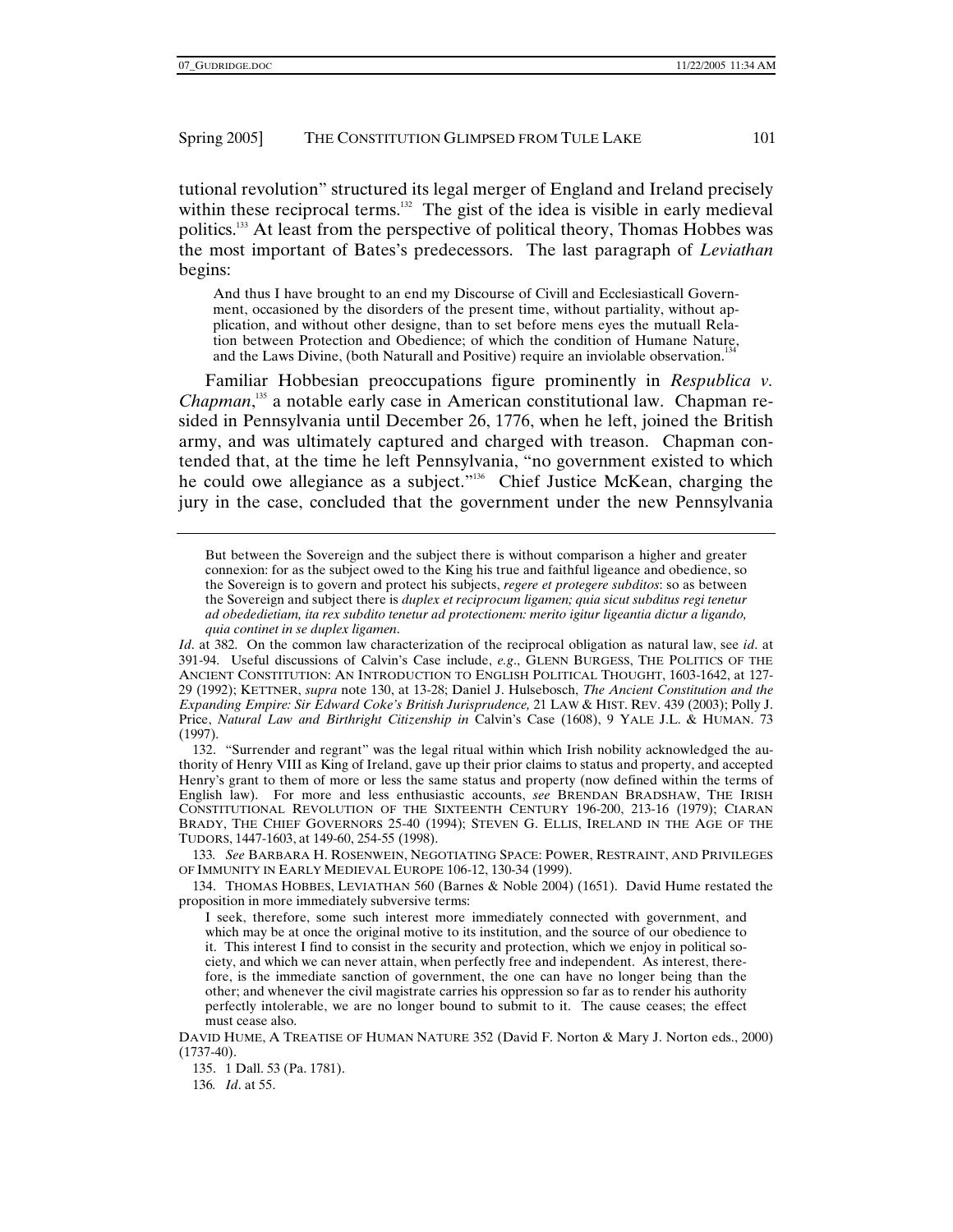constitution dated from November 28, 1776, when members of the Executive Council were selected (the new legislature having already assembled), even though the Council did not actually meet for the first time until March 4, 1777:

[A]ll its members were chosen, and the legislature was completely organized: so that there did antecedently exist a power competent to redress grievances, to afford protection, and generally, to execute the laws; and allegiance being naturally due to such a power, we are of opinion, that from the moment it was created, the crime of high treason might have been committed by any person, who was then a subject of the commonwealth. $1$ 

Straightforward enough. But McKean also observed that "Pennsylvania was not a nation at war with another nation; but a country in a state of *civil war*."138 "In civil wars, every man chooses his party"—Did that mean that residents possessed "an unrestrainable right to remove" within "a reasonable time" (as they would have if an "old government" were dissolved and a "new one" formed)?<sup>139</sup> The state legislature had, on February 11, 1777, declared that "'all and every person . . . *now* inhabiting, &c. within the limits of this state; or that shall *voluntarily* come into the same *hereafter* to inhabit, &c. *do* owe, and shall pay allegiance, &c.'"140 McKean made much of the limits of this language:

[A] discrimination is evidently made . . . meaning that this election to adhere to the British government, should not expose the party to any future punishment.  $\dots$  [W]e think the design and intention of the Legislature sufficiently appears to have been, to allow a choice of his party to every man, until the  $11<sup>th</sup>$  of February, 1777; and that no act savoring of treason, done before that period, shall incur the penalties of the law.<sup>141</sup>

## *2. The Implicit Constitution of Murakami and Abo*

*Murakami* and *Abo*—like *Chapman*—are "election" cases. It is not clear what precisely Chief Justice McKean meant by "civil war," crucially his precondition for "choice of . . . party." Thomas Hobbes, however, knew: "every man, against every man," not just actual conflict, but "the known disposition thereto,"142 a state of nature conceived as a state of mind—"the mutual fear of one another."143 It followed, for Hobbes, that "the Office of the Soveraign" was therefore "the procuration of *the safety of the people*."<sup>144</sup> This did not mean simply "bare Preservation," but that "Justice be equally administered to all degrees of People," and before this, that "every Soveraign Ought to cause Justice to be taught . . . to cause men to be taught not to deprive their Neighbors, by violence, or fraud, of any thing which by the Soveraign Authority is theirs."<sup>145</sup>

<sup>137</sup>*. Id*. at 57.

<sup>138</sup>*. Id*. at 58 (emphasis in original).

<sup>139</sup>*. Id*. at 57.

<sup>140</sup>*. Id*. (emphases in *Chapman*'s quotation).

<sup>141</sup>*. Id*. at 58. On *Chapman* and other cases of the period effectively recognizing the right of election, see KETTNER*, supra* note 130, at 193-98.

 <sup>142.</sup> HOBBES, *supra* note 134, at 91.

 <sup>143.</sup> THOMAS HOBBES, THE ELEMENTS OF LAW: NATURAL AND POLITIC 100 (Ferdinand Tonnies ed., 2d ed. 1969) (1640).

 <sup>144.</sup> HOBBES, LEVIATHAN, *supra* note 134, at 259.

<sup>145</sup>*. Id*. at 259, 264, 266.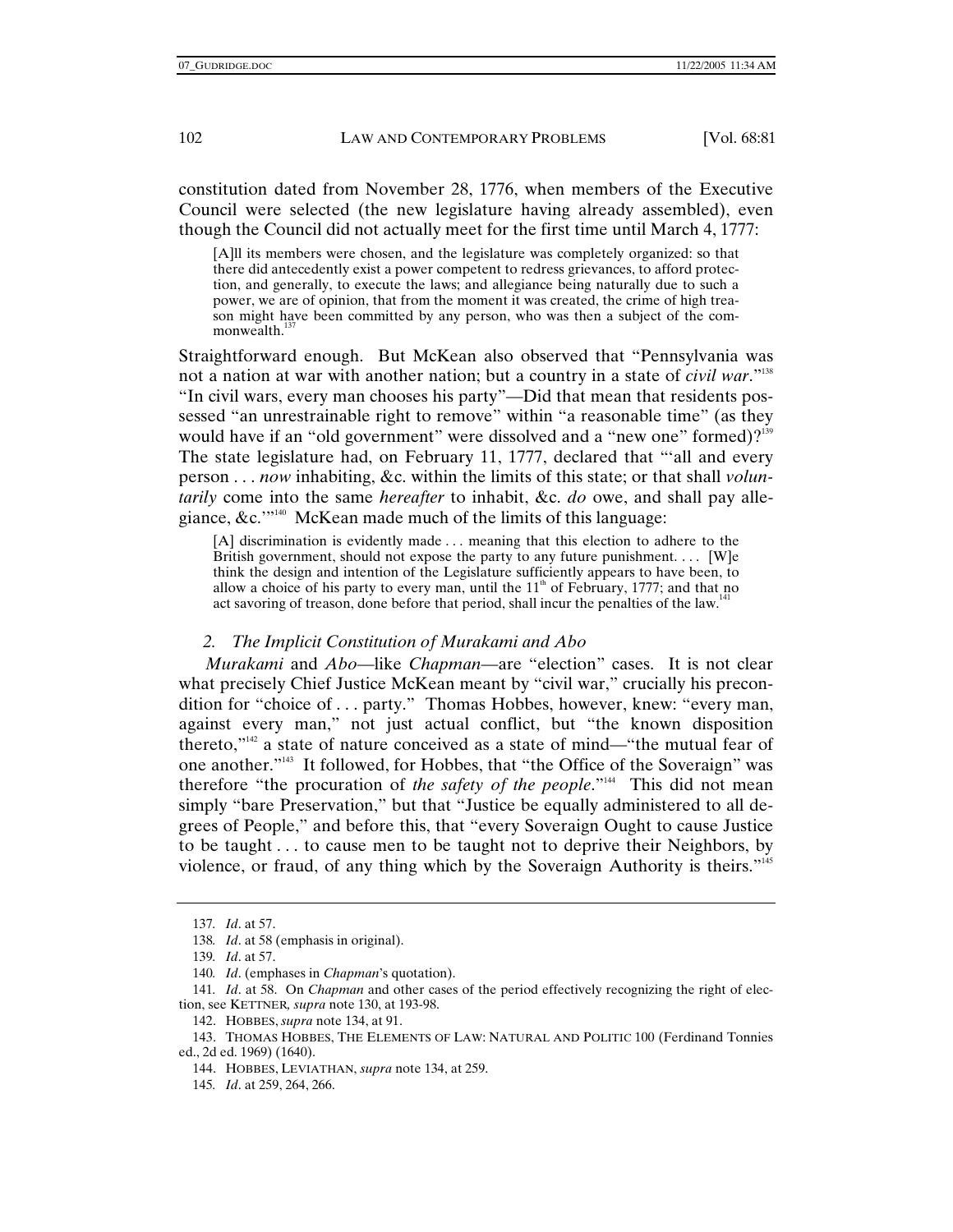"But if it be the duty of princes to restrain the factious, much more does it concern them to dissolve and dissipate the factions themselves."146 Chief Judge Denman's conclusions in *Murakami* and *Abo* follow immediately—perhaps even more straightforwardly than Chief Justice McKean's ruling in *Chapman*. Absent protection, allegiance is no longer obligatory. Absent protection, allegiance becomes, again, a matter of choice. <sup>147</sup>

The Constitution, it might be said, "does not enact Mr. Thomas Hobbes's *Leviathan*."148 But the opinion of Attorney General Bates associating citizenship and protection obviously anticipated the wording of the not-yet drafted first section of the Fourteenth Amendment.<sup>149</sup> The Civil War and Reconstruc-

147. As Hobbes put it,

The end for which one man giveth up, and relinquisheth to another, or others, the right of protecting and defending himself by his own power, is the security which he expecteth thereby, of protection and defence from those to whom he doth so relinquish it. . . . And therefore when there is not such a sovereign power erected, as may afford this security; it is to be understood that every man's right of doing whatsoever seemeth good in his own eyes, remaineth still with him.

THOMAS HOBBES, THE ELEMENTS OF LAW, *supra* note 143, at 110 (Ferdinand Tonnies ed., 2d ed. 1969) (1640). Remarkably, much the same point is made in Scholer v. United States, 75 F. Supp. 353 (N.D. Ill. 1948), one of the cases that the Supreme Court cited in Savorgnan v. United States (itself cited in *Abo*, 186 F.2d at 772) as an example of "real duress." *See* 338 U.S. 491 at 502 n.18:

The court believes that American citizenship is a priceless heritage involving not only privileges but duties and responsibilities, and that among those duties and responsibilities are primarily loyalty and allegiance to the United States. However, . . . the court also recognized that self-preservation is nature's first law, and that it is quite natural for mothers and fathers to seek in every way to preserve the lives of their children when their safety is threatened. Where an American citizen finds himself and his family  $\dots$  in a theatre of war,  $\dots$  facing the gravest of dangers, even possible death or internment, and in this extremity, on the advice of officials of the foreign state where he happens to be, makes application for foreign citizenship in an effort to preserve the lives and safety of his family,  $\dots$  I am of the opinion that under such circumstances . . . [there] is not such a voluntary renunciation or abandonment of . . . nationality as to forfeit . . . American-born citizenship.

*Scholer*, 75 F. Supp. at 355 (the case itself concerned Mrs. Scholer).

148*. Cf.* Lochner v. New York, 198 U.S. 45, 75 (1905) (Holmes, J. dissenting) ("The Fourteenth Amendment does not enact Mr. Herbert Spencer's Social Statics."). It should not matter whether Edward Bates, or Lyman Trumbull and Jacob Howard (the Senators seemingly chiefly responsible for drafting the citizenship clause of the Fourteenth Amendment) read *Leviathan* or, even if they did, understood themselves as taking a Hobbesian approach. It should not be the case, either, that something akin to a well-defined "constitutional unconscious" or other inescapable "deep structure" must be deemed to be part of the generally agreed-upon content of American constitutional law. To be sure, any sufficiently elaborate accumulation of constitutional materials might invite exercises in indexing formulation of propositions perceived to be implicit within, and thus organizing, the larger body of materials. *See, e.g*., Patrick O. Gudridge, "The Rule of Law Without and Within Constitutional Law" (2004) (unpublished manuscript on file with author). The notion of the reciprocal obligations of allegiance and protection, it appears, is one such index. Hobbes addresses this notion especially helpfully because he deploys it so straightforwardly. There are, of course, other indexing terms that might also be put to use (with respect, inter alia, to the language of the Fourteenth Amendment). All such indexing terms are plainly overlays—should be understood as arguments, as proposed means of understanding and organizing other materials, as welcome only insofar as they indeed deepen the resonance of the constitutional provisions (or judicial, administrative, or legislative pronouncements) that they pick out. Constitutional law can encompass more than "enactments" even if "enactments" supply its persisting elements and thus ultimate identifiers.

149. This is the well-known language:

 <sup>146.</sup> THOMAS HOBBES, DE CIVE: PHILOSOPHICAL RUDIMENTS CONCERNING GOVERNMENT AND SOCIETY, *reprinted in* MAN AND CITIZEN 266 (Bernard Gert ed., 1972).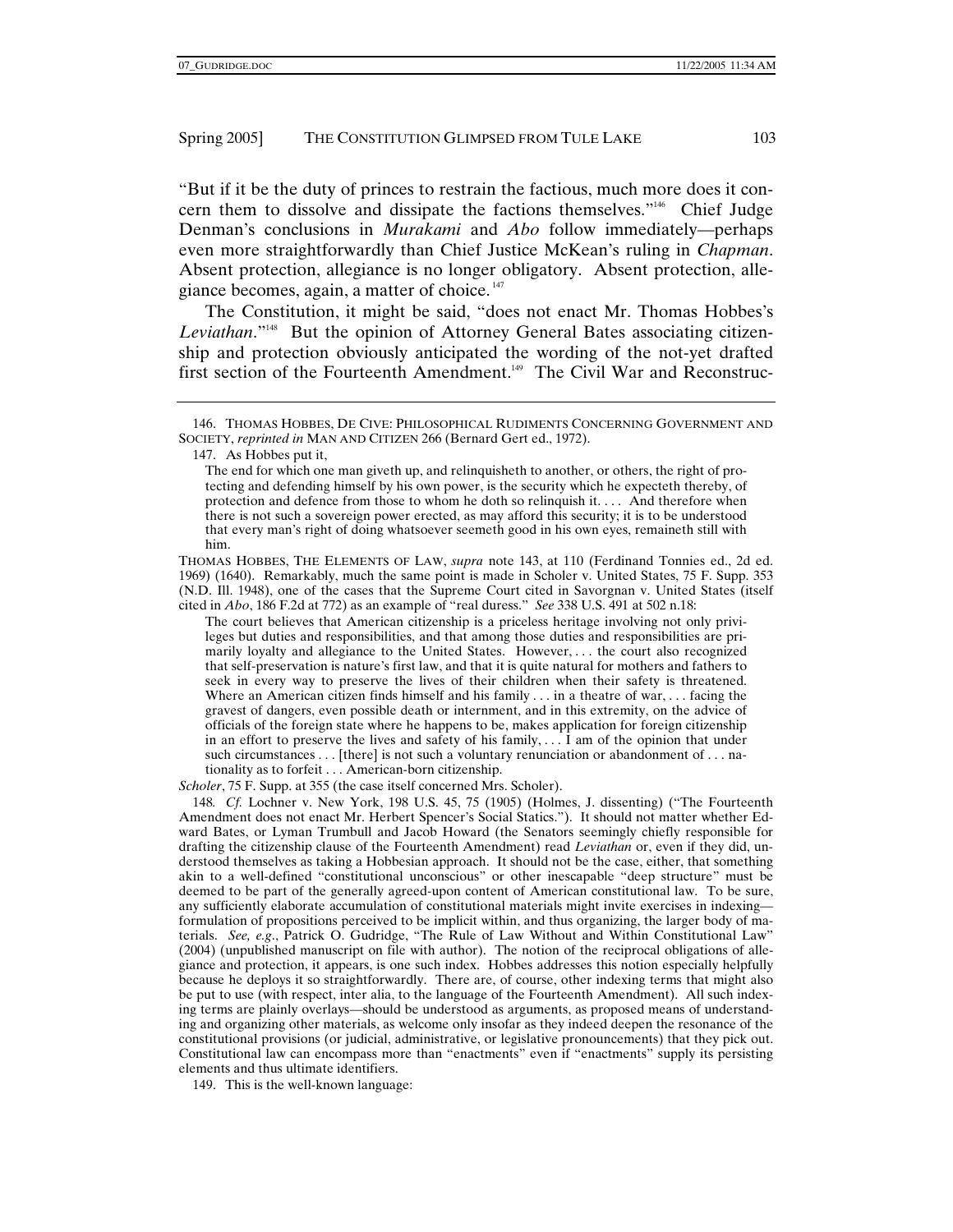tion are surely reminders that Hobbesian themes are readily discernible within the American experience. The Fourteenth Amendment specification of who were (and are) United States citizens is enough, moreover, within the reciprocating accounts of allegiance and protection, to impose an obligation upon the federal government very much akin to the duties owed by state governments that the Fourteenth Amendment took as its immediate task to make newly federally enforceable.<sup>150</sup> It seems hardly necessary, in thinking constitutionally about the circumstances of the renunciants at Tule Lake, to proceed within ordinary doctrinal filigree—but if a more recent judicial response seems necessary to second Chief Judge Denman's reactions, Justice Kennedy's majority opinion in *Romer v. Evans* is surely sufficient.<sup>151</sup>

These observations suggest several overlapping corollaries:

Within the logic of citizenship, the reciprocal responsibilities of allegiance and protection replace sometimes problematic, seemingly ad hoc notions of affirmative obligations with accounts of persistent preexisting duties. The Fourteenth Amendment inscribes this logic. Criteria for citizenship are not presented as matters of choice for federal or state governments. Criteria are defined constitutionally, imposed on these governments, in the process also im-

*Caveat:* There is a longstanding line of thinking challenging attempts to take too seriously possibilities of associating theoretical underpinnings with the language of section 1 of the Fourteenth Amendment. *See, e.g*., PAMELA BRANDWEIN, RECONSTRUCTING RECONSTRUCTION 96-131 (1999) (exploring the Fairman/Crosskey debate). Thus, William E. Nelson concluded, even after he had recognized (inter alia) the prominence of *Calvin's Case* and the allegiance/protection reciprocal within the antebellum legal thinking that was the first context for the Fourteenth Amendment: "The framers and ratifiers understood their task in office to be the moral one of proclaiming vague principles of civic reformation, not the academic or bureaucratic one of engaging in precise conceptual definition. "WILLIAM E. NELSON, THE FOURTEENTH AMENDMENT: FROM POLITICAL PRINCIPLE TO JUDICIAL DOCTRINE 89 (1988); *see id*. at 25-26 (discussing *Calvin's Case*).

 150. If the interrelationship of duties of allegiance and protection is understood as a constitutional proposition, no notion of "reverse incorporation" is necessary to account for equal protection constraints on federal officials.

151. Romer v. Evans, 517 U.S. 620, 631, 633-34 (1996).

All persons born or naturalized in the United States, and subject to the jurisdiction thereof, are citizens of the United States and of the State wherein they reside. No State shall make or enforce any law which shall abridge the privileges or immunities of citizens of the United States; nor shall any State deprive any person of life, liberty or property, without due process of law; nor deny to any person within its jurisdiction the equal protection of the laws.

U.S. CONST. amend. XIV, § 1. The juxtaposition of citizenship and the state's duty to protect is obscured somewhat by the drafting history. One version or another of what would become the Equal Protection Clause was present from the start. Representative Bingham began the process on January 12, 1866, by proposing: "The Congress shall have power to make all laws necessary and proper to secure to all persons in every state within this Union equal protection in their rights of life, liberty and property." BENJAMIN B. KENDRICK, THE JOURNAL OF THE JOINT COMMITTEE OF FIFTEEN ON RECONSTRUCTION 46 (1914). But the first sentence of section 1 was not the work of the drafting committee; it was added in the course of final Senate debate. *See* W.E.B. DU BOIS, BLACK RECONSTRUCTION IN AMERICA 306-07 (1935). The roughly similar citizenship language of the Civil Rights Act of 1866—immediately antecedent—provoked more congressional discussion; that debate clearly shows the influence of the Bates opinion. *See* ROGERS M. SMITH, CIVIL IDEALS 306 (1997). Thomas Cooley—the great constitutional commentator of the period—also referenced the Bates opinion in a discussion of the citizenship clause that emphasized the conjunction of citizenship, allegiance, and protection. *See* 2 JOSEPH STORY, COMMENTARIES ON THE CONSTITUTION OF THE UNITED STATES 654 (4th ed. 1873) (notes and additions by Thomas M. Cooley).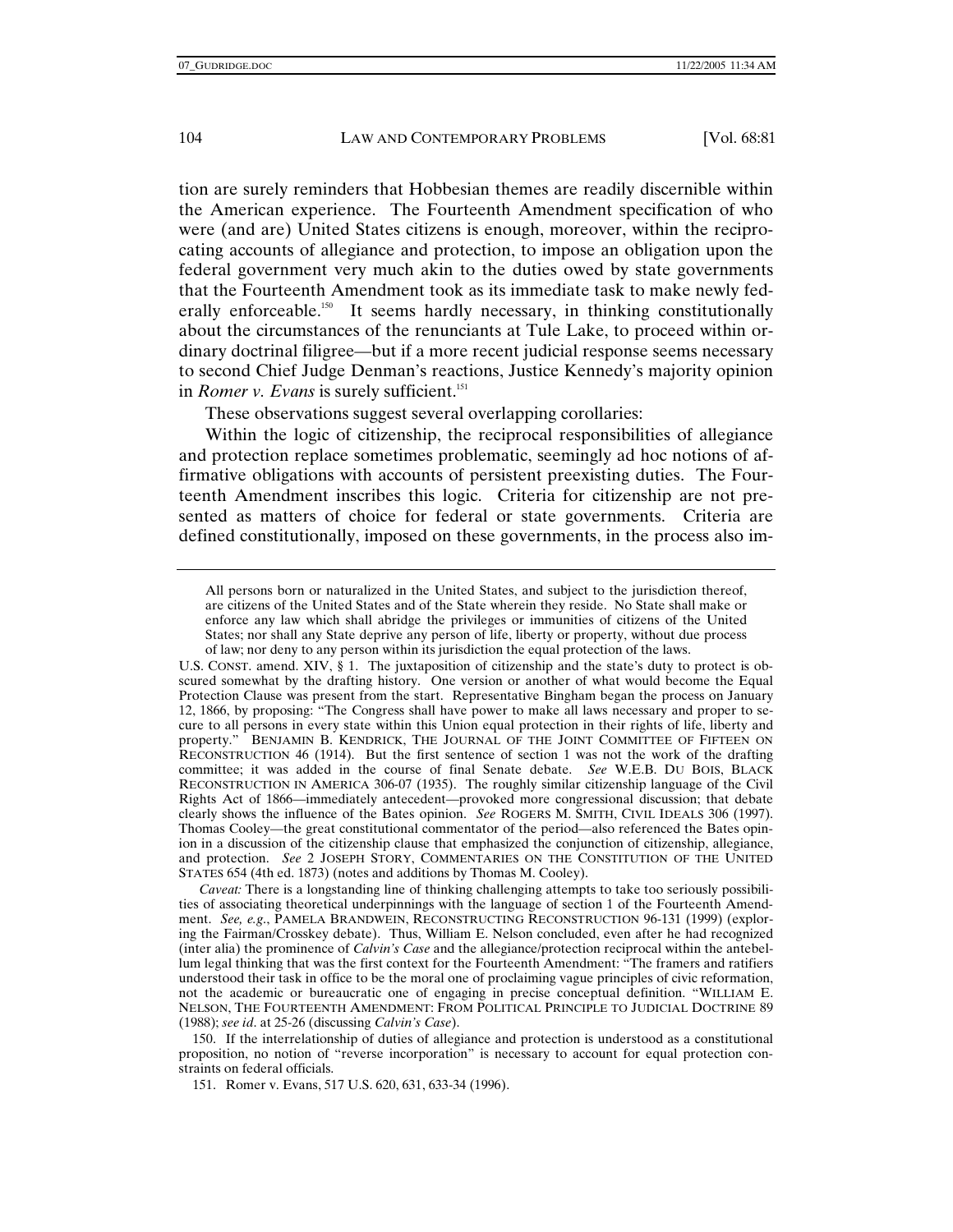posing the duty of protection.<sup>152</sup> As a result, there is an always already established responsibility on the part of governments not simply to steer clear of affirmative misconduct, but to protect citizens in need. Chief Judge Denman's *Murakami* opinion plainly takes as one of its points of departure the prejudices of General De Witt, but it just as conspicuously underscores the myriad failures of camp administrators to address satisfactorily the needs of Tule Lake occupants. *The Spoilage* marks this administrative attention deficit as one of its central themes. For individuals, there is a corollary responsibility accompanying the constitutional declaration of citizenship, also always already established, to respond to the demands of government under siege or otherwise in need.<sup>153</sup> These reciprocal duties do not lapse—except in cases of clear refusal of responsibility, by either government (as at Tule Lake) or citizens ("hard war" strategies adopted by Union forces in the Civil War claimed this justification<sup>154</sup>). Because their coexistence threatens to become a cacophony of competing demands, claims of protection or allegiance may be recognized outright only in unambiguous circumstances—even if often addressed in terms one step removed otherwise.<sup>155</sup>

The situation at Tule Lake, especially as depicted within *The Spoilage* account, highlights the co-existence of double perspectives within constitutional

 153. In *Korematsu*, Justice Black invoked this duty. *See* Korematsu v. United States, 323 U.S. 214 at 219. Notably, he did not consider the reciprocal duty imposed upon government, or the consequences of governmental failure to meet its obligation. Instead, he appears to have read governmental obligations in light of constitutional restrictions whose content he defined (seemingly narrowly) without regard to their role in holding government to its duty.

154*. See* MARK GRIMSLEY, THE HARD HAND OF WAR: UNION MILITARY POLICY TOWARDS SOUTHERN CIVILIANS, 1861-65, at 171-204, 213 (1995). Of course, other considerations—most notably, logistics—were also pertinent. *See, e.g.*, *id*. at 213-15.

 155. The Supreme Court's equal protection jurisprudence only occasionally focuses on failures of protection as such. *See, e.g*., *Romer*, 517 U.S. at 631, 633-34; Plyler v. Doe, 457 U.S. 202, 223-24 (1982) (addressing the government's duty to protect as implicated by the government's obligation not to deny education to children). More often, emphasis falls on (the quintessentially Hobbesian) problems posed by legal reinforcements of popular antipathies and on failures of state governments to take sufficiently seriously those interests marked as significant within, e.g., the overall federal constitutional structure.

 <sup>152.</sup> The Fourteenth Amendment's definitions of citizenship stand somewhat outside the recurring debate about the meaning of "full" citizenship and historically and presently persisting forms of discrimination regarding political rights in the United States (and elsewhere). (For a notably magisterial overview, *see* David Abraham, *Citizenship Solidarity and Rights Individualism: On the Decline of National Citizenship in the U.S., Germany and Israel*, Working Paper No. 53, Center for Comparative Immigration Studies, University of California—San Diego (May, 2002).) Insofar as definitions of citizenship are put to work in order to impose obligations (duties to protect) on governments, the citizenship definitions themselves need take only the minimal form of jurisdictional identifiers ("born or naturalized in the United States") and qualifiers ("and subject to the jurisdiction thereof"). The difficult work—and the attendant possibility of falling short—shows up in the course of specifying the meaning of "protection," work aided only somewhat by addition of a prefix term like "equal." In addition, jurisdictional citizenship—because its first concern is government, not the individual—carries strong implications with respect to when and whether governments can revoke citizenship, but does not (it would seem) necessarily derive those implications from straightforward notions of consent. In principle, allegiance (and thus its repudiation) might be grounded otherwise. *See, e.g.*, HUME, *supra* note 134, at 347- 52. Perhaps not surprisingly, Reconstruction legislators treated expatriation as a question not resolved by the Fourteenth Amendment itself. For discussion of the Expatriation Act of 1868, in the course of arguing in favor of the priority of consent, see PETER H. SCHUCK & ROGERS M. SMITH, CITIZENSHIP WITHOUT CONSENT 72-89 (1985).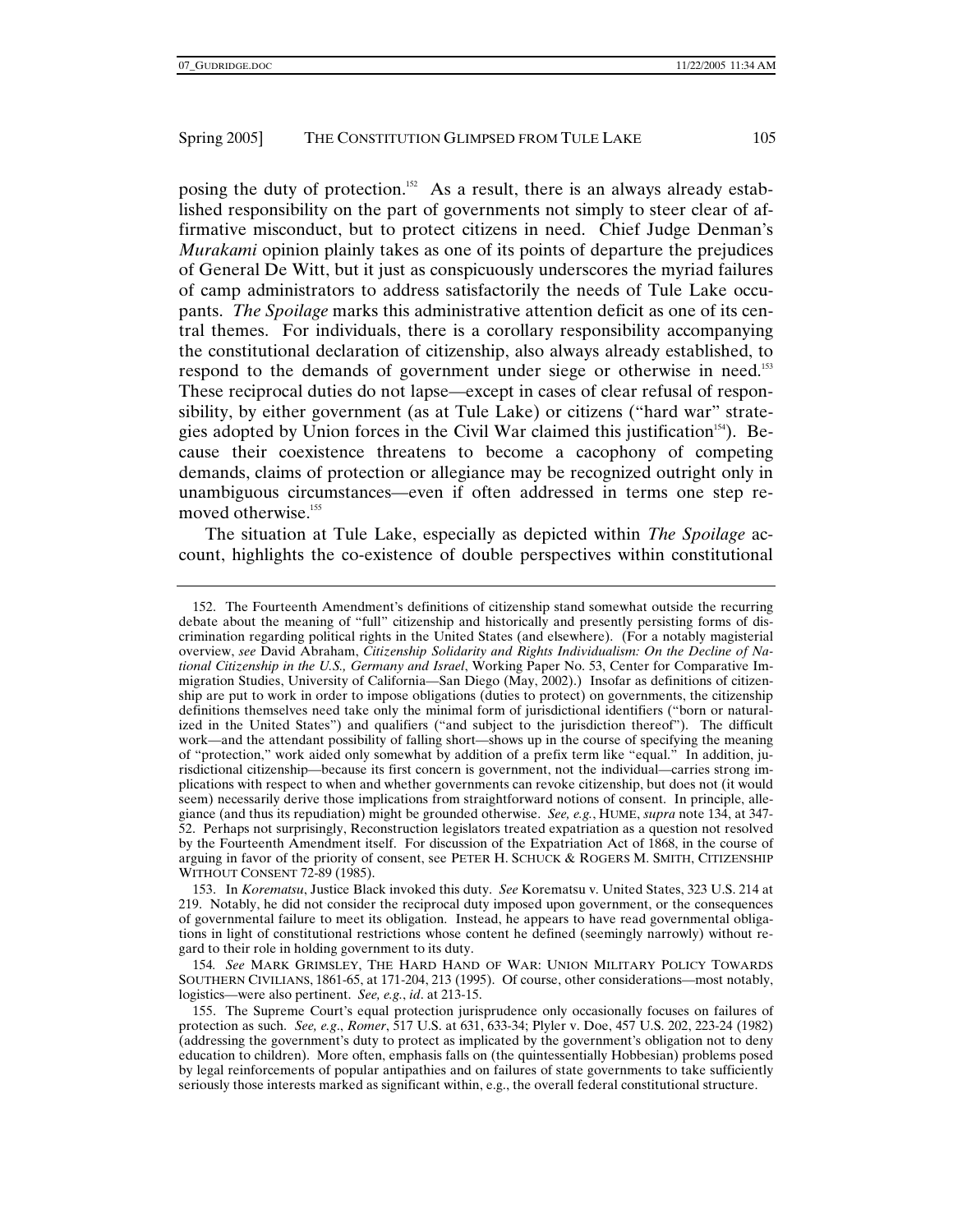law. Government and population ordinarily interact as though they are separate entities. Government processes present individuals with risks or opportunities, present individuals with matters with which they deal—as individuals—as part of the progress of day-to-day life. The conduct of individuals in turn defines an environment within which government similarly proceeds. The language of allegiance and protection is precisely consonant—provides a schematic within which this interaction might be discerned and judged.

Popular sovereignty taken seriously appears to confuse the language of allegiance and protection. Government of the people, by the people, for the people: It is the population (as government) that demands allegiance (of itself); it is the population (as government) that owes the duty of protection (to itself). There are, of course, many famous attempts to make sense of the idea of popular sovereignty, to reconcile it with the existential experience of governments and populations as separate.<sup>156</sup> One distinctive tack—taken by John Marshall, for example—does not treat the rhetoric of popular sovereignty as describing immediate facts of life. Rather, popular sovereignty figures obliquely, as something like a hermeneutic stance: It motivates and organizes distinctive understandings of a set of interrelated propositions by government officials who accept these propositions as constitutive of their offices, sometimes conceived broadly and sometimes narrowly. These conceptions, in combination, thereby restrict the way that the officials act vis à vis the interests of ordinary people. The overall scheme—the interaction of individual elements interpreted broadly or narrowly in view of the premise of popular sovereignty—becomes a complex mechanism of protection. In the tenth *Federalist*, James Madison had already showed how government institutions conceived in this way would precisely implement the Hobbesian program, reducing popular factionalism (the risk of civil war), and securing both allegiance and protection.

It is important to distinguish between popular sovereignty as it figures (however it figures) *within* the constitutional scheme, and acts of individuals that are *exterior* to the scheme as such that are nonetheless also constitutional in character. Individuals often hold their own views concerning the substance or worth of all or parts of the extant constitutional scheme. Large-scale changes in public opinions, expectations or commitments may significantly influence elements of official exercises in constitutional interpretation. These propositions, undoubtedly true, can pose important questions (not always easily addressed) within constitutional law conceived as an already relatively well-defined map of governmental preoccupations. But there is also a more fundamental class of cases: instances in which individuals themselves in effect redraw the map through their own actions themselves invoke, confirm, and bring to bear consti-

<sup>156</sup>*. See, e.g.*, JOHN HART ELY, DEMOCRACY AND DISTRUST: A THEORY OF JUDICIAL REVIEW (1980); ALEXANDER M. BICKEL, THE LEAST DANGEROUS BRANCH (1962). These efforts explore terms within which officials can (and should) regard the public at large as part of government. Another approach considers circumstances in which officials are to be understood as part of the populace—to be treated on the same terms. *See, e.g*., JOHN LOCKE, TWO TREATISES OF GOVERNMENT 386 (Peter Laslett ed. 1960) (1698).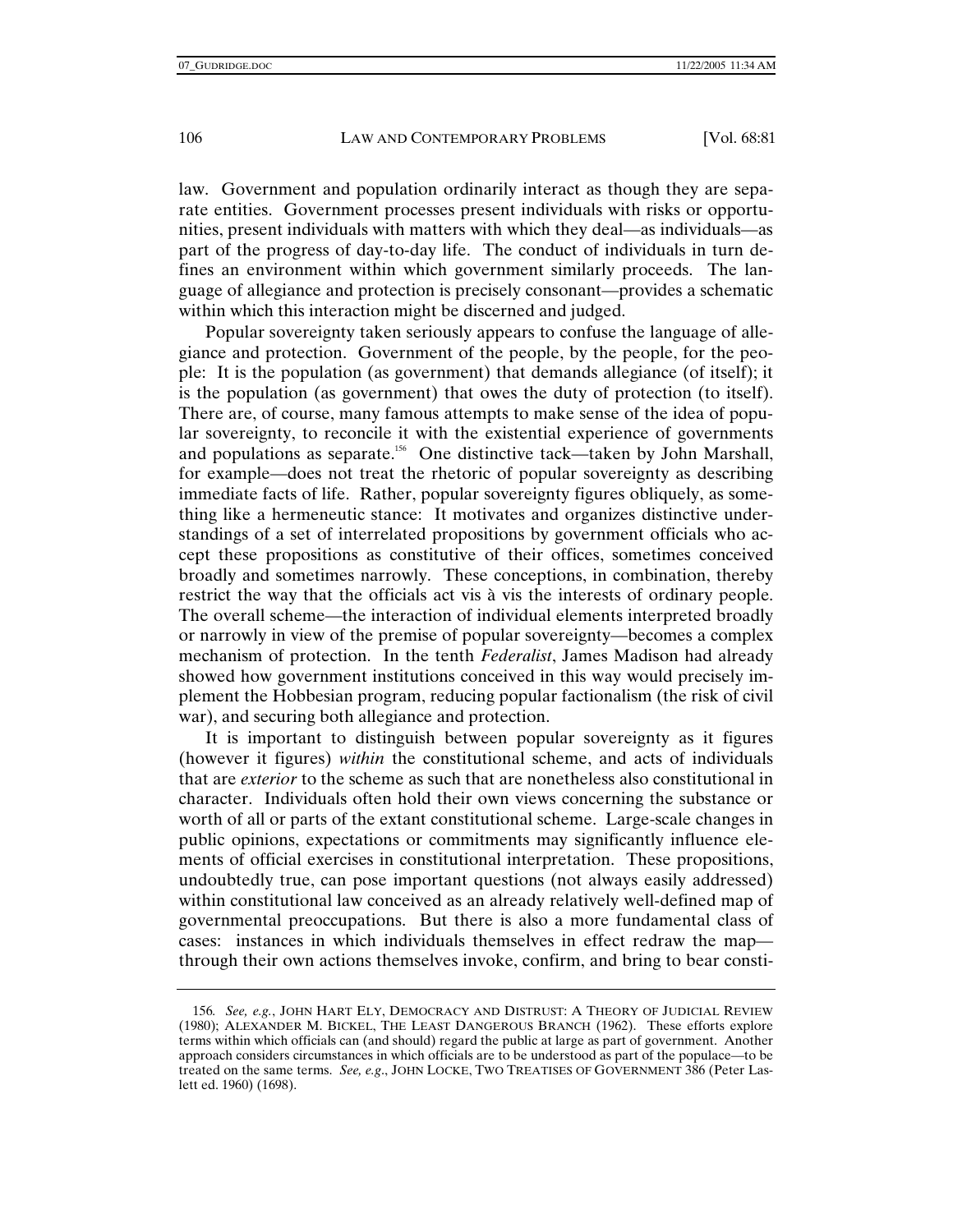tutional premises.<sup>157</sup> It may well be, for example, that the acts of free (some only newly free) African Americans during and immediately after the Civil War, claiming and exercising the national citizenship that Attorney General Bates had asserted was theirs, contributed much to the sense of what had to be taken as already given, as "facts" not to be ignored, and thus helped (at least) drive the increasingly thorough-going drafting of the Fourteenth Amendment.<sup>158</sup> The boycotts, sit-ins, and demonstrations of civil rights protestors in the 1950s and 1960s surely themselves amended conceptions of constitutional rights.159 Renunciation of citizenship at Tule Lake, as it appears within *The Spoilage* account and the subsequent judicial response, is a similar—similarly constitutional event. It marks one of the few occasions (perhaps the only occasion) in which American citizens claim and exercise (and are understood to possess and exercise) a freedom to choose their government. In renouncing American citizenship, the Tule Lake internees dramatized the fundamental premises of that citizenship. In renouncing citizenship, they proclaimed themselves constitutionally quintessentially "American."

 <sup>157.</sup> Bruce Ackerman's complex accounts of transformative and consolidating elections are (by now famous and famously controversial) efforts to describe instances in which officials and the voting public together engaged in "higher law" reformulations outside the bounds of constitutional texts as such. *See* 2 BRUCE ACKERMAN, WE THE PEOPLE: TRANSFORMATIONS (1998). Larry Kramer proposes to reinvigorate the notion of "popular constitutionalism"—but ultimately as a means to motivate the Supreme Court to understand its work as part of a process of government within which the public is also a participant. *See* LARRY D. KRAMER, THE PEOPLE THEMSELVES 207-8, 249-53 (2004). Public action is not, it seems, independent instantiation of constitutional norms.

 <sup>158.</sup> For suggestive illustrations, *see, e.g.*, STEVEN HAHN, A NATION UNDER OUR FEET: BLACK POLITICAL STRUGGLES IN THE RURAL SOUTH FROM SLAVERY TO THE GREAT MIGRATION 107-09 (2003); ERIC FONER, RECONSTRUCTION 110-19 (1988).

<sup>159</sup>*. See* Randall Kennedy, *Martin Luther King's Constitution: A Legal History of the Montgomery Bus Boycott*, 98 YALE L.J. 999 (1989).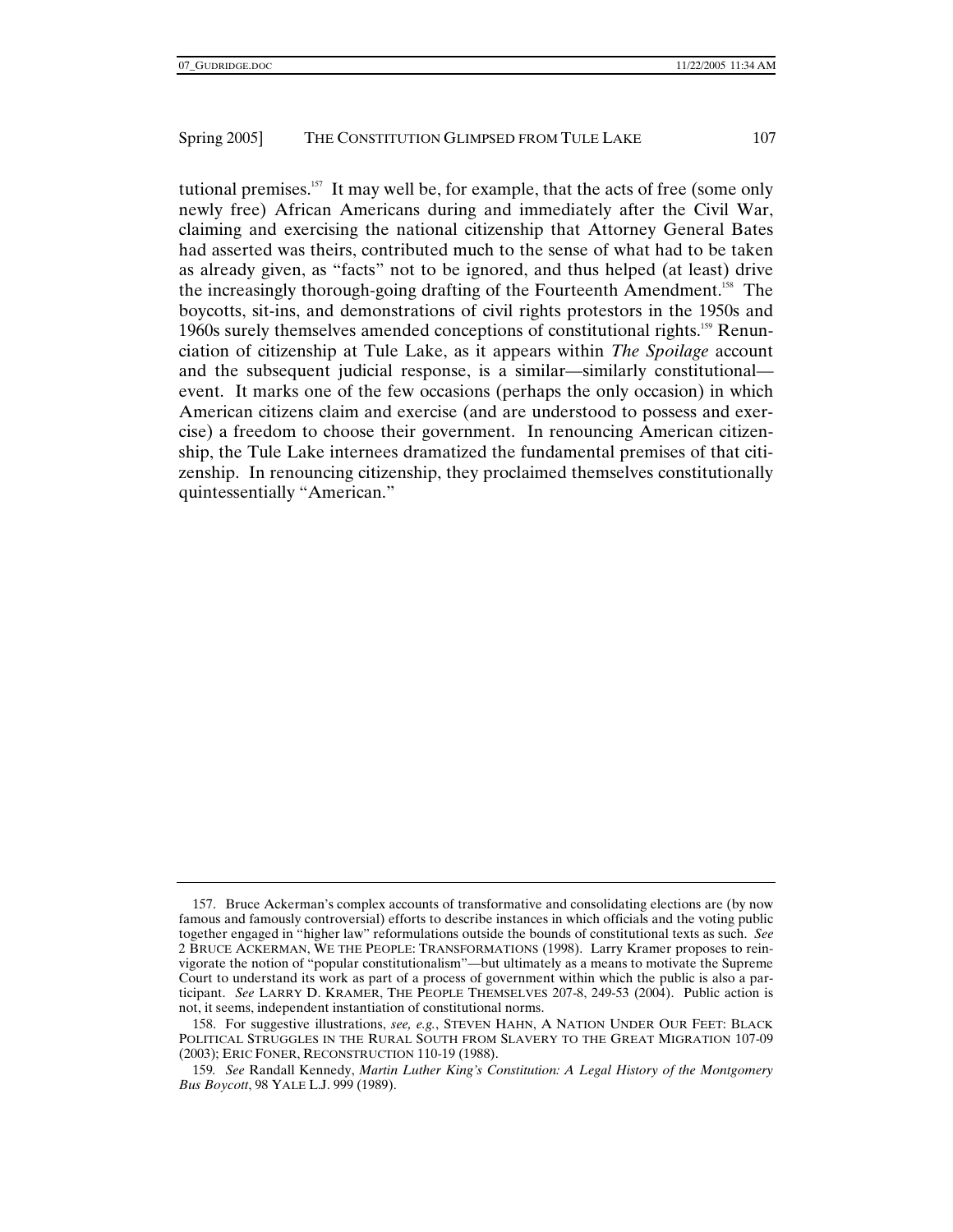## **APPENDIX**

## The Spoilage *and Its Critics*

The preface introducing *The Spoilage* advertises its methodological precariousness. Five Berkeley faculty members initially organized the effort, but four soon left the project to assume wartime responsibilities, leaving Dorothy Thomas in charge.<sup>160</sup> The initial program for the study was not implemented, partly because of these exits, but "mainly because the course of events which were to be investigated could not be anticipated."<sup>161</sup> Some standard forms of investigation were not usable. "[W]e realized that we could not utilize attitude surveys or questionnaires to get valid (or any) information from people whose recent experiences had led to an intense preoccupation with the real and imagined dangers of verbal commitments and to growing suspicions of the intentions of persons who asked them to commit themselves on even the most innocuous questions."162 On-site reporting therefore served as the principal method of study:

[W]e had to depend on a day-to-day record, as complete as possible, of the maneuvers and reactions of an insecure, increasingly resentful people to policies imposed by government agencies and to incidents developing from the application of these policies. . . . [T]he main part of the record of what was going on inside the camps could be obtained only by "insiders," that is, by trained observers who were themselves participating in and reacting to the events under observation. Most of the staff observers were evacuees. . . . All these observers had had university training in one or more of the social sciences, but only three of them had any prior experience in field investigation. In addition to the Japanese American staff observers, three "Caucasian" members of our staff resided for long periods in the camps we were studying. Two of these were graduate students in anthropology; one was a sociologist, with graduate training in political science.<sup>16</sup>

There were obvious risks raised by this sort of fieldwork: "ad hoc selection," "emotional identification" of observers with the persons under study, "linguistic and cultural distortion."<sup>164</sup> "[N]o techniques could be devised to assure complete success in overcoming all these methodological difficulties."165

As published, *The Spoilage* presents itself as a straightforward expression of the research strategy that lay behind it—as a narrative of "maneuvers and reactions" emphasizing "the experiences of that part of the minority group whose status in America was impaired: those of the immigrant generation who returned, after the war, to defeated Japan; those of the second generation who re-

 <sup>160.</sup> THE SPOILAGE, *supra* note 5, at vi n.1.

<sup>161</sup>*. Id*. "Planning was on a point-by-point basis: old questions were discarded and new questions raised as the ramifications of a highly dynamic situation became apparent; ad hoc techniques had to be devised to meet the exigencies of data collection in an ever-changing, emotionally charged situation." *Id*.

<sup>162</sup>*. Id.* at vii.

<sup>163</sup>*. Id*. at vii-viii.

<sup>164</sup>*. Id*. at x.

<sup>165</sup>*. Id*.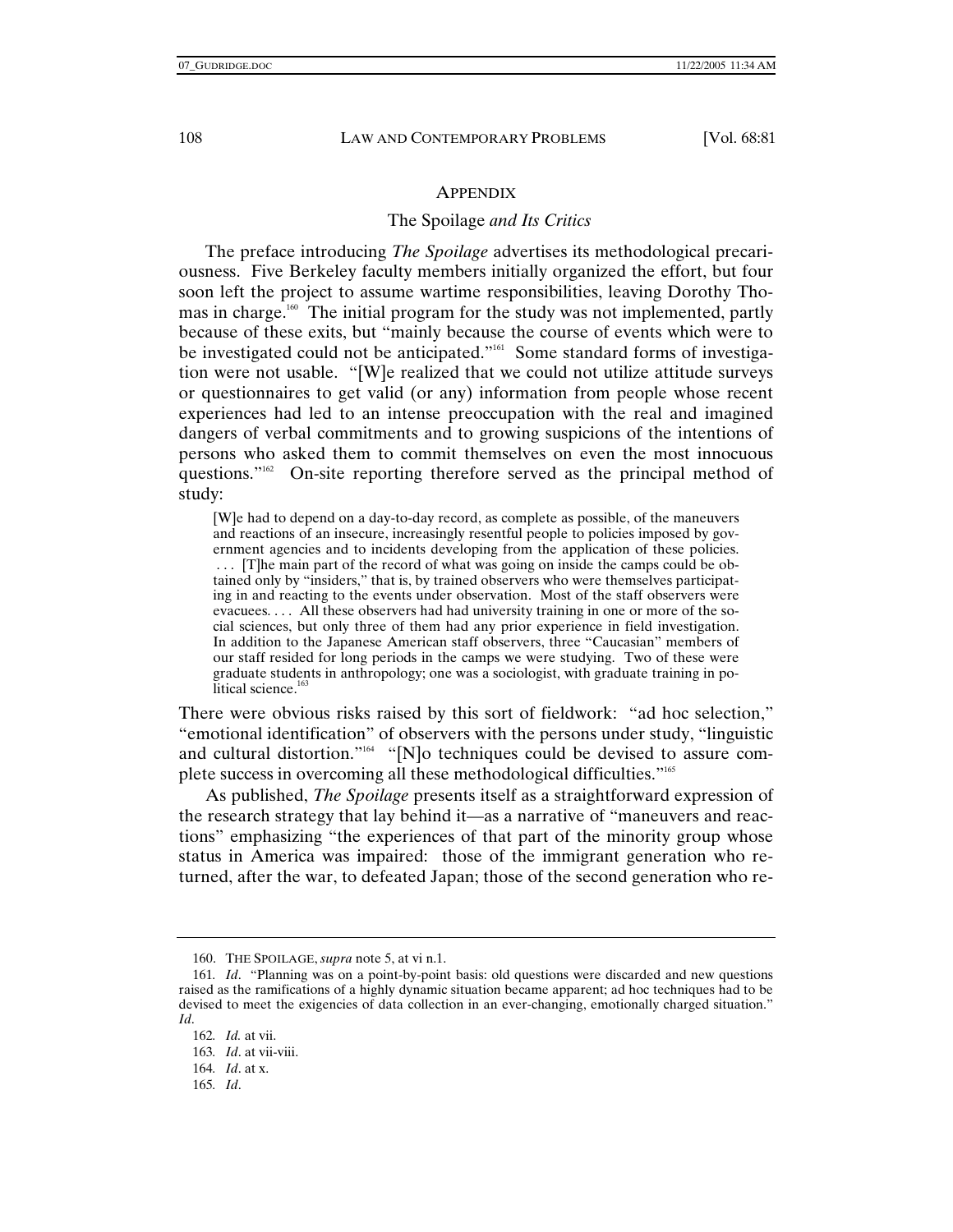linquished American citizenship."166 This recounting, it was thought, was "a unique record and analysis of the continuing process of interaction between government and governed, through the point-by-point reproduction of stages in the process of attitude formation."167 Seemingly evoking the procedure organizing its writing, the book named two principal authors—Dorothy Thomas and Richard Nishimoto—and four contributors—Rosalie Hankey, James Sakoda, Morton Grodzins, and Frank Miyamoto.

*The Spoilage*, though, proved to be a complex and controversial effort.

Initial reviewers recorded doubts. "As valuable as this volume is . . . ," Kimball Young wrote, "the authors failed to make use of their materials to combine sociological theory with empirical findings. Nowhere is there a systematic presentation of the processual changes which might have been given if only in schematic and summary form."<sup>168</sup> "There should have been an additional chapter," it seemed to Solon Kimball, "which would share with us the sociological insights which the authors undoubtedly gained."<sup>169</sup> There was also harsh, emphatic denunciation. Anthropologist Marvin Opler charged that too much of *The Spoilage* revealed "incomplete coverage and sensationalistic opinion," that the end result was "a factional interpretation" rooted in the "undue credence" given some "two dozen factional leaders who happened to impress" a single fieldworker.<sup>170</sup> Opler invoked his own work: "After three years at Tule Lake, with a staff of sixteen technical assistants, hundreds of contacts, and a tendency to sample opinion by block, area of the center, faction, personality variant, age and status group, I am greatly dubious of such oversimplifications."171 He noted that neither of the principal authors of *The Spoilage* had "attempted any field work warranting the name" at Tule Lake.<sup>172</sup> In particular, Opler thought, *The Spoilage* account of renunciation of citizenship at Tule Lake was utterly useless:

[I]t fails to explain the cultural revivalism which flourished there and is implicit in the steps leading to citizenship renunciation. . . . The anthropologist interested in cultural revivalistic phenomena must look elsewhere, though this case is perhaps the most striking and controlled experiment in social psychology to be found anywhere. As a result, Tule Lake is given too much the cast of a "disloyal" center where "disloyals" were treated badly. . . . [T]here is practically nothing on Center art and religion, recreation, welfare and economic status. Obviously, the 19,000 men, women and children

<sup>166</sup>*. Id.* at vii, xii.

<sup>167</sup>*. Id*. at xii.

 <sup>168.</sup> Kimball Young, Book Review, 12 AMER. SOC. REV. 362, 363 (1947).

 <sup>169.</sup> Solon T. Kimball, Book Review, 53 AMER. J. SOC. 228, 229 (1947).

 <sup>170.</sup> Marvin K. Opler, Book Review, 50 AMER. ANTHROPOLOGIST 307, 308, 309 (1948). Rosalie Hankey—the fieldworker to whom Opler refers—remains a controversial figure because she departed from JERS norms on at least two occasions, sharing information she had acquired from camp residents with FBI agents. For measured discussion of Hankey's conduct, see S. Frank Miyamoto, *supra* note 7, at 52-58.

 <sup>171.</sup> Opler, *supra* note 170, at 308.

<sup>172</sup>*. Id*.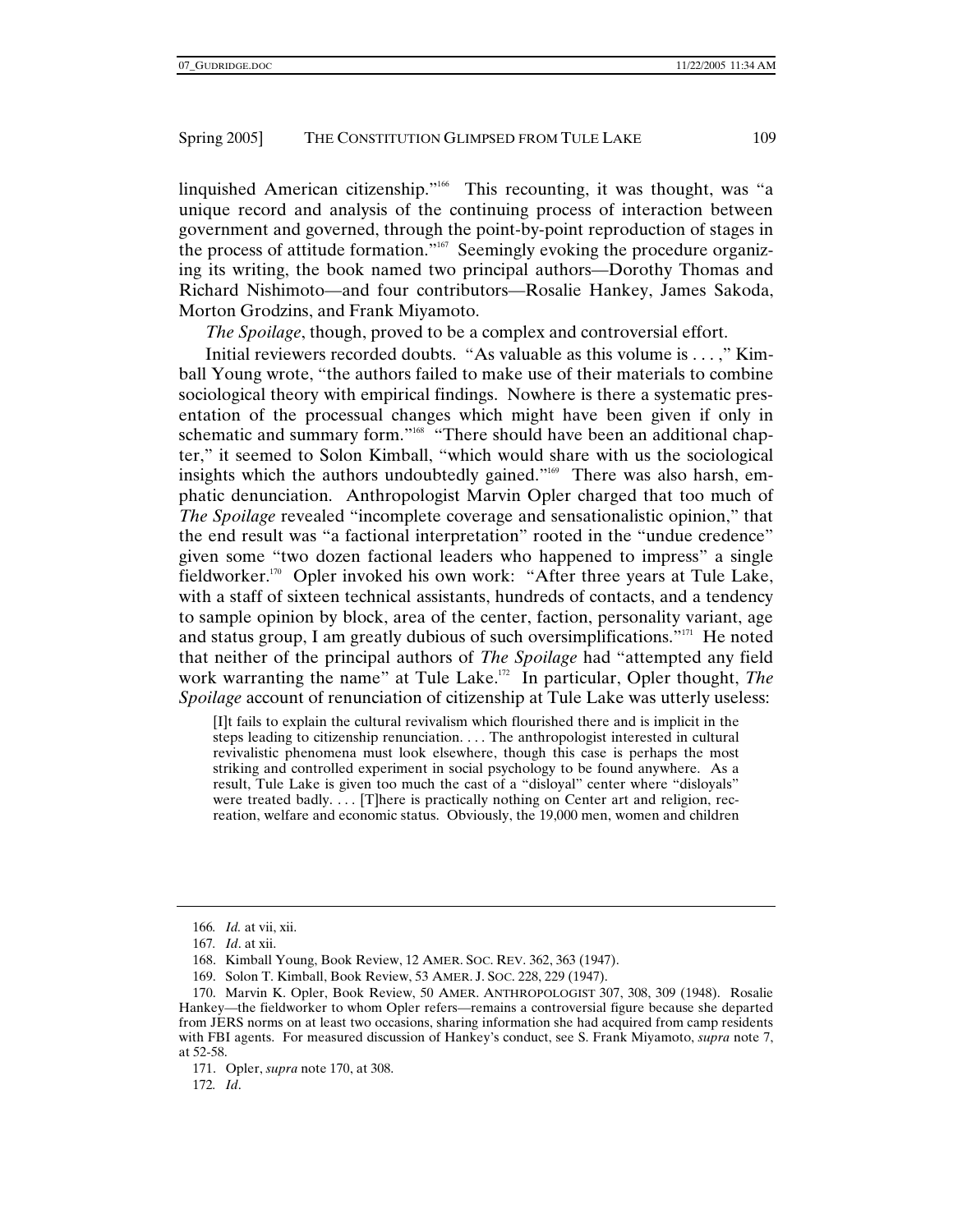cramped in a square-mile of tar-papered "theater of operations" barracks do not emerge as people.<sup>173</sup>

*The Spoilage*, it might be thought, was neither sociology nor anthropology.<sup>174</sup>

In the years since its publication, a second line of criticism of *The Spoilage* has also emerged. Its principal focus is Dorothy Thomas, the book's senior author and director of the larger study. Stephen Murray wrote in 1991:

It is no exaggeration to say that Thomas was compulsively concerned with verification or that she had a strong aversion to speculative conclusions, and indeed to any linking of research results to existing social theory. Her comments on staff reports throughout the course of the project are a litany of "How do you know this?" and "Unwarranted speculation!" challenges . . . . [I]t is probably true that no one, including herself, ever met Thomas's standards of proof.<sup>1</sup>

One result was that the participant observers whose reports supplied the starting points for *The Spoilage* were seemingly left at sea.<sup>176</sup> Murray suspects that

 175. Stephen O. Murray, *The Rights of Research Assistants and the Rhetoric of Political Suppression: Morton Grodzins and the University of California Japanese-American Evacuation and Resettlement Study*, 27 J. HIS. BEHAV. SCI. 130, 147 (1991). Dorothy Thomas's earlier work with William O. Douglas at the Yale Law School displayed a similarly skeptical rigor. *See* JOHN HENRY SCHLEGEL, AMERICAN LEGAL REALISM AND EMPIRICAL SOCIAL SCIENCE 102-05 (1995).

 176. "[T]he participant observers from the project still alive in the late 1980s remained perplexed by what they were supposed to have done, and frustrated at the lack of theoretical guidance." Murray, *supra* note 175, at 150 n.16. "By standard criteria of sociological research, Thomas clearly failed to give adequate direction to her staff." Miyamoto, *supra* note 7, at 40. Professor Miyamoto believes that Dorothy Thomas's aversion to structured theory reflected, at least in part, a distinctive approach to sociology, emphasizing close study of particular situations (often associated with her husband W.I. Thomas) urging "a pragmatic open-mindedness that precluded the use of any particular theory of human behavior." *Id*. at 37. The axiom provoking this approach first appeared in a book that W.I. Thomas and Dorothy Thomas published in 1928: "[I]f men define situations as real, they are real in their con-

<sup>173</sup>*. Id*. at 310. Professor Miyamoto responds to Professor Opler's criticisms at some length. *See* Miyamoto, *supra* note 7, at 46-52.

 <sup>174.</sup> For purposes of assessing these criticisms, several contextual dimensions should perhaps be noted. Marvin Opler and many other social scientists studying the camps worked for or with the War Relocation Authority, or with other government agencies, and published either with government support or with an eye to assisting government efforts. *See, e.g*., EDWARD H. SPICER, ASAEL T. HANSEN, KATHERINE LUOMALA & MARVIN K. OPLER, IMPOUNDED PEOPLE (1969) (first published as a WRA report in 1946); ALEXANDER H. LEIGHTON, THE GOVERNING OF MEN: GENERAL PRINCIPLES AND RECOMMENDATIONS BASED ON EXPERIENCE AT A JAPANESE RELOCATION CAMP (1945). There was, it appears, some tension in the interaction of JERS and government-associated social scientists—in particular, concerning the usual refusal of Dorothy Thomas to share JERS working documents as such with camp officials. *See* Ichioka, *JERS Revisited*, *supra* note 6, at 13-16. The theoretical models with which the government social scientists worked incorporated distinctive presuppositions, even assuming otherwise disinterested study. The emphasis fell, predominantly, on individual and social psychology, with priority going to individual psychology. Alexander Leighton's discussion is especially clear and elaborate in this regard: principal concluding chapters consider (in order) "Individuals Under Stress," "Systems of Belief Under Stress," and "Social Organizations Under Stress." *See* LEIGHTON, *supra,* at 252-354. More anthropological investigations also treated individual psychological states—to be sure, responding to camp circumstances—as the fundamental unit. Thus "cultural revivalism" at Tule Lake figured as "a type . . . which could be duplicated among any American Indian revivalism ghost-dance cult in the early stages of reservation life, . . . the refurbishing of the habitual stock in trade of a defeated or frustrated older generation." Renunciation was a product of "fears and motivations" of a piece with cultural revivalism—to be sure, deepened by administrative mistakes—understandable as "psychological and mass responses," "hysterical or coerced," but also simply one cycle, a "swing in sentiment" followed by a "second and final cycle," an ultimate "recoil from relocation fears and escapism." SPICER ET AL., *supra,* at 271, 272, 273, 275. This emphasis is quite similar to the focus of district judge Mathes in *Murakami*. *See supra* text accompanying notes 53-55.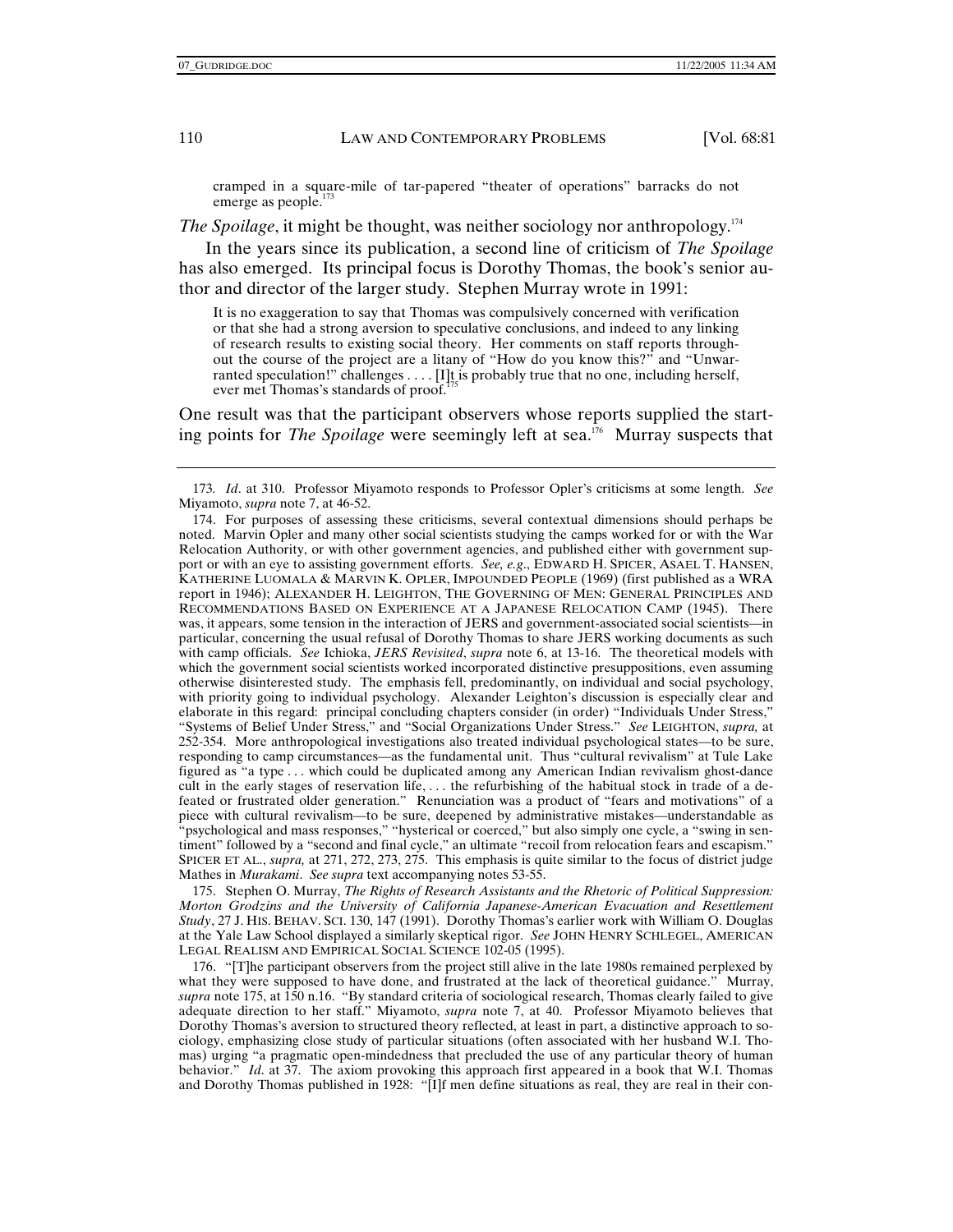Thomas was proceeding without a compass, "collecting every kind of documentation which could be found  $\dots$  [T]he paucity of published results, especially when contrasted to the vast amount of unused data, suggests that she did not know what to do with the data collected  $\dots$ ."<sup>177</sup> Responsibility for the missing chapter that Young and Kimball noted,<sup>178</sup> and the field work that Opler found to be so unsatisfactory, should (it appears) rest with Dorothy Thomas.

Thomas extended her censorship of ungrounded speculation to include independent efforts proposed by *Spoilage* contributors Mortin Grodzins and James Sakoda. Grodzins ultimately published his work—the well-known *Americans Betrayed*<sup>179</sup>—but only after an at times fierce dispute between the University of California and the University of Chicago framed by Thomas's insistence that the California study could, as a matter of right, regulate any publication by Grodzins (a research assistant and graduate student at the time) that was based on California data.<sup>180</sup> Sakoda abandoned his project.<sup>181</sup> Strikingly, Lane Ryo Hirabayashi argued in *The Politics of Fieldwork* that, with respect to Japanese Americans employed in the study, Dorothy Thomas's exercise of authority amounted to an exercise in colonialism:

Much of the ... data ... were generated by "natives," on site, for the ultimate use of a Euro-American scholar who was not, herself, physically present. This person, Dorothy Thomas, paid minimal wages, expropriated the data, and took control of the final analysis as well as the production of formal studies (as products) and their publication. In the end, Thomas simply forced the raw data that . . . fieldworkers had gathered back into a conceptual framework with which she was familiar. . . . It is interesting to conjecture whether senior scholars' practices along these lines engender a dramatic narrowing of perspectives, potentially very deleterious to social sciences that revolve around a deep commitment to a comparative understanding of societies, cultures, and worldviews. $1$ 

It might seem that *The Spoilage* is a book better left unread.

Or perhaps *The Spoilage* is a somewhat different book from the book that its critics suppose it to be or the book that they think it should be. The distinction that Lane Hirabayashi draws between "the raw data that . . . fieldworkers . . . gathered" and the "conceptual framework" into which the data were

178*. See* text accompanying notes 168-69.

sequences." WILLIAM I. THOMAS & DOROTHY SWAINE THOMAS, THE CHILD IN AMERICA 572 (1928). (Robert Merton declared this to be "probably the single most consequential sentence ever put in print by an American sociologist." ROBERT K. MERTON, *Social Knowledge and Public Policy*, *in* SOCIOLOGICAL AMBIVALENCE 156, 174 (1976).) For a discussion of W.I. Thomas and his thinking, see DONALD N. LEVINE, VISIONS OF THE SOCIOLOGICAL TRADITION 260-68 (1995).

 <sup>177.</sup> Murray, *supra* note 175, at 132. For evidence supporting this conclusion, see James M. Sakoda, *Reminiscences of a Participant Observer*, *in* VIEWS FROM WITHIN, *supra* note 6, at 222-24.

 <sup>179.</sup> MORTON GRODZINS, AMERICANS BETRAYED: POLITICS AND THE JAPANESE EVACUATION (1949).

 <sup>180.</sup> This controversy—exhaustively explored—is the chief topic of Stephen Murray's article. *See* Murray, *supra* note 175.

<sup>181</sup>*. See id*. at 152 n.41. For a later summary of the project, see James M. Sakoda, *The "Residue": The Unresettled Minidokans, 1943-1945*, *in* VIEWS FROM WITHIN, *supra* note 6, at 247-84.

 <sup>182.</sup> LANE RYO HIRABAYASHI, THE POLITICS OF FIELDWORK: RESEARCH IN AN AMERICAN CONCENTRATION CAMP 169 (1999) [hereinafter THE POLITICS OF FIELDWORK]. *See also* Miyamoto, *supra* note 7, at 41-43.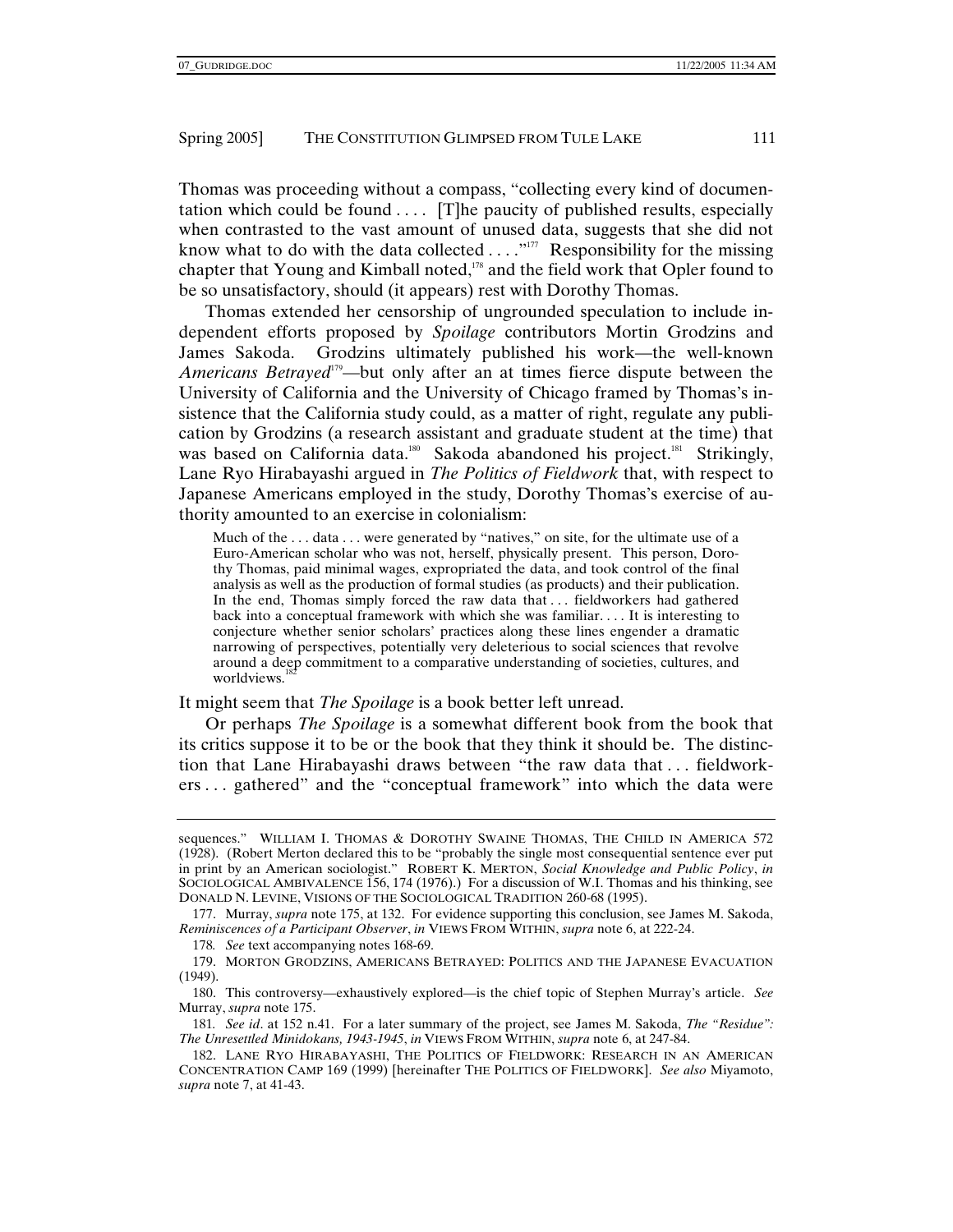"simply forced" is usefully provocative. There appears to be little doubt that "fieldworkers" were "forced" to use a set of simple demographic categories in writing their reports—prominently, terms distinguishing camp occupants who were born in Japan from occupants born and continuously resident in the United States and occupants born in the United States but educated in Japan. But there also seems to be agreement among most readers of *The Spoilage* that these terms did little theoretical work and conspicuously failed (if this were their purpose) to generate a "conceptual framework." A likely actual use for the required terminology becomes easier to discern after considering Dorothy Thomas's description of the study's processes, put forward in her 1952 presidential address to the American Sociological Society:

Data on behavior and attitudes were collected both by evacuee members of our research staff, and by other field works who, with official approval, lived in the quarters assigned to administrative personnel. Among the evacuees who worked on the study, and whose participation in the situations they were observing was a matter over which they could exercise little control, were persons of diverse background and training, including sociologists, an anthropologist, an engineer, an agricultural economist, a psychologist, a social worker, and a journalist, while the nonevacuee field workers included two anthropologists and a historian. Each of them prepared many reports on special topics, which followed outlines developed in terms of our ever-changing "interdisciplinary conceptualization," but more important were the undirected journals kept by most of the participant observers and field workers. These journals included running accounts of "current events," information obtained from wide circles of "participating informants" (both evacuees and administrative personnel), and accounts of the actions and conversations of many persons who did not know either that the study was being made or that they were under observation. Each journal-keeper also recorded the course of his own experiences and his attitudes towards these experiences with the maximum possible frankness, and appended all documentary material that he could collect. Each brought to his journal something of the standpoint of his own discipline and his own biases, in the very process of selecting events, words, and acts to record. And as the anthropologist Tsuchiyama remarked, whatever his background, each observer and field worker soon found himself functioning more as a "foreign correspondent" than as a social scientist, for good reporting was essential in a study where the "preconceptualized" lines of inquiry were often vague and inadequate. These day-to-day on-the-spot records were a principal and essential source for retrospective analyses.<sup>1</sup>

In Thomas's account, the observers and field workers were valued not so much as "social scientists"—(as such inadequate in numbers and preparation, Marvin Opler had concluded)—rather, they were appreciated as camp occupants (albeit occupants of importantly different parts of the camps) who reported their own experiences and reactions to the events occurring around them, and supplied whatever seemingly relevant documents came their way.184

 <sup>183.</sup> Dorothy Swaine Thomas*, Experiences in Interdisciplinary Research*, 17 AMER. SOC. REV. 663, 668 (1952).

 <sup>184.</sup> It is clear that observers and field workers sometimes resisted this redefinition. (Not always, however: for a clear example of an instance in which a JERS observer recognized his own status as a participant, see S. Frank Miyamoto, *Reminiscence*s, in VIEWS FROM WITHIN, *supra* note 6, at 154-55.) Rosalie Hankey, a graduate student in anthropology and non-Japanese American observer who became the principal Tule Lake reporter (and who would be acknowledged for her "contributions" on the title page of *The Spoilage*), included this revealing passage in an autobiographical account that she wrote shortly after concluding her field work: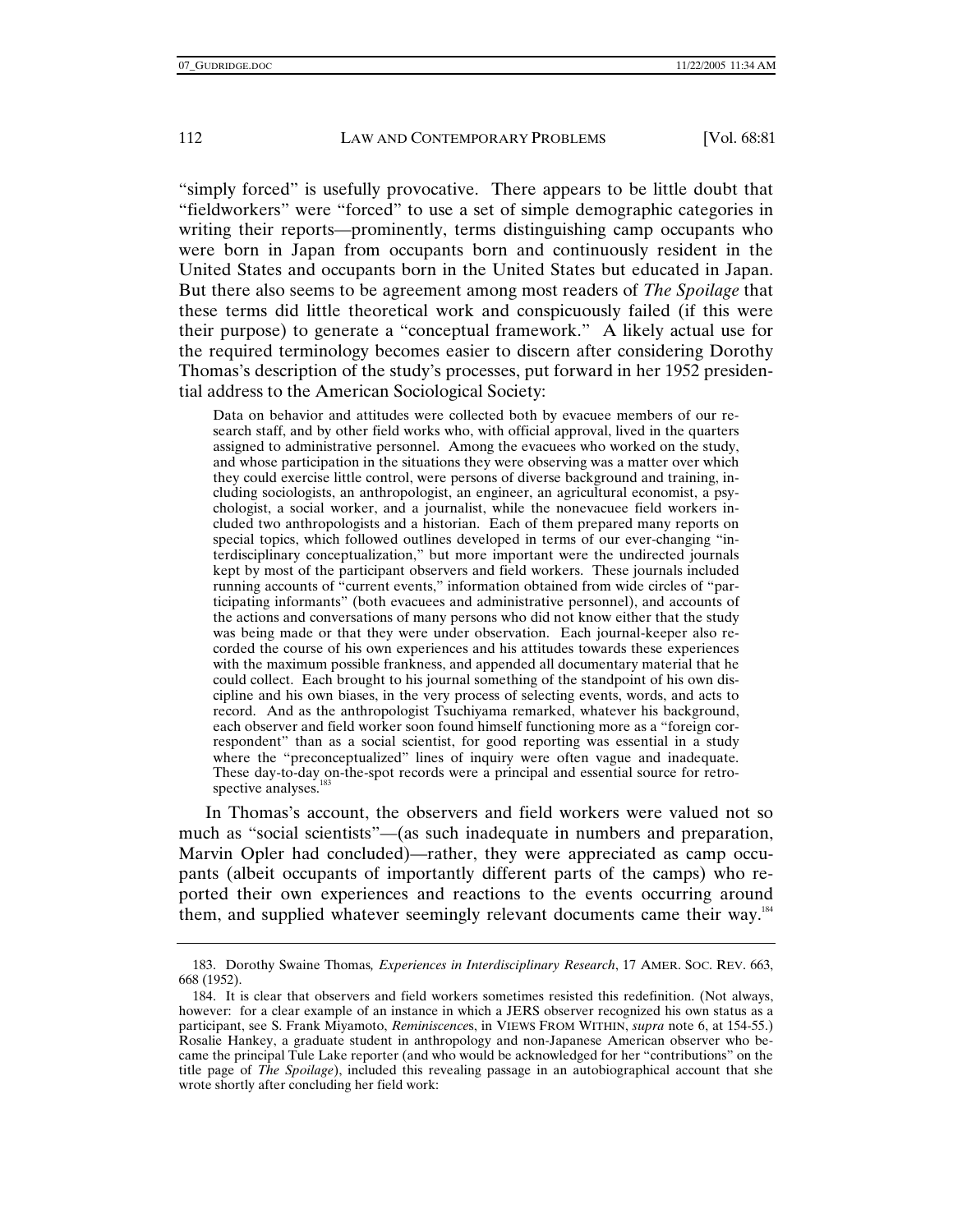If fieldworkers were understood first as "participants," and only thereafter as "observers," the structure of the California project looks quite different. Fieldworkers (borrowing Hirabayashi's term) were indeed "natives"—whether they were Japanese American or not. But they did not "gather<sup>[]"</sup> "raw data"— they were themselves "raw data," or, more precisely, their "undirected journals" (Thomas's revealing term) were.<sup>185</sup> The fieldworkers "prepared many reports on special topics," but their "day-to-day on-the-spot records," their personal and informal reactions and accounts, were the "principal and essential" resources. The formal reports and their required vocabularies, it appears, were provocations—means of inserting fieldworkers into camp life (more, perhaps, than they would be otherwise inclined) and thus means (in the best behaviorist tradition) of provoking fieldworker responses.<sup>186</sup>

But fieldworkers were not "participants" in camp life just like all other occupants. Because they were identified as "observers," they were more or less protected (although never entirely) from risks of especially hostile acts of either administrators or "ordinary" internees.<sup>187</sup> More importantly, insofar as they were also "observers," these "participants" could function as a kind of controlled sample: their accounts and reactions might be subjected to an intense scrutiny impossible to bring to bear with regard to other occupants and thus could be judged carefully as representations of the conduct and reactions of other occupants. This is precisely what was done. *The Spoilage* preface reports that there were

frequent conferences of observers and other staff members with the director of the study and its advisers. Because California was a "prohibited area," to our Japanese American staff members, these conferences could never be held at the University of

 185. "[M]ost of the observers were genuine participants in the events they were recording. Evacuee observers were, like other evacuees, involuntarily detained in camps and their fate was closely bound up with the course of events they were observing, while Caucasian observers tended to develop an emotional identification with the group they were studying. The observers' subjective reactions, under these tense conditions, were considered important data in and of themselves . . . ." THE SPOILAGE, *supra* note 5, at x.

187*. But see* Miyamoto, *Reminiscence*s, *supra* note 184.

Just as I was finishing this report I received a letter curtly ordering me to abandon my timewasting interest in the Japanese language and in quaint Japanese customs and to report what was going on. Under the circumstances, I could do little but laugh. I wrote in reply that I would not defend my strange field techniques in detail but would allow the inclosed report to justify them. Needless to say, my techniques were not criticized again.

Rosalie Hankey Wax, *Twelve Years Later: An Analysis of Field Experience*, 63 AMER. J. SOC. 133, 139 (1957). "[T]he anthropologist Tsuchiyama" whom Dorothy Thomas credited for the "'foreign correspondent'" characterization, is the chief subject of Lane Hirabayashi's rich and powerful *The Politics of Fieldwork*, *supra* note 182. Tamie Tsuchiyama, an obviously gifted Japanese American anthropology graduate student, ultimately proved unsuccessful, sadly, in her attempt to assert her status as an anthropologist as such within the context and demands of the University of California project. *Id.* She no doubt appreciated the irony of the recognition accorded her in Thomas's presidential address, accompanied as it was by the immediately reductive recharacterization of Tsuchiyama's own work in the camps (for which Tsuchiyama herself was cited!).

 <sup>186.</sup> Insofar as the formal reports were based on outlines "developed in terms of . . . ever-changing "interdisciplinary conceptualization," Thomas, *supra* note 183, at 668, individual reports might have possessed some social science value per se, but it is not easy to see how the reports in the aggregate would have been analyzable as academic work.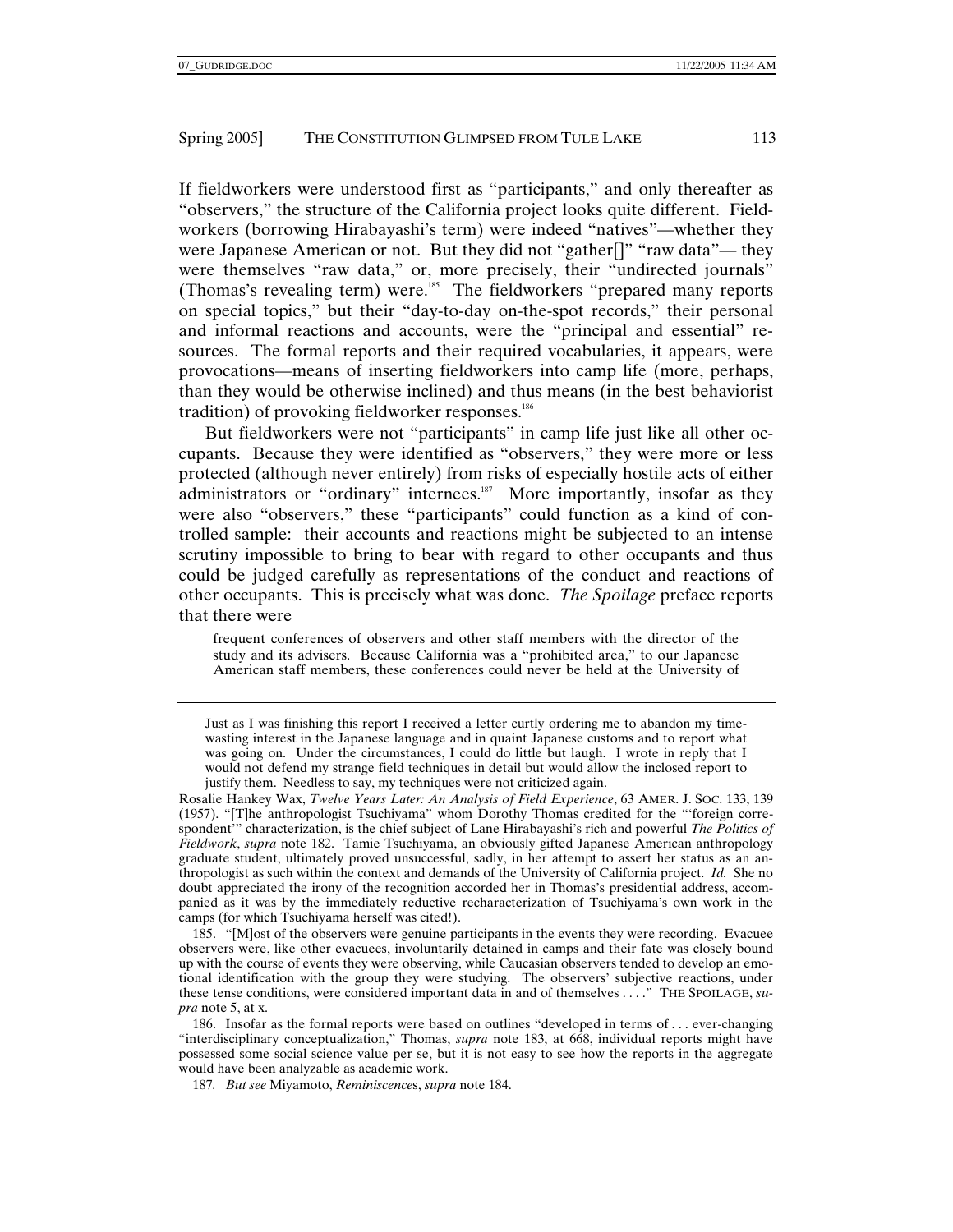California. They were, therefore, arranged every few months in Denver, Phoenix, Salt Lake City, or Chicago, and extended over a period of a week or more, during which each observer and staff member presented his problems and findings for the detailed criticism and appraisal of his colleagues. Interspersed between these general conferences were visits of the director and advisors of the study to the several camp "laboratories" and of both evacuee and Caucasian observers from one camp to another, as well as constant interchange of field notes and reports.<sup>1</sup>

This re-characterization of the processes from which *The Spoilage* emerged does not recast the University of California study as ethically or politically uncontroversial. Participant observers, whether Japanese American or not, were obviously manipulated and subjected to stresses unique to their particular roles—they were treated as laboratory animals, even as they thought of themselves as laboratory workers. But it is not easy to describe the study, cast in these terms, as straightforwardly "colonial." It is important to emphasize not only the overlapping situations of Japanese American and "Caucasian" participant observers, but also the in many respects shared setting in which participant observers and the larger population of camp occupants found themselves. Furthermore, the tendency to associate *The Spoilage* and the larger University of California study exclusively with Dorothy Thomas, perhaps especially prevalent in postwar decades, now increasingly appears to be a significant oversimplification. Thomas's own astonishing career, her struggles and successes in the face of gender bias, both obvious and subtle, rightly marks her as an important figure; so too, usual dynamics of reception in cases of collaborative work tend to highlight (sometimes unduly) senior participants.<sup>189</sup> But Lane Hirabayashi's writing in particular calls attention to Richard S. Nishimoto, as does *The Spoilage* itself, naming Nishimoto along with Thomas as its author. Acknowledging Nishimoto's role in the University of California study, it is easy to see, changes much.

Richard Nishimoto is ubiquitous in the background in Hirabayashi's account of Tamie Tsuchiyama's experiences.190 Indeed, it easy to read *The Politics of Fieldwork* as not only a narrative of Tsuchiyama's difficult dealings with Dorothy Thomas, but as also the story of Nishimoto's whirlwind rise within the world of the California study. He begins as a Stanford educated engineer and an ordinary internee at Poston, emerges as an unusually effective political organizer opposing camp administrators, becomes Tsuchiyama's principal informant and collaborator, and ultimately becomes a staff member of the University of California study, sent by Dorothy Thomas along with Tsuchiyama to evaluate the work of Rosalie Hankey at Gila, empowered to assist Hankey but also to fire her if necessary.<sup>191</sup> Elsewhere, Hirabayashi publishes three reports that Nishi-

 <sup>188.</sup> THE SPOILAGE, *supra* note 5, at xi.

 <sup>189.</sup> Concerning both Thomas's career and collaborative dynamics, see Robert K. Merton, *The Thomas Theorem and the Matthew Effect*, 74 SOC. FORCES 379 (1995).

<sup>190</sup>*. See* HIRABAYASHI, *supra* note 182, at 112-17.

<sup>191</sup>*. See* HIRABAYASHI, *supra* note 182.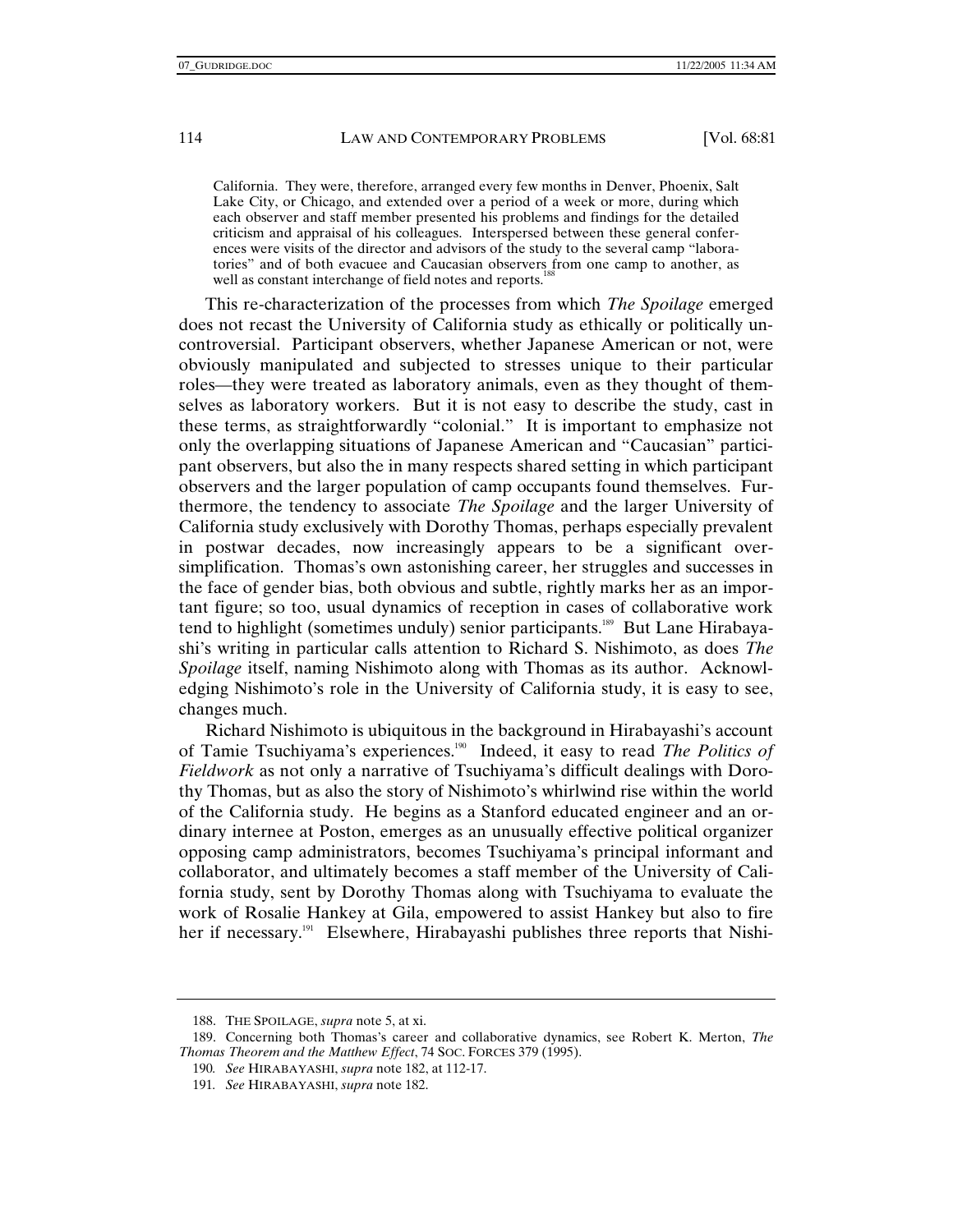moto wrote at Poston,<sup>192</sup> and (with James Hirabayashi) discusses Nishimoto's "central role" in the writing of *The Spoilage*. 193

Hirabayashi and Hirabayashi carefully note: "Documentary evidence which would clarify Nishimoto's substantive and conceptual contributions to the . . . JERS publications is extremely limited."194 Nonetheless, the primary emphasis of *The Spoilage* in particular—its preoccupation with the history of political action (chiefly at Tule Lake), its description of politics largely in terms of immediate tactics and goals—finds clear parallels in Nishimoto's own political work,<sup>195</sup> and in reports of advice he gave other field workers (notably Rosalie Hankey).<sup>196</sup> Nishimoto, it might be thought, would have served at minimum as a crucial interpreter and "double-check" with respect to the reports of Hankey and others. Perhaps he therefore becomes a sort of superstar "native informant." Or perhaps his role really was much more—"co-author," as *The Spoilage* itself asserts—proof (once again) that the whole idea of "the native informant" is artificial, an imposed "reader's perspective," and therefore contestable and revisable.197 If in fact a large part of the responsibility for *The Spoilage* should be attributed to Richard Nishimoto, it becomes easier to accept and judge the book on its own terms—as an account of a distinctive political sequence. Much of the methodological debate becomes more or less beside the point. *The Spoilage*, it would seem, is neither sociology nor anthropology. The reports from which it draws, thus, are inappropriately judged from the perspectives of those disciplines. The pertinent question becomes: What, precisely, is of lasting interest in the politics that Thomas and Nishimoto describe?

*The Spoilage*, Yuji Ichioka observed, depicts "a historical vacuum." Its analysis appears to "rule out" any "historical linkage between the pre-war past and the wartime present, and therefore narrowly restrict[s] explanations of behavior to the wartime present."<sup>198</sup> Brian Hayashi reverses emphasis in his recent, likely controversial, *Democratizing the Enemy*. 199 Drawing on a wide range of archives, he reconstructs in considerable detail politics within principal California Japanese American communities in the half-century or so before World War II. This politics, he argues, explains much of what would later occur in the

196*. See* Hirabayashi, *supra* note 193, at 87.

<sup>192</sup>*. See* RICHARD S. NISHIMOTO, INSIDE AN AMERICAN CONCENTRATION CAMP (Lane Ryo Hirabayashi ed., 1995). Hirabayashi also reprints an autobiographical letter that Nishimoto wrote in 1942. *See id*. at 9-33.

 <sup>193.</sup> Lane Ryo Hirabayashi & James Hirabayashi, *The "Credible" Witness: The Central Role of Richard S. Nishimoto in JERS*, *in* VIEWS FROM WITHIN, *supra* note 6, at 65-94.

<sup>194</sup>*. Id*. at 77.

<sup>195</sup>*. E.g*., RICHARD S. NISHIMOTO, *All Center Conference and Director Myer's Visit*, *in* INSIDE AN AMERICAN CONCENTRATION CAMP, *supra* note 192, at 171-233.

 <sup>197.</sup> GAYATRI CHAKRAVORTY SPIVAK, A CRITIQUE OF POSTCOLONIAL REASON: TOWARD A HISTORY OF THE VANISHING PRESENT 66, 67 (1999).

 <sup>198.</sup> Yuji Ichioka, *JERS Revisited: Introduction, in* VIEWS FROM WITHIN, *supra* note 6, at 21, 22.

 <sup>199.</sup> BRIAN MASARU HAYASHI, DEMOCRATIZING THE ENEMY: THE JAPANESE AMERICAN INTERNMENT (2004).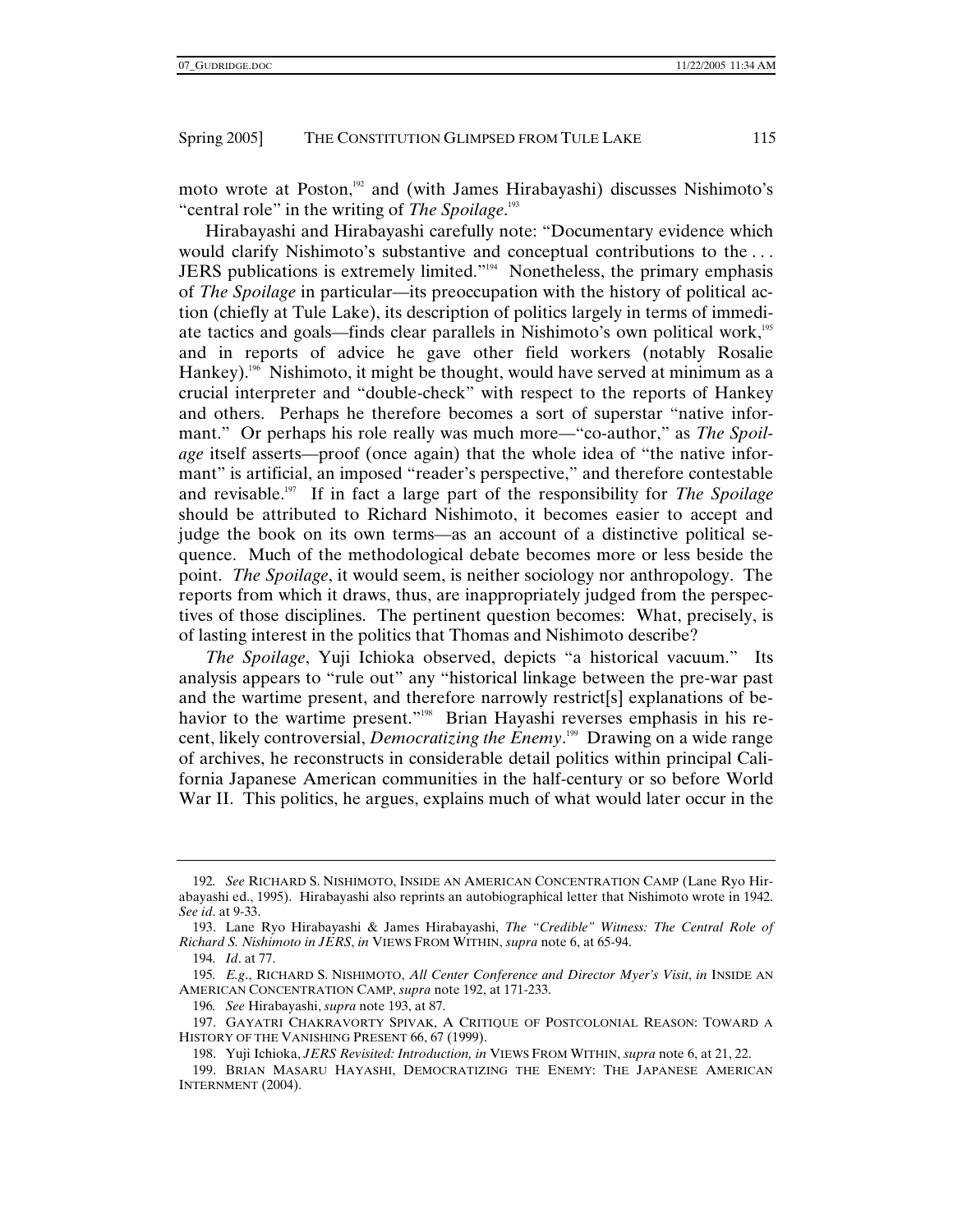camps. It was complexly fractured, but its divisions also disclosed an ongoing contest between Japanese and American identities.<sup>200</sup>

Hayashi calls attention as well to the interplay of the Japanese and American governments, both before and during the war. Japanese efforts to involve persons of Japanese origin in projects—including espionage—in the Philippines were well known within American military circles. Japanese officials wished to proceed similarly in the United States. The views of General DeWitt and his associates—linking race, culture, and political loyalty—mirrored Japanese government views (as well as the assumptions of many "California Japanese"). DeWitt's military worries—and the worries of other American officials—were real and complex, even if espionage fears were misplaced.<sup>201</sup> In any event, the internment orders responded not just to DeWitt (and local racist agitation), $^{202}$ but also to American government needs to appear to act in parallel with other North and South American governments dealing with Japanese-origin residents,203 and to the perceived demand for "hostages" to temper surprisingly harsh Japanese treatment of American nationals.<sup>204</sup>

In the camps, it appears, successive periods of political clash and quietude revealed not only the effects of the residents' divided attitudes, but also the conflicts between "liberal" administrators and residents who regarded race and loyalty as independent variables, and their disagreeing counterparts who linked the two notions. At least as importantly, camp politics reflected—throughout the period—resident perceptions of the progress of the war, and predictions of likely post-war circumstances in the event of Japanese victory or a negotiated peace. Camp residents were transnational actors, carefully gauging the costs and benefits of "Japanese" and "American" identities in light of available information.<sup>205</sup>

The evident importance of *The Spoilage* shrinks substantially within the terms laid out in *Democratizing the Enemy*.<sup>206</sup> Professor Hayashi recasts camp

*Id*. at 40.

201. "However misguided, Roosevelt's fears were not without merit." *Id.* at 39.

 202. Professor Hayashi suggests that DeWitt's racism was also more nuanced than usual depictions suppose. *See, e.g., id.* at 79, 90-91.

 <sup>200.</sup> 

<sup>[</sup>M]any California Japanese . . . followed popular trends in Japan toward fusing "race" with "culture" and "political loyalty" as they built their intra-ethnic political organizations . . . . [T]heir community politics was often contentious and their image of ethnic solidarity or factional disputes along generational lines was more apparent than real. They were also divided by class, immigration status, occupation, prefectural origins [in Japan], regionalism, and gender, fissures readily apparent in their struggle with one another for political control over the right to speak for and determine the direction of the California Japanese community. The racial formation process they experienced, combined with their varying political practices and intra-ethnic divisions, set the stage for conflict once they were incarcerated in wartime concentration camps.

<sup>203</sup>*. See id.* at 82.

<sup>204</sup>*. See, e.g., id*. at 81, 83-84.

<sup>205</sup>*. See id.* at 106-79.

<sup>206</sup>*. See id.* at 3.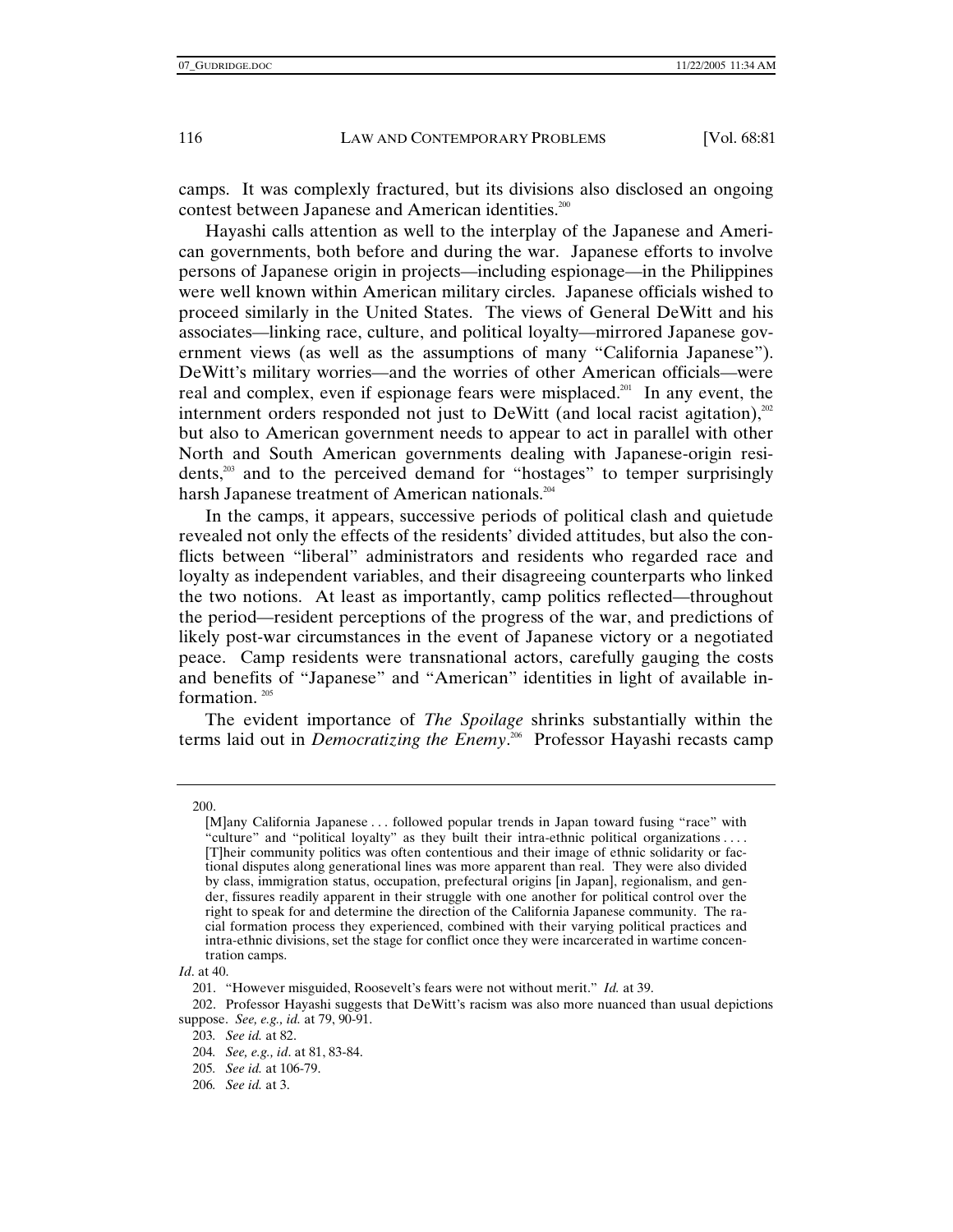politics as mostly epiphenomenal. "California Japanese" are conscious of their possible alternate identities, sensitive to politics and prospects in Japan, and especially attentive to the possible consequences of war. American officials pursue multiple agendas and their own global preoccupations. Hayashi studies the camps in order to glimpse the world outside—not just at that moment, but also as it stood and would stand previously and subsequently.<sup>207</sup> At times, his book exhibits an almost Olympian detachment.<sup>208</sup>

There is, however, this qualification:

[I]t is also important to explain what the findings do *not* indicate. They do not justify internment of Japanese Americans despite the obvious presence of Japanese nationalistic sentiments before and during the camps, since people cannot and should not be locked up on the basis of political sentiment ... . Nor does the presence of a small number of individuals willing to pass on information of military value to the Japanese government justify mass removal or internment. . . . The findings here also do not support the argument that the victims suffered little during World War II. Camp life had many oppressive aspects to it—the roll calls, the contraband searches, the spies, the poor living accommodations—and was without a doubt racially discriminatory . . . . And finally, . . . the study does not find that the United States government treated enemy aliens relatively well because of a "liberal" tradition. Rather, the American concentration camps did not become oppressive because of the need to ensure humane treatment of over twenty-one thousand American servicemen and fourteen thousand civilians in Japanese hands by  $1942.^{205}$ 

Passing judgment, Professor Hayashi treats the norms that he invokes as selfevident truths. They are just as readily characterized, though, as familiar propositions within American constitutional law—part of the mechanics, say, of free speech protection, due process of law, and the equal protection of the laws. Hayashi's declaration in this regard also bears a marked family resemblance to a comment of the Japanese-nationalist gang leader (and renounced American citizen) "Kira" prominent in the final phases of Tule Lake politics reported in *The Spoilage*:

#### *Id.* at 6-7.

 <sup>207.</sup> In this regard, he addresses the question of why it was that the global perspective he maps did not figure much in post-war accounts of internment—identifying "a particular spin . . . appropriat[ing] the analogy of the Holocaust" that "narrowed the cause of removal and internment to 'race'" akin to anti-Semitism, in the process prompting "rapid dismissal of security issues . . . as a mere fig leaf for racism," and "narrowing Japanese American responses to their victimization largely in terms of accommodation or resistance." *Id.* at 217; *see id.* at 2-4.

 <sup>208.</sup> 

In contrast to the actions of politicians in other countries, President Franklin Roosevelt's treatment of Japanese Americans seems relatively benign. . . . British officials . . . arrested twenty-six thousand Austrians, Germans, and Italians, many without trial, and allowed their guards to separate some families, steal their property, and were partly responsible for the death of hundreds who drowned at sea in route to Canada. National leaders of . . . Commonwealth countries . . . expanded their definition of "enemy aliens" to arrest and detain those with long-term residency or British citizenship, separated interned families, and even conscripted enemy alien labor. Other Allied leaders simply confiscated their property and expelled them from the country. . . . "Captivity is as old as war itself," Jonathan Vance reminds us, and it also involves civilians who, though not prisoners of war in a strict sense, are nevertheless "prisoners in wartime."

<sup>209</sup>*. Id.* at 11 (emphasis in original).